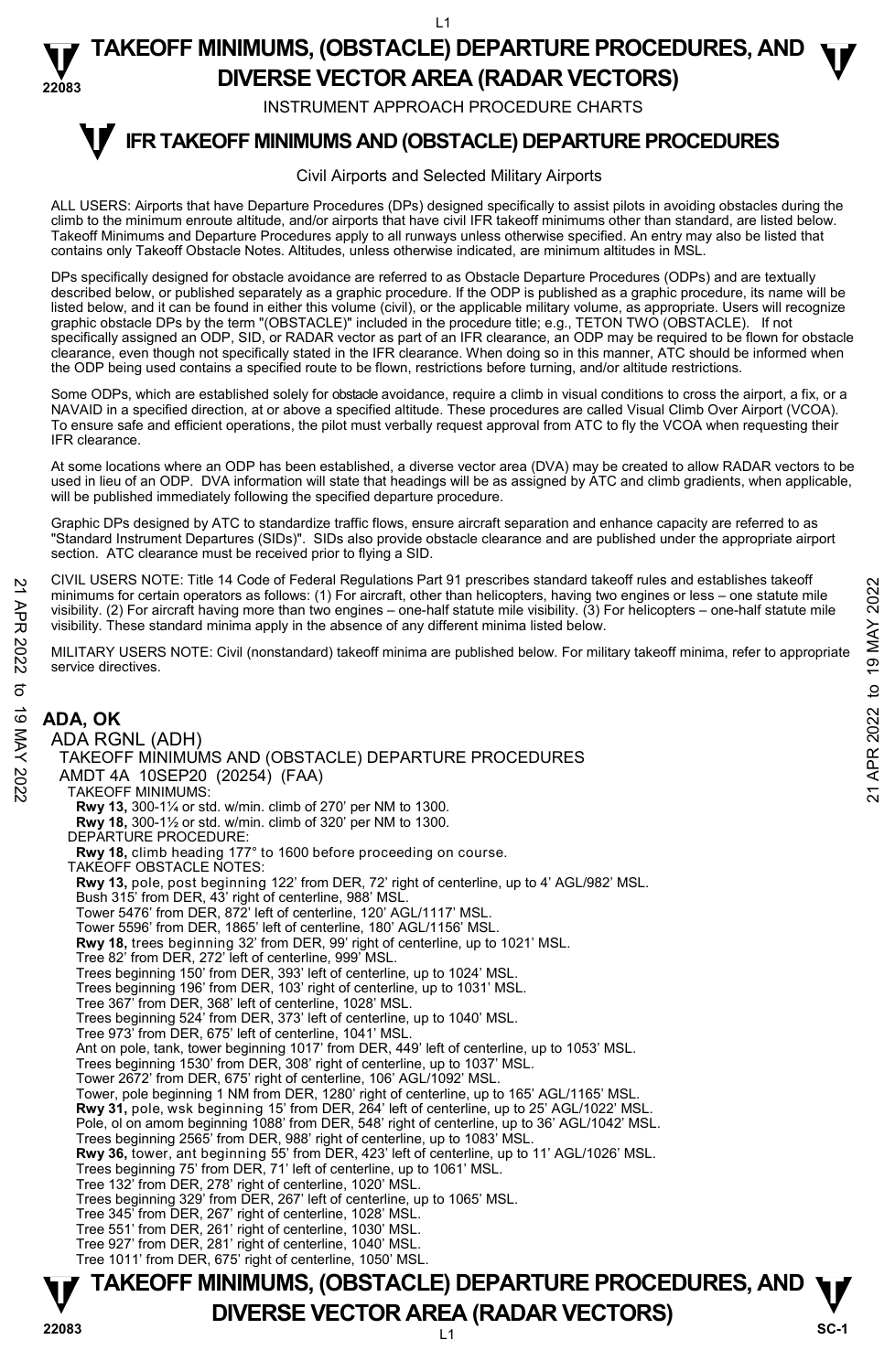### **ALMYRA, AR**

ALMYRA MUNI (M73) TAKEOFF MINIMUMS AND (OBSTACLE) DEPARTURE PROCEDURES ORIG 20OCT11 (11293) (FAA) TAKEOFF OBSTACLE NOTES: **Rwy 10,** trees beginning 735 ' from DER, 561' left of centerline, up to 50' AGL/248' MSL. Trees beginning 645' from DER, 208' right of centerline, up to 50' AGL/255' MSL. **Rwy 18,** trees beginning 1234' from DER, 294' right of centerline, up to 50' AGL/255' MSL. **Rwy 28,** vehicle on road 142' from DER, 527' right of centerline, 15' AGL/220' MSL.<br>**Rwy 36,** vehicle on road 453' from DER, 41' left of centerline, 15' AGL/220' MSL. Tree 144' from DER, 487' right of centerline, 50' AGL/259' MSL.

### **ALTUS, OK**

#### ALTUS/QUARTZ MOUNTAIN RGNL (AXS)

TAKEOFF MINIMUMS AND (OBSTACLE) DEPARTURE PROCEDURES

ORIG 24SEP09 (09267) (FAA) TAKEOFF OBSTACLE NOTES:

**Rwy 35,** terrain 51' from DER, 410' right of centerline, 1435' MSL.

Trees beginning 1215' from DER, 765' left of centerline, up to 40' AGL/1470' MSL.

### **ALTUS AFB (KLTS)**

#### ALTUS, OK TAKEOFF MINIMUMS AND (OBSTACLE) DEPARTURE PROCEDURES AMDT 3 07OCT21 (21280) (USAF) TAKEOFF OBSTACLE NOTES: 176° assault strip, aircraft taxiing between 1108' and 2339' from DER, 715' left of cntrln, 65' AGL/1424' MSL.

### **ALVA, OK**

ALVA RGNL (AVK) TAKEOFF MINIMUMS AND (OBSTACLE) DEPARTURE PROCEDURES AMDT 3 24MAR22 (22083) (FAA) TAKEOFF MINIMUMS:  **Rwys 9, 27,** NA-Environmental. TAKEOFF OBSTACLE NOTES: **Rwy 18,** sign 24' from DER, 252' left of centerline, 3' AGL/1471' MSL. **Rwy 36,** bldg 2523' from DER, 327' left of centerline, 74' AGL/1549' MSL. **ANTLERS, OK**  ANTLERS MUNI (80F) TAKEOFF MINIMUMS AND (OBSTACLE) DEPARTURE PROCEDURES AMDT 1 30JAN20 (20030) (FAA) TAKEOFF OBSTACLE NOTES: **Rwy 17,** vehicles on road, terrain beginning 6' from DER, 143' left of centerline, up to 579' MSL. Tree 16' from DER, 498' left of centerline, 49' AGL/610' MSL. Tree 48' from DER, 352' right of centerline, 62' AGL/612' MSL. Trees, electrical system beginning 53' from DER, 318' right of centerline, up to 615' MSL. Tree 67' from DER, 473' left of centerline, 618' MSL. Trees, vehicles on road beginning 96' from DER, 286' left of centerline, up to 67' AGL/624' MSL. Trees beginning 325' from DER, 201' right of centerline, up to 88' AGL/623' MSL. **Rwy 35,** vehicles on road, terrain beginning 4' from DER, 197' right of centerline, up to 586' MSL. Trees, vehicles on road beginning 49' from DER, 262' left of centerline, up to 22' AGL/589' MSL. Trees beginning 70' from DER, 324' right of centerline, up to 51' AGL/627' MSL. Trees beginning 147' from DER, 318' right of centerline, up to 52' AGL/630' MSL. Tree, building beginning 223' from DER, 401' left of centerline, up to 25' AGL/591' MSL. Electrical system 321' from DER, 372' left of centerline, 31' AGL/595' MSL. Trees beginning 362' from DER, 419' right of centerline, up to 60' AGL/639' MSL. Tree 390' from DER, 327' left of centerline, 36' AGL/596' MSL. Trees, vehicles on road, electrical system beginning 401' from DER, 35' right of centerline, up to 65' AGL/640' MSL. Trees, pole, electrical system beginning 405' from DER, 315' left of centerline, up to 45' AGL/606' MSL. Tree 495' from DER, 224' left of centerline, 63' AGL/618' MSL. Trees beginning 495' from DER, 259' left of centerline, up to 623' MSL. Trees beginning 563' from DER, 25' left of centerline, up to 89' AGL/642' MSL. Trees beginning 1168' from DER, 8' right of centerline, up to 69' AGL/642' MSL. Trees beginning 2057' from DER, 122' right of centerline, up to 73' AGL/646' MSL. 22 ALVA, OK<br>
ALVA, OK RIGNL (AVK)<br>
TAKEOFF MINIMUMS AND (OBSTACLE) DEPARTURE PROCEDURES<br>
AMDT 3 24MAR22 (22083) (FAA)<br>
TAKEOFF MINIMUMS:<br>
RWY 98, 27, NA-Environmental.<br>
TAKEOFF OBSTACLE NOTES:<br>
RWY 18, sign 24' from DER,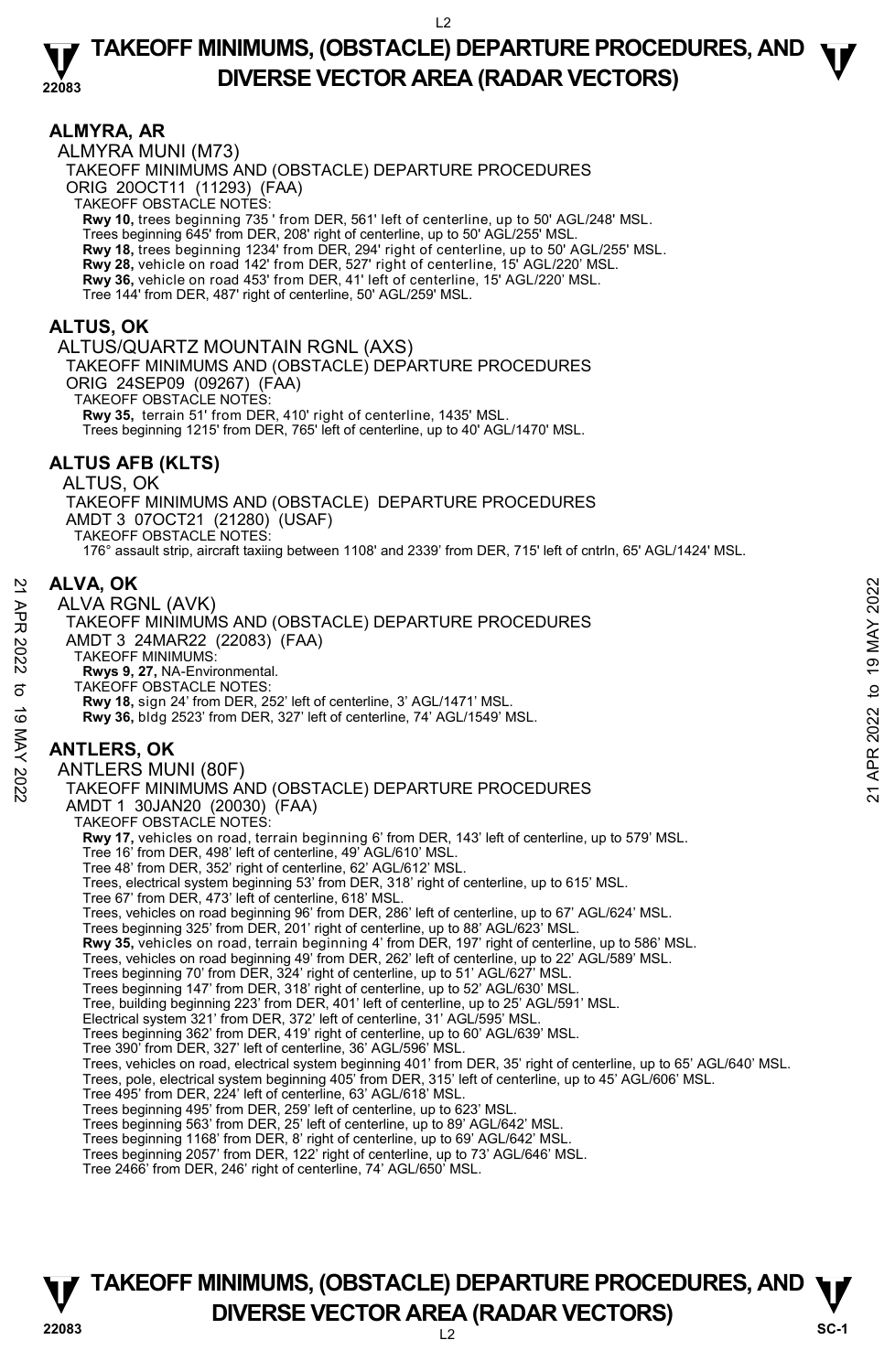# **ARDMORE, OK**

ARDMORE DOWNTOWN EXEC (1F0) TAKEOFF MINIMUMS AND (OBSTACLE) DEPARTURE PROCEDURES AMDT 3 10MAR11 (21336) (FAA) TAKEOFF MINIMUMS: **Rwy 35**, 300-1¼ or std. w/min. climb of 344' per NM to 1200. TAKEOFF OBSTACLE NOTES: **Rwy 17,** ground abeam DER, 110' right of centerline, up to 858' MSL. Vehicles 535' from DER, 288' right of centerline, up to 15' AGL/863' MSL. Pole 467' from DER, 366' right of centerline, 29' AGL/886' MSL. Trees beginning 239' from DER, 180' right of centerline, up to 40' AGL/880' MSL. Trees beginning 25' from DER, 449' left of centerline, up to 40' AGL/880' MSL. Vehicles 658' from DER, 311' left of centerline, up to 15' AGL/862' MSL. **Rwy 35,** trees beginning 256' from DER, 358' right of centerline, up to 52' AGL/938' MSL. Pole 671' from DER, 261' right of centerline, 28' AGL/862' MSL. Trees beginning 82' from DER, 318' left of centerline, up to 78' AGL/942' MSL. Pole 332' from DER, 198' left of centerline, 11' AGL/855' MSL. Antenna 496' from DER, 243' left of centerline, 44' AGL/894' MSL. Hopper 5781' from DER, 1444' left of centerline, 214' AGL/1091' MSL. ARDMORE MUNI (ADM) TAKEOFF MINIMUMS AND (OBSTACLE) DEPARTURE PROCEDURES AMDT 2 20OCT11 (11293) (FAA) TAKEOFF MINIMUMS: **Rwy 13,** 300-1 or std. w/min. climb of 330' per NM to 1000. **Rwy 31,** std. w/min. climb of 330' per NM to 1200. **Rwy 35,** 400-2½ or std. w/min. climb of 250' per NM to 1300. DEPARTURE PROCEDURE: **Rwy 35,** climb heading 354° to 1400 before proceeding on course. TAKEOFF OBSTACLE NOTES: **Rwy 13,** vehicles on road beginning 570' from DER, 626' right of centerline, up to 15' AGL/744' MSL.

- **EVALUATION CONTROLL CONSUMBER 19 TO THE SET AND THE SET AND THE SUBDAMINED THE SUBDAMINED THE SUBDAMINED THE SUBDAMINED THE SUBDAMINED THE SUBDAMINED THE SUBDAMINED THE SUBDAMINED THE SUBDAMINED THE SUBDAMINED THE SUBDAM** 
	- Trees beginning 764' from DER, 611' right of centerline, up to 75' AGL/786' MSL.
	- Trees beginning 810' from DER, 566' left of centerline, up to 66' AGL/776' MSL. Trees beginning 3342' from DER, 876' left of centerline, up to 100' AGL/899' MSL.
	- **Rwy 17,** tree 536' from DER, 359' right of centerline, 28' AGL/748' MSL.
	-
	- Trees beginning 1701' from DER, left and right of centerline, up to 100' AGL/819' MSL.<br>**Rwy 31,** tree 292' from DER, 192' right of centerline, 72' AGL/862' MSL.
	- Vehicles on road beginning 1281' from DER, left and right of centerline, up to 15' AGL/842' MSL.
	- Trees beginning 1662' from DER, left and right of centerline. up to 67' AGL/890' MSL.
	- Trees beginning 1.07 NM from DER, 612' right of centerline, up to 42' AGL/1028' MSL.
	- Rising terrain beginning 3.22 NM from DER, left and right of centerline, up to 1199' MSL.
	- **Rwy 35,** tree 336' from DER, 523' right of centerline, 32' AGL/782' MSL.
	- Trees beginning 1554' from DER, left and right of centerline, up to 70' AGL/838' MSL. Trees beginning 1.72 NM from DER, 242' right of centerline, up to 38' AGL/1118' MSL.

# **ARKADELPHIA, AR**

### DEXTER B. FLORENCE MEMORIAL FIELD (ADF)

TAKEOFF MINIMUMS AND (OBSTACLE) DEPARTURE PROCEDURES

AMDT 3 13NOV14 (14317) (FAA)

TAKEOFF MINIMUMS:

**Rwy 4,** 300-1¼ or std. w/min. climb of 237' per NM to 400, or alternatively, with standard takeoff minimums and a normal 200' per NM climb gradient, takeoff must occur no later than 1900' prior to DER. TAKEOFF OBSTACLE NOTES:

**Rwy 4,** trees abeam DER, 471' left of centerline, up to 42' AGL/241' MSL.

Buildings, fences, and vehicles in parking lots 8' from DER, 273' left of centerline, up to 19' AGL/201' MSL.

Trees beginning 14' from DER, 257' right of centerline, up to 68' AGL/269' MSL.

Sign and lights beginning 23' from DER, left and right of centerline, up to 3' AGL/183' MSL.

Trees 1001' from DER, 10' left of centerline, up to 69' AGL/268' MSL.

Trees beginning 1032' from DER, 3' right of centerline, up to 64' AGL/263' MSL.

Trees 2018' from DER, 8' left of centerline, up to 68' AGL/267' MSL. Trees beginning 2018' from DER, 93' right of centerline, up to 74' AGL/293' MSL.

Building 5532' from DER, 1298' left of centerline, 104' AGL/346' MSL.

**Rwy 22,** lights beginning 38' from DER, 110' right of centerline, up to 2' AGL/182' MSL.<br>Railroad beginning 401' from DER, 578' right of centerline, up to 23' AGL/210' MSL.

Trees beginning 1810' from DER, 368' right of centerline, up to 74' AGL/275' MSL.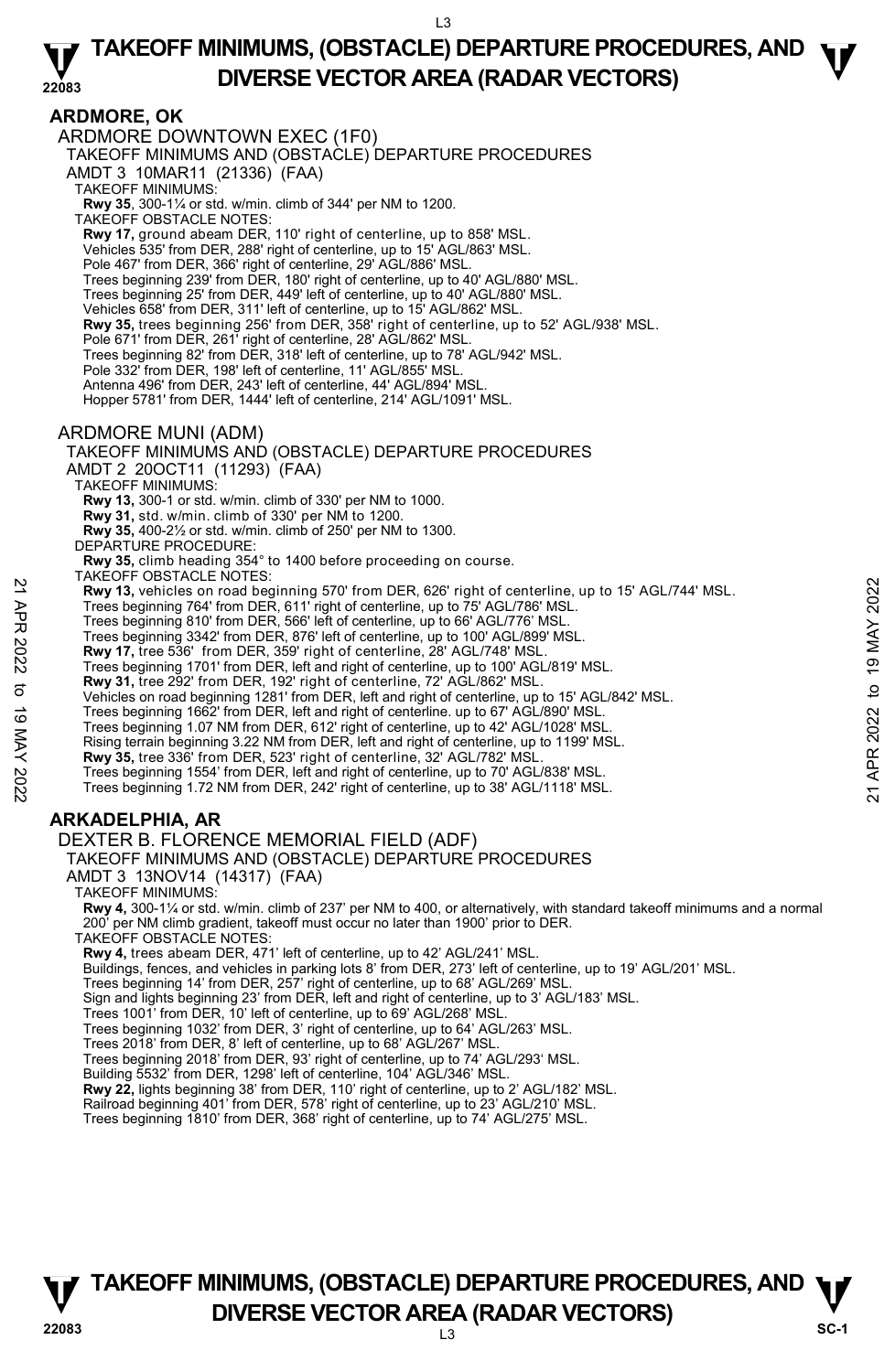### **ASH FLAT, AR**

SHARP COUNTY RGNL (CVK) TAKEOFF MINIMUMS AND (OBSTACLE) DEPARTURE PROCEDURES ORIG 05JUL07 (07186) (FAA) TAKEOFF OBSTACLE NOTES: **Rwy 4,** numerous trees beginning 1151' from DER, 576' right of centerline, up to 100' AGL/839' MSL. **Rwy 22,** numerous trees beginning 548' from DER, 83' left of centerline, up to 100' AGL/759' MSL. **AUGUSTA, AR** 

### WOODRUFF COUNTY (M60)

TAKEOFF MINIMUMS AND (OBSTACLE) DEPARTURE PROCEDURES

ORIG 07DEC17 (17341) (FAA)

TAKEOFF OBSTACLE NOTES:

**Rwy 9,** trees beginning 714' from DER, 686' right of centerline, up to 324' MSL/125' AGL. Trees beginning 915' from DER, 230' right of centerline, up to 324' MSL/125' AGL. Trees beginning 1094' from DER, 348' left of centerline, up to 324' MSL/125' AGL. **Rwy 27,** vehicle on road 285' from DER, crossing centerline, 214' MSL/15' AGL.

### **BARTLESVILLE, OK**

BARTLESVILLE MUNI (BVO) TAKEOFF MINIMUMS AND (OBSTACLE) DEPARTURE PROCEDURES ORIG-A 30JAN20 (20030) (FAA) TAKEOFF MINIMUMS: **Rwy 17**, 200-1 or std. w/min. climb of 257' per NM to 1000, or alternatively, with std. takeoff minimums and normal 200' per NM climb gradient, takeoff must occur no later than 2200' prior to DER. **Rwy 35,** 400-2¾ or std. w/min. climb of 300' per NM to 1200. TAKEOFF OBSTACLE NOTES: **Rwy 17,** fence beginning 122' from DER, 464' right of centerline, up to 9' AGL/723' MSL.<br>Vehicles on road 209' from DER, 500' right of centerline, 731' MSL. Tree 217' from DER, 542' right of centerline, 24' AGL/740' MSL. Tree, fence, vehicles on road, pole beginning 250' from DER, 168' right of centerline, up to 34' AGL/749' MSL. Tree 1202' from DER, 813' right of centerline, 47' AGL/753' MSL. Tree 1254' from DER, 496' right of centerline, 55' AGL/761' MSL. Trees beginning 1410' from DER, 749' right of centerline, up to 67' AGL/769' MSL. Trees beginning 1664' from DER, 440' right of centerline, up to 70' AGL/771' MSL. Trees beginning 1706' from DER, 42' left of centerline, up to 68' AGL/770' MSL. Tree 1865' from DER, 409' left of centerline, 81' AGL/780' MSL. **Rwy 35,** fence 2' from DER, 385' left of centerline, 10' AGL/686' MSL. NAVAID, fence, wall beginning 10' from DER, 4' left of centerline, up to 3' AGL/687' MSL. NAVAID beginning 10' from DER, 5' right of centerline, up to 2' AGL/686' MSL. Trees beginning 45' from DER, 458' left of centerline, up to 43' AGL/704' MSL. Trees beginning 140' from DER, 507' left of centerline, up to 82' AGL/745' MSL. Trees beginning 1357' from DER, 281' left of centerline, up to 71' AGL/758' MSL. Tree 2927' from DER, 1041' right of centerline, 59' AGL/767' MSL. Tree 3410' from DER, 951' right of centerline, 81' AGL/794' MSL. Trees beginning 1.1 NM from DER, 212' right of centerline, up to 20' AGL/881' MSL. Tree, pole beginning 1.1 NM from DER, 182' right of centerline, up to 34' AGL/894' MSL. Trees beginning 1.1 NM from DER, 148' right of centerline, up to 37' AGL/900' MSL. Tree, pole beginning 1.1 NM from DER, 175' right of centerline, up to 45' AGL/903' MSL. Trees beginning 1.3 NM from DER, 2313' right of centerline, up to 40' AGL/904' MSL. Vehicles on road, trees beginning 1.3 NM from DER, 2587' right of centerline, up to 905' MSL. Vehicles on road, trees beginning 1.3 NM from DER, 2336' right of centerline, up to 910' MSL. Terrain, trees beginning 1.4 NM from DER, 2399' right of centerline, up to 931' MSL. Tree 1.4 NM from DER, 2593' right of centerline, 21' AGL/936' MSL. Tree, vehicles on road beginning 1.4 NM from DER, 1426' right of centerline, up to 33' AGL/974' MSL. Tree 1.8 NM from DER, 1678' right of centerline, 28' AGL/973' MSL. 22 Tree 2022 for mond 200 From DER, 542 right of centerline, 241 AGL/740 MSL.<br>
Tree 217' from DER, 542' right of centerline, 241 AGL/740 MSL.<br>
Tree 12022 from DER, 813 right of centerline, 471 AGL/753' MSL.<br>
Tree 1254' fr

# **BATESVILLE, AR**

BATESVILLE RGNL (BVX)

TAKEOFF MINIMUMS AND (OBSTACLE) DEPARTURE PROCEDURES

AMDT 3B 21MAY20 (20142) (FAA)

TAKEOFF MINIMUMS:

**Rwy 8,** 300-1¾ or std. w/min. climb of 215' per NM to 800, or alternatively, with std. takeoff minimums and a normal 200' per NM climb gradient, takeoff must occur no later than 1600' prior to DER. **Rwy 26,** std. w/min. climb of 272' per NM to 2000, or 1100-2½ for VCOA.

DEPARTURE PROCEDURE:

**Rwy 18,** climb on heading 180° to 1300 before turning right.

VCOA:

**Rwy 26,** obtain ATC approval for VCOA when requesting IFR clearance. Climb in visual conditions to cross Batesville RGNL Airport at or above 1400 before proceeding on course. **CON'T** 

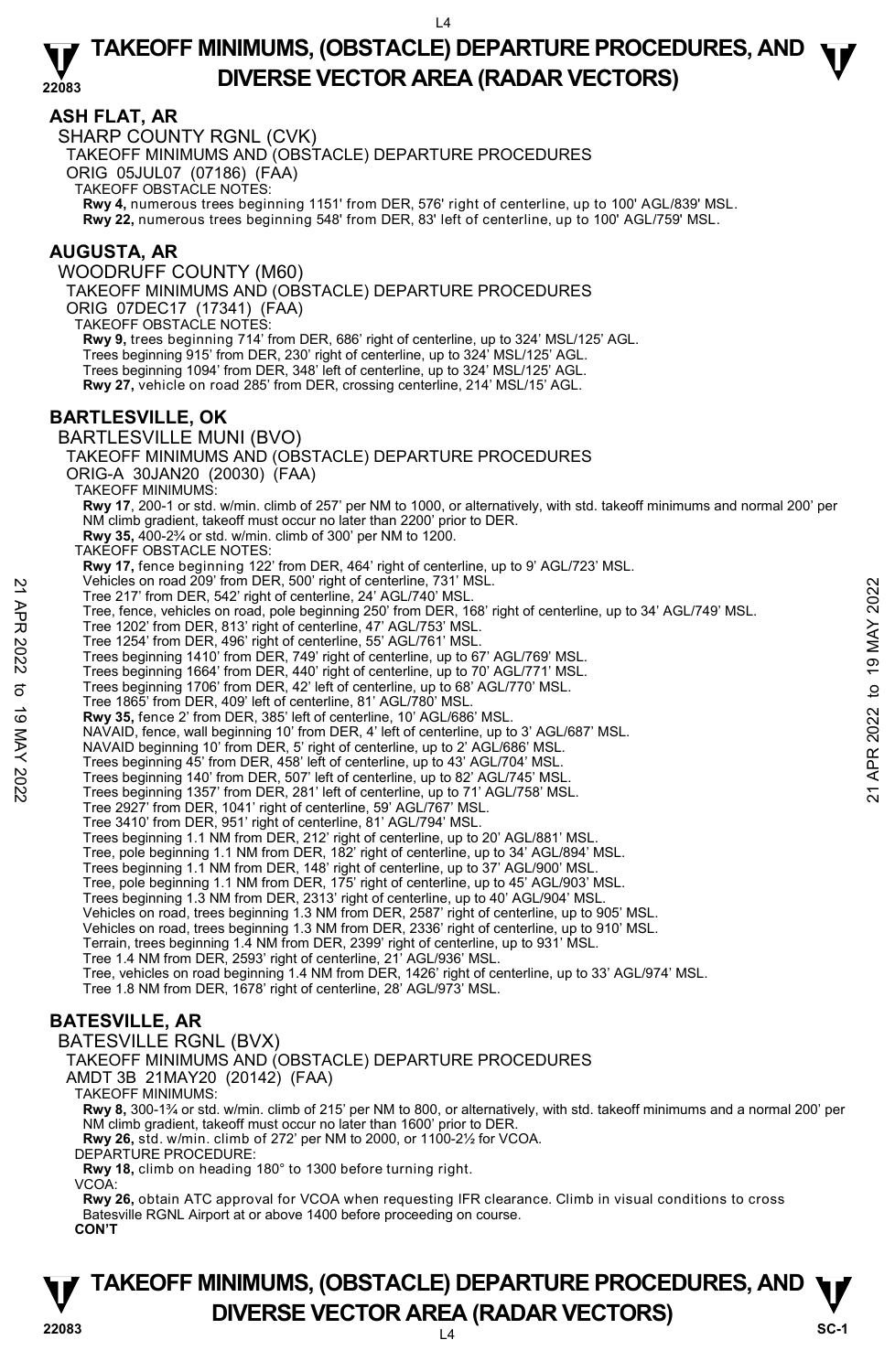#### **22083 TAKEOFF MINIMUMS, (OBSTACLE) DEPARTURE PROCEDURES, AND**  $\Psi$ **DIVERSE VECTOR AREA (RADAR VECTORS)**

# **BATESVILLE, AR (CON'T)**

BATESVILLE RGNL (BVX) (CON'T)<br>TAKEOFF OBSTACLE NOTES: **Rwy 8,** pole 204' from DER, 515' left of centerline, 24' AGL/483' MSL. Tower 1023' from DER, 657' right of centerline, 54' AGL/524' MSL. Pole 1091' from DER, 393' left of centerline, 34' AGL/495' MSL. Pole 1136' from DER, 434' left of centerline, 37' AGL/497' MSL. Trees beginning 1233' from DER, 632' right of centerline, up to 526' MSL. Trees beginning 1359' from DER, 22' right of centerline, up to 527' MSL. Trees beginning 1412' from DER, 465' left of centerline, up to 513' MSL. Trees beginning 1554' from DER, 575' right of centerline, up to 542' MSL. Trees beginning 1886' from DER, 89' right of centerline, up to 547' MSL. Trees beginning 2187' from DER, 284' right of centerline, up to 548' MSL. Trees beginning 2346' from DER, 155' left of centerline, up to 539' MSL. Trees beginning 2639' from DER, 172' left of centerline, up to 541' MSL. Trees beginning 2973' from DER, 25' left of centerline, up to 567' MSL. Tree 3191' from DER, 181' right of centerline, 554' MSL. Tree 3844' from DER, 448' right of centerline, 565' MSL. Tree 3963' from DER, 688' right of centerline, 575' MSL. Terrain+veg 5544' from DER, 1978' right of centerline, 100' AGL/606' MSL. Trees 1.3 NM from DER, 900' right of centerline, up to 100' AGL/679' MSL. **Rwy 18,** vehicle on road beginning 544' from DER, on centerline, 15' AGL/476' MSL. Hangars beginning 605' from DER, 12' right of centerline, up to 21' AGL/484' MSL. Tree 1244' from DER, 175' left of centerline, 48' AGL/521' MSL. Tree 1439' from DER, 409' right of centerline, 45' AGL/524' MSL. **Rwy 26,** trees beginning 494' from DER, 335' left of centerline, up to 33' AGL/472' MSL. **Rwy 36,** trees beginning 256' from DER, 107' left of centerline, up to 100' AGL/539' MSL. **BENTON, AR**  SALINE COUNTY RGNL (SUZ) TAKEOFF MINIMUMS AND (OBSTACLE) DEPARTURE PROCEDURES AMDT 1 23JUN16 (16175) (FAA) DEPARTURE PROCEDURE: **Rwy 2,** climb on heading 019° to 900 before proceeding on course. TAKEOFF OBSTACLE NOTES: **Rwy 2,** ground 69' from DER, 450' right of centerline, 394' MSL.<br>Tree 319' from DER, 441' right of centerline, 399' MSL. Tree 443' from DER, 437' right of centerline, 401' MSL. Tree 566' from DER, 485' right of centerline, 406' MSL. Tree 948' from DER, 375' right of centerline, 430' MSL. Trees beginning 1035' from DER, 246' right of centerline, up to 435' MSL. Trees beginning 1180' from DER, 408' right of centerline, up to 444' MSL. Trees beginning 1274' from DER, 284' right of centerline, up to 450' MSL. Trees beginning 1472' from DER, 417' right of centerline, up to 454' MSL. Terrain 185' from DER, 336' left of centerline, 394' MSL. Tree, terrain beginning 199' from DER, 330' left of centerline, up to 439' MSL. Tree 420' from DER, 354' left of centerline, 440' MSL. Trees beginning 445' from DER, 395' left of centerline, up to 460' MSL. Tree 640' from DER, 641' left of centerline, 463' MSL. Trees beginning 726' from DER, 444' left of centerline, up to 469' MSL. Trees beginning 930' from DER, 474' left of centerline, up to 472' MSL. Trees beginning 995' from DER, 732' left of centerline, up to 474' MSL. **Rwy 20,** tree 1314' from DER, 145' right of centerline, 431' MSL. Tree 1383' from DER, 279' right of centerline, 432' MSL. Pole 1397' from DER, 9' right of centerline, 71' AGL/436' MSL. Tree 1467' from DER, 293' right of centerline, 438' MSL. Tree 1561' from DER, 96' right of centerline, 439' MSL. Tree 1563' from DER, 245' right of centerline, 443' MSL. Tree 1795' from DER, 71' right of centerline, 445' MSL. Tree 1220' from DER, 45' left of centerline, 428' MSL. Trees beginning 1297' from DER, 15' left of centerline, up to 430' MSL. 21 TAKEOFF MINIMUMS AND (OBSTACLE) DEPARTURE PROCEDURES<br>
22 AMDT 1 23JUNA16 (16175) (FAA)<br>
22 DEPARTURE PROCEDURE:<br>
23 DEPARTURE PROCEDURE:<br>
23 Rwy 2, climb on heading 019° to 900 before proceeding on course.<br>
7 TAKEOFF OB



**TAKEOFF MINIMUMS, (OBSTACLE) DEPARTURE PROCEDURES, AND**  $\Psi$ **P** DIVERSE VECTOR AREA (RADAR VECTORS) SC-1

 $\overline{5}$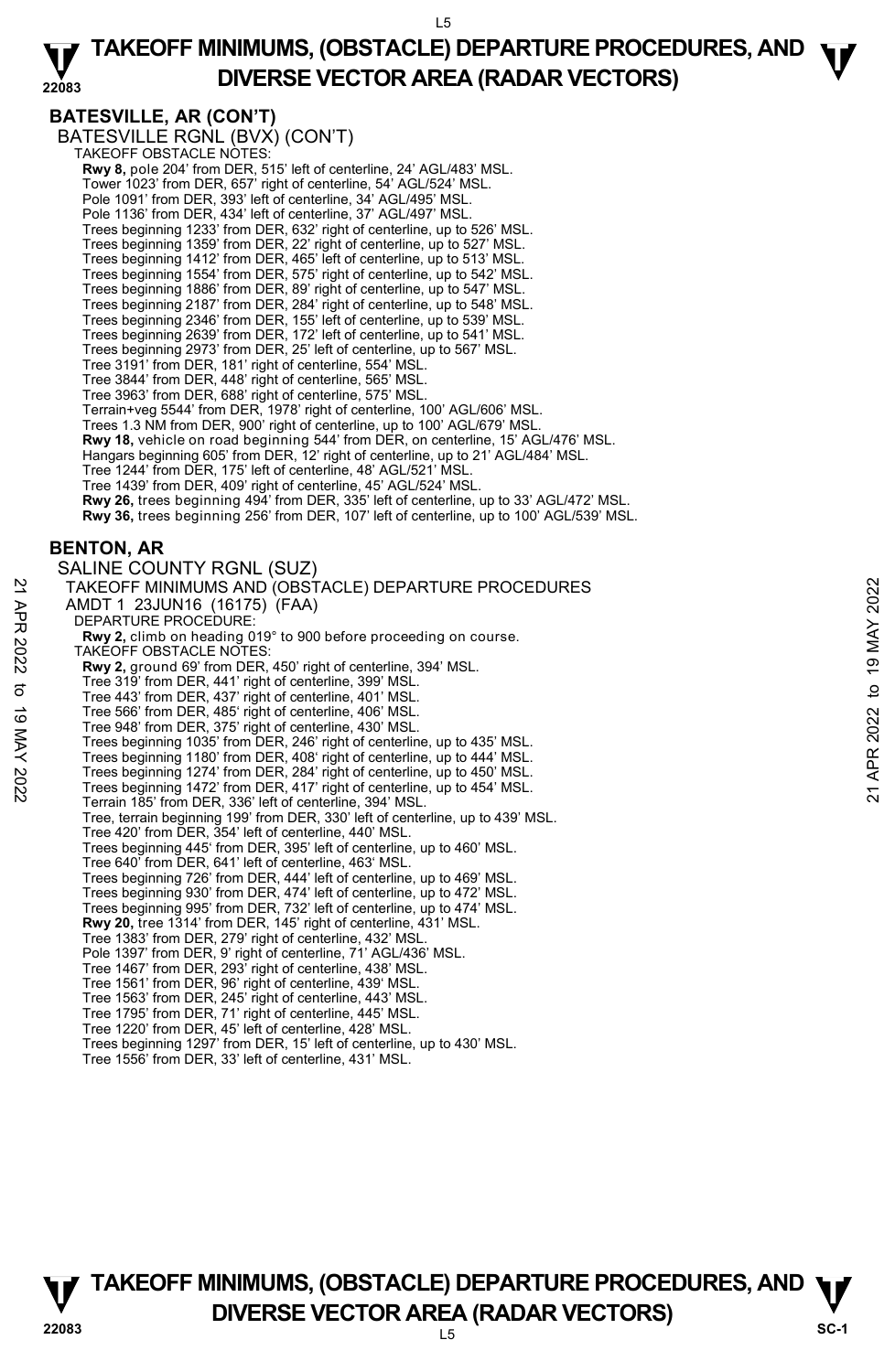#### **22083 TAKEOFF MINIMUMS, (OBSTACLE) DEPARTURE PROCEDURES, AND**  $\Psi$ **DIVERSE VECTOR AREA (RADAR VECTORS)**

# **BENTONVILLE, AR**

BENTONVILLE MUNI/LOUISE M THADEN FIELD (VBT) TAKEOFF MINIMUMS AND (OBSTACLE) DEPARTURE PROCEDURES AMDT 2 08NOV18 (18312) (FAA) TAKEOFF MINIMUMS: **Rwy 36,** 300-2¼ or std. w/min. climb of 204' per NM to 1700. TAKEOFF OBSTACLE NOTES: **Rwy 18,** building 109' from DER, 458' left of centerline, 11' AGL/1298' MSL. Building 222' from DER, 550' left of centerline, 19' AGL/1305' MSL. Pole 595' from DER, 302' left of centerline, 31' AGL/1320' MSL Pole beginning 599' from DER, 404' left of centerline, up to 33' AGL/1321' MSL. Building, pole beginning 797' from DER, 209' right of centerline, up to 34' AGL/1325' MSL. Building 1001' from DER, 617' left of centerline, 36' AGL/1331' MSL Pole beginning 1222' from DER, 248' left of centerline, up to 44' AGL/1342' MSL. Pole 1224' from DER, 214' right of centerline, 38' AGL/1330' MSL. Pole 1238' from DER, 237' right of centerline, 41' AGL/1332' MSL. Pole 1240' from DER, 823' right of centerline, 38' AGL/1335' MSL. Pole beginning 1342' from DER, 158' right of centerline, up to 38' AGL/1336' MSL. Pole beginning 1588' from DER, 160' right of centerline, up to 49' AGL/1341' MSL. **Rwy 36,** tree 162' from DER, 515' left of centerline, 1347' MSL. Tree, traverse way beginning 178' from DER, 229' left of centerline, up to 1348' MSL.<br>Tree, traverse way beginning 290' from DER, 184' right of centerline, up to 1319' MSL. Tree, traverse way, transmission line, pole beginning 330' from DER, 5' left of centerline, up to 1353' MSL. Tree 1799' from DER, 882' right of centerline, 1341' MSL. Tree, transmission line beginning 1991' from DER, 19' right of centerline, up to 1354' MSL. Transmission line 2049' from DER, 755' right of centerline, 81' AGL/1356' MSL. Pole 2050' from DER, 772' right of centerline, 85' AGL/1360' MSL. Pole 2181' from DER, 753' left of centerline, 106' AGL/1379' MSL. Tower 4063' from DER, 969' left of centerline, 141' AGL/1421' MSL. Building beginning 4240' from DER, 936' right of centerline, up to 133' AGL/1420' MSL. Tower 1.9 NM from DER, 1599' left of centerline, 333' AGL/1587' MSL. **BERRYVILLE, AR**  CARROLL COUNTY (4M1) TAKEOFF MINIMUMS AND (OBSTACLE) DEPARTURE PROCEDURES From Der, 1599 let of centerine, 333 AGL/1587 MSL.<br>
22 **BERRYVILLE, AR**<br>
22 **CARROLL COUNTY (4M1)**<br>
TAKEOFF MINIMUMS AND (OBSTACLE) DEPARTURE PROCEDURES<br>
23 ORIG 13 JAM11 (11013) (FAA)<br>
23 TAKEOFF MINIMUMS:<br>
23 ORIG 13 MA

### ORIG 13JAN11 (11013) (FAA)

TAKEOFF MINIMUMS:

**Rwy 7,** std. w/ min. climb of 355' per NM to 2700 , or 1100-2½ for climb in visual conditions.

**Rwy 25,** std. w/ min. climb of 365' per NM to 2500, or 1100-2½ for climb in visual conditions. DEPARTURE PROCEDURE:

**Rwys 7, 25,** For climb in visual conditions: cross Carroll County airport at or above 2200 before proceeding on course.

TAKEOFF OBSTACLE NOTES:

**Rwy 7,** terrain and trees beginning 8' from DER, 118' right of centerline, up to 100' AGL/1379' MSL. Hangars beginning 141' from DER, 238' left of centerline, up to 17' AGL/1218' MSL. Terrain and trees beginning 268' from DER, 77' left of centerline, up to 100' AGL/1379' MSL.<br>**Rwy 25,** trees beginning 93' from DER, 212' right of centerline, up to 100' AGL/1419' MSL. Tree 104' from DER, 186' left of centerline, 51' AGL/1204' MSL.

# **BLACKWELL, OK**

BLACKWELL-TONKAWA MUNI (BKN) TAKEOFF MINIMUMS AND (OBSTACLE) DEPARTURE PROCEDURES ORIG 23SEP10 (10266) (FAA) TAKEOFF OBSTACLE NOTES: **Rwy 35,** trees beginning 50' from DER, 249' left of centerline, up to 30' AGL/1050' MSL. Road with vehicles beginning 214' from DER, 397' right of centerline, up to 15' AGL/1043' MSL.

# **BLYTHEVILLE, AR**

ARKANSAS INTL (BYH) TAKEOFF MINIMUMS AND (OBSTACLE) DEPARTURE PROCEDURES AMDT 1 11DEC14 (14345) (FAA) TAKEOFF OBSTACLE NOTES: **Rwy 36,** tree 3301' from DER, 1187' left of centerline, 88' AGL/337' MSL.

BLYTHEVILLE MUNI (HKA) TAKEOFF MINIMUMS AND (OBSTACLE) DEPARTURE PROCEDURES ORIG 05JUN08 (08157) (FAA) TAKEOFF OBSTACLE NOTES: **Rwy 18,** tree 487' from DER, 345' left of centerline, 100' AGL/364' MSL. Tree 1780' from DER, 748' right of centerline, 100' AGL/364' MSL. **Rwy 36,** tree 2393' from DER, 825' right of centerline, 100' AGL/359' MSL.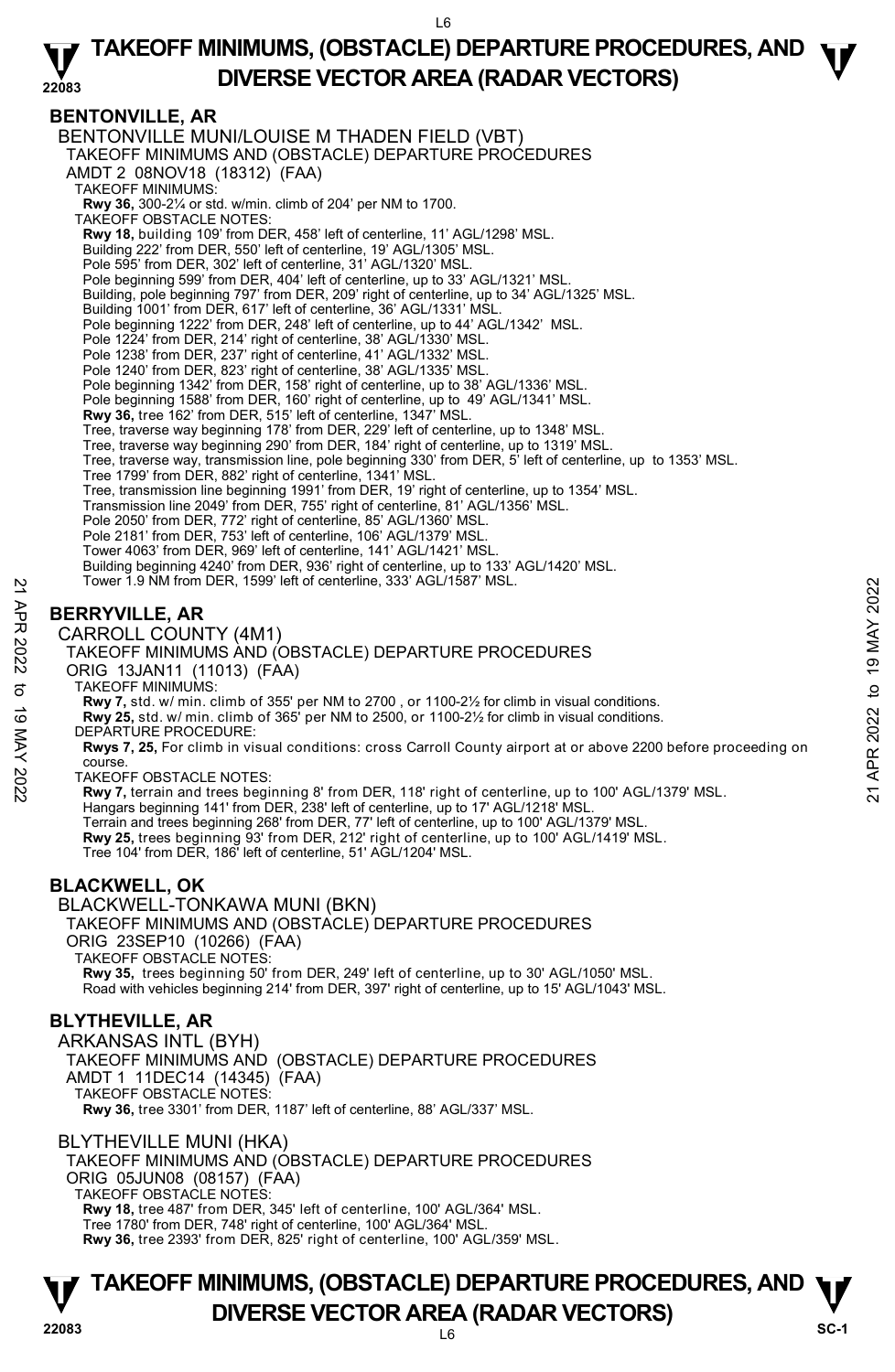### **BOISE CITY, OK**

BOISE CITY (17K)

TAKEOFF MINIMUMS AND (OBSTACLE) DEPARTURE PROCEDURES

ORIG 22OCT09 (09295) (FAA)

TAKEOFF OBSTACLE NOTES:

**Rwy 22,** hangars 243' from DER, 226' right of centerline, 35' AGL/4212' MSL. Vehicle on road 566' from DER, right and left of centerline, up to 15' AGL/4192' MSL.

### **BRINKLEY, AR**

FRANK FEDERER MEMORIAL (M36)

TAKEOFF MINIMUMS AND (OBSTACLE) DEPARTURE PROCEDURES

ORIG 20OCT11 (11293) (FAA)

DEPARTURE PROCEDURE

**Rwy 20,** climb heading 204° to 700 before proceeding on course.

TAKEOFF OBSTACLE NOTES:

**Rwy 2,** trees beginning 425' from DER, 138' right of centerline, up to 100' AGL/299' MSL.

Trees beginning 680' from DER, 262' left of centerline, up to 100' AGL/299' MSL.

**Rwy 20,** trees and terrain beginning 27' from DER, 125' right of centerline, up to 100' AGL/319' MSL.

Trees and terrain beginning 82' from DER, 100' left of centerline, up to 100' AGL/319' MSL.

### **BRISTOW, OK**

JONES MEMORIAL (3F7) TAKEOFF MINIMUMS AND (OBSTACLE) DEPARTURE PROCEDURES AMDT 5 10SEP20 (20254) (FAA) TAKEOFF OBSTACLE NOTES: **Rwy 18,** electrical system 16' from DER, 486' right of centerline, 35' AGL/887' MSL. Terrain 37' from DER, 405' left of centerline, 871' MSL. Terrain 66' from DER, 249' left of centerline, 874' MSL. Trees beginning 191' from DER, 486' left of centerline, up to 28' AGL/890' MSL. Trees beginning 232' from DER, 559' right of centerline, up to 47' AGL/903' MSL. Trees beginning 312' from DER, 339' left of centerline, up to 36' AGL/899' MSL. Trees beginning 384' from DER, 309' left of centerline, up to 41' AGL/904' MSL. Tree, electrical system beginning 391' from DER, 483' right of centerline, up to 44' AGL/907' MSL. Tree 450' from DER, 572' right of centerline, 44' AGL/909' MSL. Trees beginning 509' from DER, 560' right of centerline, up to 49' AGL/913' MSL. Trees beginning 697' from DER, 574' right of centerline, up to 42' AGL/915' MSL. Tree 725' from DER, 638' right of centerline, 43' AGL/919' MSL. Trees, electrical system, vehicles on road, buildings, pole beginning 773' from DER, 462' right of centerline, up to 42' AGL/920' MSL. Trees, electrical system beginning 807' from DER, 115' left of centerline, up to 58' AGL/905' MSL. Trees beginning 1082' from DER, 52' left of centerline, up to 46' AGL/912' MSL. Trees beginning 1917 in mo DER, 459' let of centerline, up to 47' AGL/903' MSL.<br>Trees beginning 312' from DER, 559' right of centerline, up to 47' AGL/903' MSL.<br>Trees beginning 312' from DER, 309' let of centerline, up to Electrical system beginning 1227' from DER, 181' left of centerline, up to 53' AGL/918' MSL. Pole 2879' from DER, 169' left of centerline, 72' AGL/951' MSL. Pole 2890' from DER, 344' right of centerline, 77' AGL/955' MSL. Transmission line 2894' from DER, 967' right of centerline, 70' AGL/960' MSL. Poles beginning 2897' from DER, 809' right of centerline, up to 78' AGL/964' MSL. **Rwy 36,** vehicles on road 35' from DER, 465' left of centerline, 807' MSL. Tree, electrical system beginning 190' from DER, 492' left of centerline, up to 46' AGL/833' MSL. Trees, electrical system beginning 238' from DER, 304' left of centerline, up to 51' AGL/839' MSL. Electrical system 311' from DER, 314' right of centerline, 28' AGL/819' MSL.<br>Electrical system beginning 411' from DER, 255' right of centerline, up to 35' AGL/834' MSL. Electrical system beginning 414' from DER, 295' right of centerline, up to 30' AGL/839' MSL. Electrical system, vehicles on road, trees beginning 421' from DER, 252' right of centerline, up to 57' AGL/847' MSL. Trees beginning 1012' from DER, 491' right of centerline, up to 72' AGL/849' MSL. Trees beginning 1068' from DER, 535' right of centerline, up to 73' AGL/851' MSL. Trees beginning 1143' from DER, 537' right of centerline, up to 75' AGL/853' MSL. Trees beginning 1338' from DER, 546' right of centerline, up to 83' AGL/860' MSL. Trees beginning 1446' from DER, 536' right of centerline, up to 85' AGL/863' MSL. Trees beginning 1500' from DER, 558' right of centerline, up to 88' AGL/865' MSL. Tree 1692' from DER, 453' left of centerline, 70' AGL/852' MSL. Trees beginning 2063' from DER, 437' right of centerline, up to 90' AGL/870' MSL. Tree 2066' from DER, 380' left of centerline, 84' AGL/861' MSL. Tree 2185' from DER, 703' right of centerline, 95' AGL/871' MSL. Trees beginning 2187' from DER, 359' left of centerline, up to 85' AGL/866' MSL. Tree 2223' from DER, 606' right of centerline, 102' AGL/880' MSL. Trees beginning 2298' from DER, 700' right of centerline, up to 106' AGL/882' MSL. Tree 2337' from DER, 1033' left of centerline, 95' AGL/874' MSL. Tree 3961' from DER, 450' left of centerline, 47' AGL/906' MSL.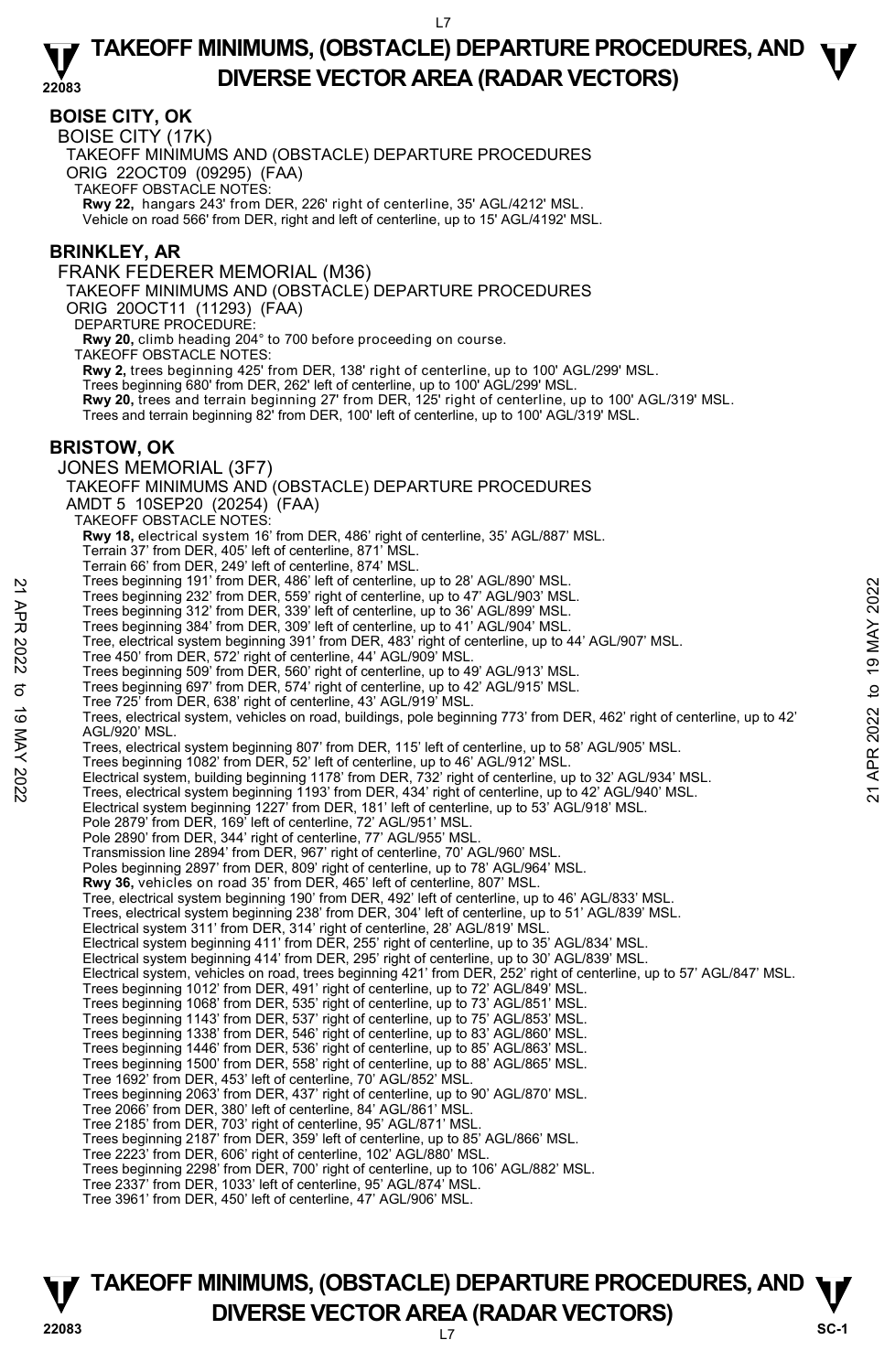### **BUFFALO, OK**

BUFFALO MUNI (BFK)

TAKEOFF MINIMUMS AND (OBSTACLE) DEPARTURE PROCEDURES

ORIG 03JUN10 (10154) (FAA)

TAKEOFF OBSTACLE NOTES:

**Rwy 17,** vehicles on roadway, at DER, 458' right of centerline, up to 17' AGL/1816' MSL.<br>Trees beginning 907' from DER, left and right of centerline, up to 40' AGL/1829' MSL. **Rwy 35,** vehicles on roadway, 30' from DER, 467' left of centerline, up to 17' AGL/1846' MSL. Vehicles on roadway, 776' from DER, left and right of centerline, up to 17' AGL/1846' MSL.

### **BURNS FLAT, OK**

CLINTON/SHERMAN (CSM)

TAKEOFF MINIMUMS AND (OBSTACLE) DEPARTURE PROCEDURES ORIG-A 27APR17 (22027) (FAA)

TAKEOFF OBSTACLE NOTES: **Rwy 17L**, tree 655' from DER, 317' left of centerline, 23' AGL/1932' MSL. **Rwy 17R**, tree 1275' from DER, 620' right of centerline, 35' AGL/1954' MSL.

**Rwy 35R**, ATCT 2797' from DER, 188' right of centerline, 66' AGL/1985' MSL. Tower 3017' from DER, 296' right of centerline, 85' AGL/1996' MSL.

### **CAMDEN, AR**

HARRELL FIELD (CDH) TAKEOFF MINIMUMS AND (OBSTACLE) DEPARTURE PROCEDURES AMDT 1 31MAY12 (12152) (FAA) TAKEOFF OBSTACLE NOTES: **Rwy 1,** trees beginning 27' from DER, 6' right of centerline, up to 84' AGL/224' MSL. Trees beginning 163' from DER, 159' left of centerline, up to 85' AGL/255' MSL. Vehicle on road 327' from DER, 273' left of centerline, 15' AGL/146' MSL. **Rwy 19,** trees beginning 38' from DER, 88' left of centerline, up to 83' AGL/222' MSL. Trees beginning 797' from DER, 305' right of centerline, up to 84' AGL/213' MSL.

# **CARLISLE, AR**

CARLISLE MUNI (4M3) TAKEOFF MINIMUMS AND (OBSTACLE) DEPARTURE PROCEDURES ORIG 05JUN08 (08157) (FAA) TAKEOFF OBSTACLE NOTES: **Rwy 9,** trees 2966' from DER, 1135' right of centerline, 100' AGL/339' MSL. Building 82' from DER, 331' left of centerline, 20' AGL/264' MSL. Building 781' from DER, 565' right of centerline, 30' AGL/269' MSL. **Rwy 18,** trees 306' from DER, across centerline, up to 100' AGL/344' MSL. Road 674' from DER, across centerline, 17' AGL/262' MSL. **Rwy 27,** trees 2668' from DER, 516' right of centerline, 100' AGL/344' MSL. **Rwy 36,** road 396' from DER, across centerline, 15' AGL/259' MSL. **CHANDLER, OK**  CHANDLER RGNL (CQB) TAKEOFF MINIMUMS AND (OBSTACLE) DEPARTURE PROCEDURES AMDT 1A 08NOV18 (18312) (FAA) TAKEOFF OBSTACLE NOTES: **Rwy 17,** bush 15' from DER, 459' left of centerline, 988' MSL. **EXAMPLE 121 APR 2022**<br>
Trees beginning 797' from DER, 305' right of centerline, up to 84' AGL/213' MSL.<br> **CARLISLE, AR**<br> **CARLISLE MUNI (4M3)**<br>
TAKEOFF MINIMUMS AND (OBSTACLE) DEPARTURE PROCEDURES<br>
ORIG 05JJN08 (08157) (

Trees and ground beginning 18' from DER, 16' right of centerline, up to 45' AGL/1012' MSL. Tree 78' from DER, 292' right of centerline, 47' AGL/1013' MSL. Trees beginning 102' from DER, 254' right of centerline, up to 51' AGL/1016' MSL. Power line and trees beginning 103' from DER, 456' left of centerline, up to 1007' MSL. **Rwy 35**, tree 20' from DER, 188' left of centerline, 15' AGL/965' MSL. Tree 32' from DER, 100' right of centerline, 964' MSL. Tree 329' from DER, 574' right of centerline, 976' MSL. Trees beginning 708' from DER, 510' left of centerline, up to 985' MSL.

Tree 717' from DER, 503' right of centerline, 982' MSL.

### **CHICKASHA, OK**

CHICKASHA MUNI (CHK)

TAKEOFF MINIMUMS AND (OBSTACLE) DEPARTURE PROCEDURES ORIG-A 09SEPT21 (21252) (FAA)

TAKEOFF MINIMUMS:

**Rwys 1, 2,19, 20,** NA– Environmental.

TAKEOFF OBSTACLE NOTES:

**Rwy 18,** trees beginning 272' from DER, 103' right of centerline, up to 94' AGL/1183' MSL. Trees beginning 708' from DER, 507' left of centerline, up to 40' AGL/1169' MSL.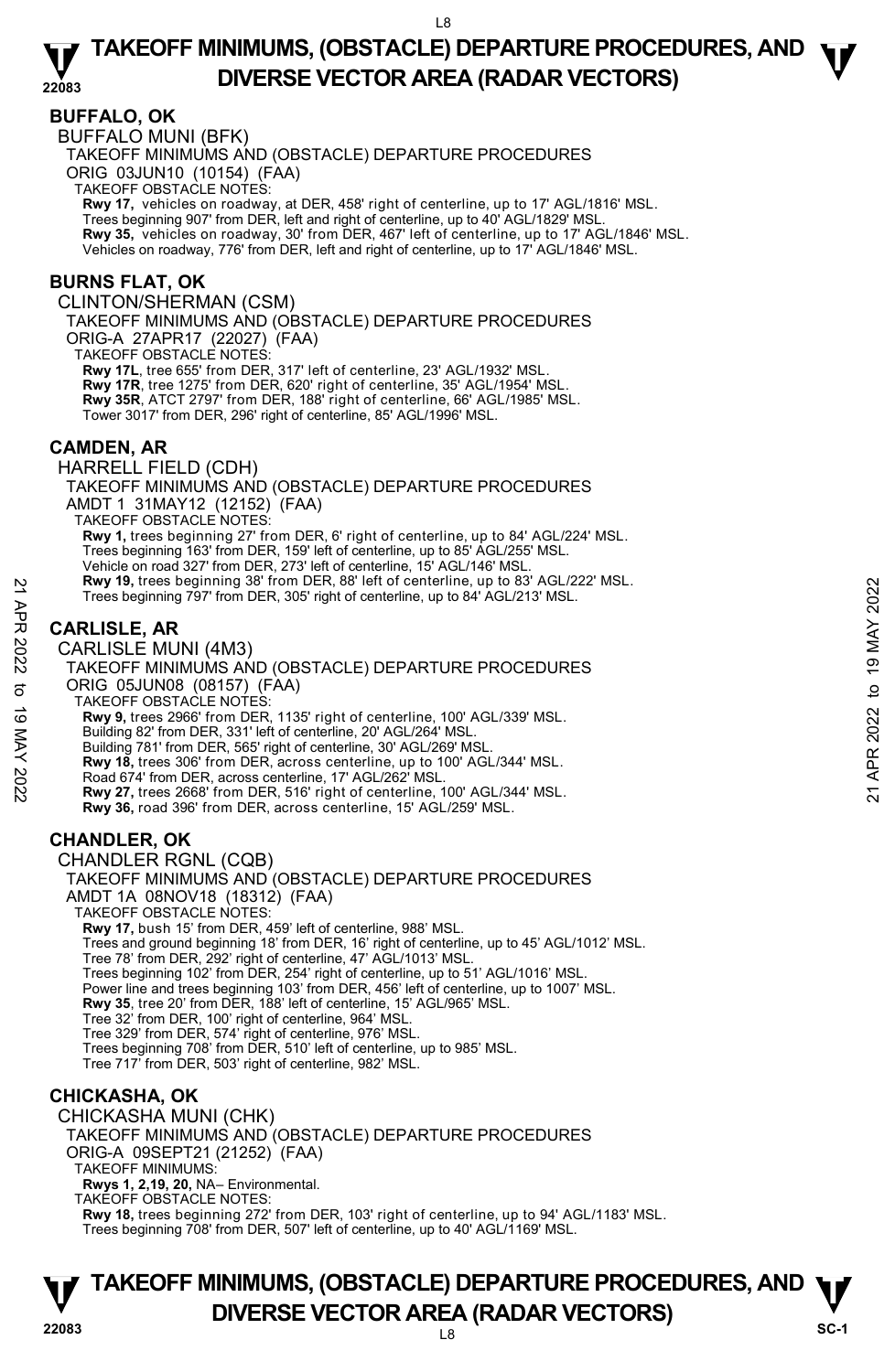# **CLAREMORE, OK**

CLAREMORE RGNL (GCM) TAKEOFF MINIMUMS AND (OBSTACLE) DEPARTURE PROCEDURES AMDT 1 01FEB18 (18032) (FAA) TAKEOFF MINIMUMS: **Rwy 36,** 300 - 1 ⅜ or std. w/min. climb of 306' per NM to 1100. TAKEOFF OBSTACLE NOTES: **Rwy 18,** terrain 450' from DER, 505' left of centerline, 753' MSL. **Rwy 36,** tree 473' from DER, 342' left of centerline, 19' AGL/719' MSL. Tree 1103' from DER, 510' right of centerline, 27' AGL/729' MSL. Tree 1149' from DER, 478' left of centerline, 38' AGL/727' MSL. Tree 1510' from DER, 241' right of centerline, 46' AGL/735' MSL. Tree 1570' from DER, 557' right of centerline, 42' AGL/739' MSL. Tree 1 NM from DER, 1917' left of centerline, 100' AGL/949' MSL. **CLARKSVILLE, AR**  CLARKSVILLE MUNI (H35) TAKEOFF MINIMUMS AND (OBSTACLE) DEPARTURE PROCEDURES ORIG 01JUN78 (78152) (FAA) TAKEOFF MINIMUMS: **Rwy 9**, 400-2 DEPARTURE PROCEDURE: **Rwys 9, 27**, climb on runway heading to 3500 prior to turning northbound. **CLINTON, AR**  CLINTON MUNI (CCA) TAKEOFF MINIMUMS AND (OBSTACLE) DEPARTURE PROCEDURES ORIG 21JUL16 (16203) (FAA) TAKEOFF MINIMUMS: **Rwy 31,** NA-Obstacles. **Rwy 13,** std. w/min. climb of 320' per NM to 1400 or 1800-3 for climb in visual conditions. DEPARTURE PROCEDURE: **Rwy 13,** climb heading 132° to 1400 before turning. VCOA: Obtain ATC approval for climb in visual conditions when requesting IFR clearance. Climb in visual conditions to cross Clinton Muni at or above 2200 before proceeding on course. TAKEOFF OBSTACLE NOTES: **Rwy 13,** bldg, fence, tree, vehicle on rd, beginning 14' from DER, 168' right of centerline, up to 19' AGL/517' MSL.<br>Tower, ant ltd, vehicle on rd, tree, fence, pole, beginning 101' from DER, 2' right of centerline, up to Tree 348' from DER, 114' right of centerline, 51' AGL/537' MSL. Trees, beginning 404' from DER, 47' right of centerline, up to 54' AGL/546' MSL. Trees, beginning 452' from DER, 24' left of centerline, up to 65' AGL/552' MSL. Trees, beginning 539' from DER, 259' right of centerline, up to 65' AGL/556' MSL. Trees, beginning 600' from DER, 227' right of centerline, up to 78' AGL/565' MSL. Trees, beginning 614' from DER, 256' right of centerline, up to 572' MSL. Trees, beginning 749' from DER, 213' right of centerline, up to 84' AGL/573' MSL. Trees, beginning 1280' from DER, 1' right of centerline, up to 91' AGL/582' MSL. Trees, beginning 1810' from DER, 328' left of centerline, up to 75' AGL/593' MSL. Trees, beginning 1834' from DER, 95' left of centerline, up to 82' AGL/602' MSL. Tree 1880' from DER, 965' left of centerline, 55' AGL/604' MSL. Trees, beginning 1883' from DER, 61' left of centerline, up to 72' AGL/608' MSL. Trees, beginning 1902' from DER, 53' right of centerline, up to 104' AGL/619' MSL. Tree 1984' from DER, 194' left of centerline, 73' AGL/625' MSL. Trees, beginning 1987' from DER, 253' left of centerline, up to 80' AGL/636' MSL. Tree, lt pole, beginning 1997' from DER, 9' right of centerline, up to 79' AGL/642' MSL. Trees, beginning 2007' from DER, 208' right of centerline, up to 643' MSL. Tree, vehicle on rd, road, pole, terrain, bldg, beginning 2019' from DER, 0' from centerline, up to 649' MSL. Tree 5104' from DER, 1513' right of centerline, 71' AGL/650' MSL. Trees, beginning 5109' from DER, 594' right of centerline, up to 73' AGL/649' MSL. Tree 5151' from DER, 396' right of centerline, 77' AGL/658' MSL. Trees, beginning 5197' from DER, 30' right of centerline, up to 78' AGL/666' MSL. Trees, beginning 5316' from DER, 130' left of centerline, up to 75' AGL/675' MSL. Trees, beginning 5384' from DER, 82' left of centerline, up to 76' AGL/683' MSL. Trees, beginning 5391' from DER, 33' left of centerline, up to 75' AGL/684' MSL. Tree, pole, beginning 5541' from DER, 23' left of centerline, up to 73' AGL/693' MSL. Trees, beginning 5705' from DER, 267' left of centerline, up to 80' AGL/703' MSL. Tree, bldg, terrain, beginning 5791' from DER, 50' right of centerline, up to 83' AGL/709' MSL. Tree, bldg, beginning 5856' from DER, 38' left of centerline, up to 86' AGL/720' MSL. Tree, bldg, pole, beginning 5912' from DER, 373' left of centerline, up to 95' AGL/728' MSL. Trees, beginning 5955' from DER, 212' right of centerline, up to 100' AGL/729' MSL. Tree, vehicle on rd, bldg, pole, terrain, lt pole, beginning 5963' from DER, 12' left of centerline, up to 104' AGL/736' MSL. Tree 1.8 NM from DER, 1680' left of centerline, 41' AGL/791' MSL. Trees, beginning 1.8 NM from DER, 1659' left of centerline, up to 41' AGL/806' MSL.  **CON'T** 21 AKEOFF MINIMUMIS:<br> **21 APR 2022** The States.<br> **22** Energy 13, std. w/min. climb of 320' per NM to 1400 or 1800-3 for climb in visual conditions.<br>
22 DEPARTURE PROCEDURE:<br>
22 VCOA:<br>
22 VCOA:<br>
22 VCOA:<br>
23 May 13, blind

L9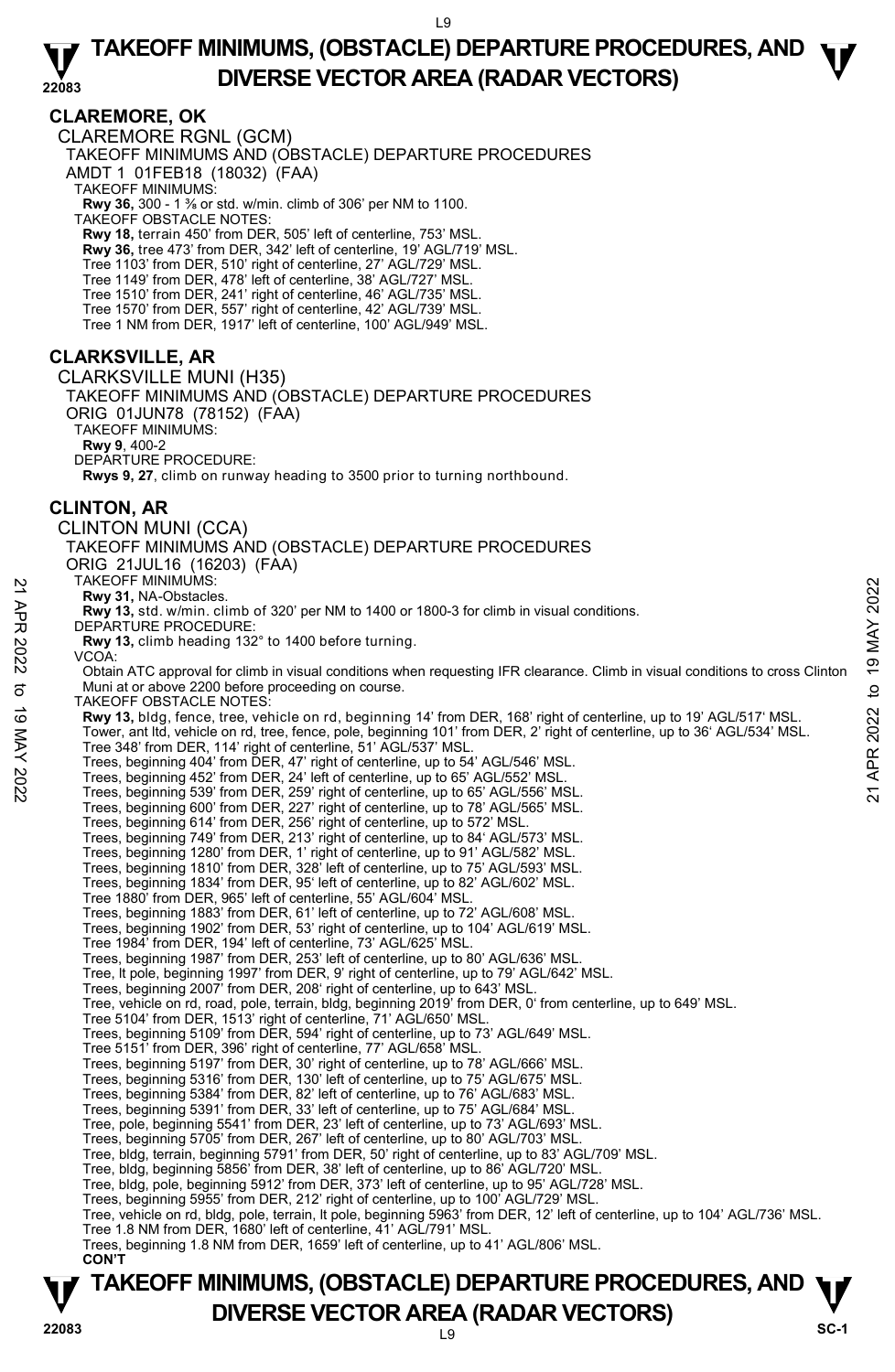# **CLINTON, AR (CON'T)**

CLINTON MUNI (CCA) (CON'T) **Rwy 13 (CON'T),** trees, beginning 1.9 NM from DER, 1656' left of centerline, up to 45' AGL/808' MSL. Tree 1.9 NM from DER, 1786' left of centerline, 49' AGL/801' MSL.

### HOLLEY MOUNTAIN AIRPARK (2A2)

TAKEOFF MINIMUMS AND (OBSTACLE) DEPARTURE PROCEDURES ORIG 20NOV08 (08325) (FAA) TAKEOFF OBSTACLE NOTES: **Rwy 5,** numerous trees left and right of centerline, beginning 2' from DER, up to 100' AGL/1399' MSL. **Rwy 23,** numerous trees left and right of centerline, beginning 38' from DER, up to 100' AGL/1359' MSL.

# **CLINTON, OK**

CLINTON RGNL (CLK) TAKEOFF MINIMUMS AND (OBSTACLE) DEPARTURE PROCEDURES AMDT 1 29MAY14 (14149) (FAA) TAKEOFF MINIMUMS: **Rwys 13, 31,** NA-Environmental. TAKEOFF OBSTACLE NOTES:

**Rwy 17,** lights 6' from DER, left and right of centerline, 2' AGL/1596' MSL. **Rwy 35,** tree 614' from DER, 576' right of centerline, 25' AGL/1626' MSL.

### **COLT, AR**

DELTA RGNL (DRP) TAKEOFF MINIMUMS AND (OBSTACLE) DEPARTURE PROCEDURES ORIG 29MAY14 (14149) (FAA) TAKEOFF OBSTACLE NOTES: **Rwy 18,** trees beginning 3044' from DER, 196' left of centerline, up to 83' AGL/312' MSL.

**Rwy 36,** trees beginning 2219' from DER, 991' right of centerline, up to 78' AGL/319' MSL.

# **CONWAY, AR**

CONWAY RGNL (CXW) TAKEOFF MINIMUMS AND (OBSTACLE) DEPARTURE PROCEDURES ORIG 13NOV14 (20366) (FAA) TAKEOFF MINIMUMS: **Rwy 22,** std. w/ min. climb of 250' per NM to 680. DEPARTURE PROCEDURE: Climbing right turn heading 260° to 1300 before proceeding on course. Rwy 36, trees beginning 2219' from DER, 991' right of centerline, up to 78' AGL/319' MSL.<br>
22<br> **CONWAY, AR**<br>
CONWAY RGNL (CXW)<br>
TAKEOFF MINIMUMS AND (OBSTACLE) DEPARTURE PROCEDURES<br>
ORIG 13NOV14 (20366) (FAA)<br>
TAKEOFF MIN

# **CORNING, AR**

CORNING MUNI (4M9) TAKEOFF MINIMUMS AND (OBSTACLE) DEPARTURE PROCEDURES ORIG 05MAY11 (11125) (FAA) TAKEOFF OBSTACLE NOTES:

**Rwy 18,** power lines beginning 499' from DER, left and right of centerline, up to 30' AGL/319' MSL. Vehicles on roadway beginning 534' from DER, left and right of centerline, up to 15' AGL/309' MSL.<br>Trees beginning 1067' from DER, 292' right of centerline, up to 100' AGL/379' MSL.<br>**Rwy 36,** hangar 149' from DER, 399' lef Vehicles on roadway beginning 535' from DER, left and right of centerline, up to 15' AGL/309' MSL. Power lines 552' from DER, left and right of centerline, up to 30' AGL/324' MSL. Trees beginning 1148' from DER, 793' right of centerline, up to 100' AGL/394' MSL. Trees beginning 2570' from DER, 1167' left of centerline, up to 100' AGL/394' MSL.

# **CROSSETT, AR**

Z M JACK STELL FLD (CRT) TAKEOFF MINIMUMS AND (OBSTACLE) DEPARTURE PROCEDURES ORIG 28JUL11 (21196) (FAA) TAKEOFF OBSTACLE NOTES:

**Rwy 5,** trees beginning 1382' from DER, left and right of centerline, up to 75' AGL/259' MSL. Vehicle on road beginning 298' from DER, left and right of centerline, up to 15' AGL/199' MSL. Terrain 69' from DER, 288' left of centerline, 187' MSL.

**Rwy 23,** trees beginning abeam DER, right and left of centerline, up to 75' AGL/253' MSL.<br>Hangar, fuel tanks and shed beginning 147' from DER, 434' left of centerline, up to 17' AGL/195' MSL. Vehicle on road beginning 453' from DER, left and right of centerline, up to 15' AGL/193' MSL.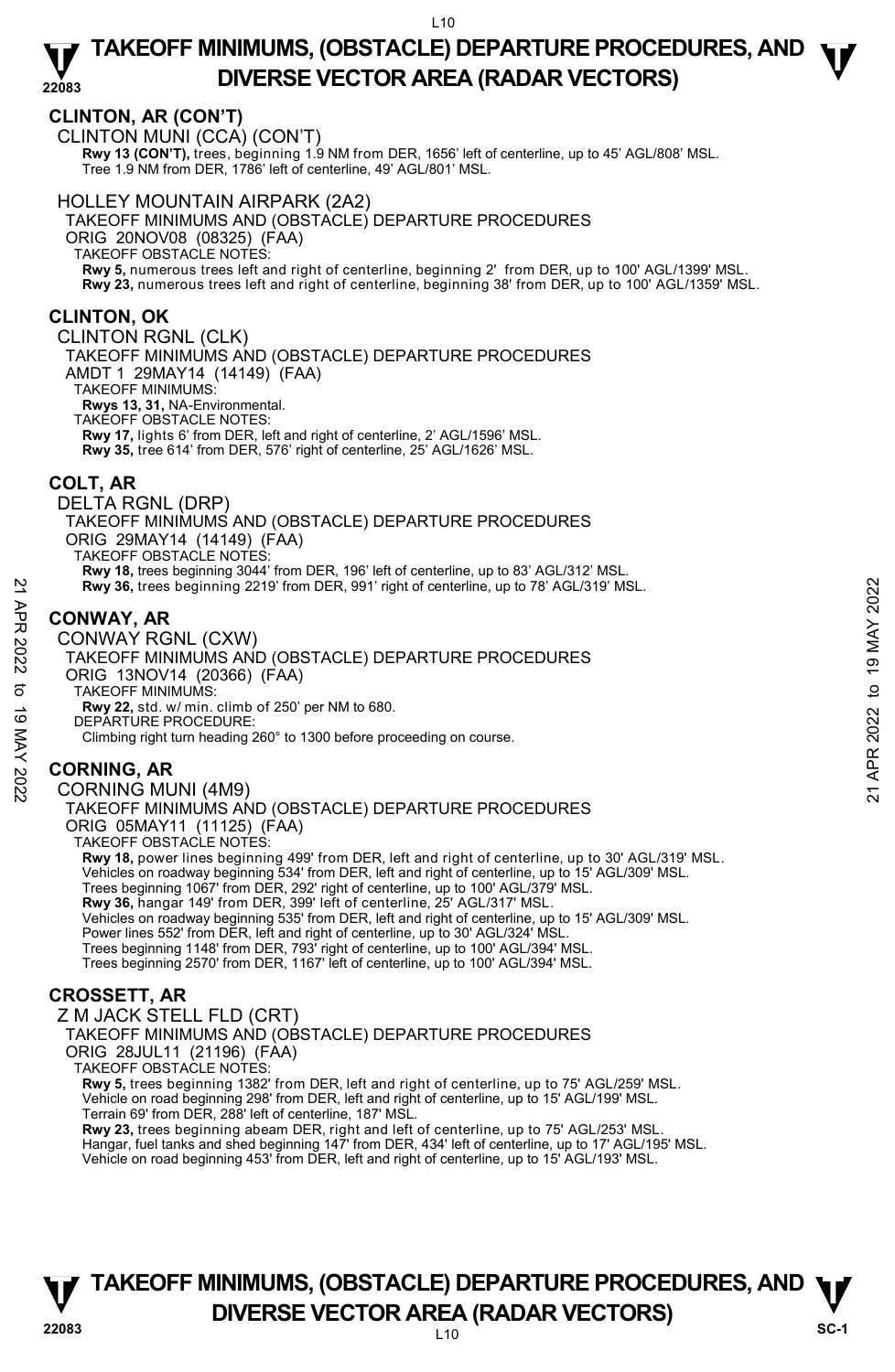**CUSHING, OK**  CUSHING MUNI (CUH) TAKEOFF MINIMUMS AND (OBSTACLE) DEPARTURE PROCEDURES AMDT 1A 20AUG15 (15232) (FAA) TAKEOFF MINIMUMS: **Rwys 2, 8, 11, 20, 26, 29,** NA. **Rwy 36,** 400-2 or std. w/ min. climb of 210' per NM to 1400. DEPARTURE PROCEDURES: **Rwy 36,** climb via heading 360° to 1400' before turning left. TAKEOFF OBSTACLE NOTES: **Rwy 18,** trees beginning 43' from DER, 459' left of centerline, up to 50' AGL/921' MSL. Pole 341' from DER, 335' left of centerline, 36' AGL/907' MSL. NAVAID 2' from DER, 30' left of centerline, 4' AGL/879' MSL. **Rwy 36,** terrain 72' from DER, 116' right of centerline, 918' MSL. Trees beginning 83' from DER, 5' right of centerline, up to 50' AGL/965' MSL. Trees beginning 1114' from DER, 29' left of centerline, up to 50' AGL/1013' MSL. Vehicles on roadway 1050' from DER, 96' left of centerline, up to 15' AGL/951' MSL. Poles beginning 1117' from DER, 138' right of centerline, up to 22' AGL/1071' MSL. Tower 2.16 NM from DER, 5370' left of centerline, 250' AGL/1263' MSL. **DANVILLE, AR**  DANVILLE MUNI (32A) TAKEOFF MINIMUMS AND (OBSTACLE) DEPARTURE PROCEDURES ORIG 10NOV16 (16315) (FAA) TAKEOFF MINIMUMS: **Rwy 11,** std. w/ min. climb of 300' per NM to 1900 or 1700-2 ½ for VCOA. **Rwy 29,** std. w/ min. climb of 340' per NM to 4100 or 1700-2 ½ for VCOA. DEPARTURE PROCEDURE: **Rwy 11,** climb on heading 105° to 1400 before proceeding on course. VCOA: **Rwy 11,** obtain ATC approval for VCOA when requesting IFR clearance. Climb in visual conditions to cross Danville Muni at or above 1900 before proceeding on course.<br>**Rwy 35,** obtain ATC approval for VCOA when requesting IFR clearance. Climb in visual conditions to cross Danville Muni at or above 1900 before proceeding on course. TAKEOFF OBSTACLE NOTES: **Rwy 11,** grd 1' from DER, 245' right of centerline, 394' MSL. Fence 1' from DER, 131' right of centerline, 5' AGL/395' MSL. Ground 1' from DER, 454' right of centerline, 404' MSL. Tree, fence, grd, beginning 3' from DER, 131' right of centerline, up to 56' AGL/464' MSL. Trees, beginning 548' from DER, 564' right of centerline, up to 64' AGL/484' MSL. Trees, beginning 774' from DER, 67' left of centerline, up to 63' AGL/435' MSL. Tree, grd, pole, fence, vehicles on road, beginning 779' from DER, 8' right of centerline, up to 66' AGL/486' MSL. Tree 1203' from DER, 698' left of centerline, 71' AGL/443' MSL. Tree 2054' from DER, 803' left of centerline, 80' AGL/452' MSL. Tree 2412' from DER, 1017' left of centerline, 77' AGL/460' MSL. Tree 2542' from DER, 986' left of centerline, 83' AGL/464' MSL. **Rwy 29**, tree, vehicles on road, beginning 3' from DER, 302' left of centerline, up to 27' AGL/395' MSL. Ground, beginning 7' from DER, 466' right of centerline, up to 372' MSL. Tree, grd, beginning 24' from DER, 144' right of centerline, up to 16' AGL/386' MSL. Tree, pole, beginning 76' from DER, 267' left of centerline, up to 65' AGL/431' MSL. Tree, vehicles on road, pole, beginning 87' from DER, 184' left of centerline, up to 95' AGL/461' MSL. Pole, tree, beginning 225' from DER, 490' right of centerline, up to 25' AGL/401' MSL. Tree, vehicles on road, pole, grd, beginning 499' from DER, 394' right of centerline, up to 52' AGL/424' MSL.<br>Tree, vehicles on road, beginning 984' from DER, 653' right of centerline, up to 30' AGL/426' MSL.<br>Tree, fence, Tree, pole, vehicles on road, ant, beginning 1035' from DER, 457' right of centerline, up to 45' AGL/432' MSL.<br>Tree, pole, vehicles on road, beginning 1321' from DER, 341' right of centerline, up to 62' AGL/444' MSL.<br>Tree, Tree 1996' from DER, 742' right of centerline, 77' AGL/454' MSL. Tree, vehicles on road, beginning 2009' from DER, 482' right of centerline, up to 50' AGL/454' MSL.<br>Trees, beginning 2013' from DER, 290' right of centerline, up to 80' AGL/461' MSL. Trees, beginning 2054' from DER, 115' right of centerline, up to 75' AGL/468' MSL. Trees, beginning 2236' from DER, 164' right of centerline, up to 79' AGL/469' MSL. **DE QUEEN, AR**  J. LYNN HELMS SEVIER COUNTY (DEQ) TAKEOFF MINIMUMS AND (OBSTACLE) DEPARTURE PROCEDURES AMDT 1A 10MAR11 (11069) (FAA) TAKEOFF MINIMUMS: **Rwy 8**, 400-2 or std. w/ min. climb of 378' per NM to 900. 22 VCOA:<br>
22 KWY 11, obtain ATC approval for VCOA when requesting IFR clearance. Climb in visual conditions to cross Danville<br>
22 Muni at or above 1900 before proceeding on course.<br>
22 Muni at or above 1900 before proceed

TAKEOFF OBSTACLE NOTES:

**Rwy 8,** tower 1.36 NM from DER, 1350' right of centerline, 198' AGL/598' MSL. **Rwy 26,** multiple trees and poles beginning 126' from DER, 64' left of centerline, up to 92' AGL/432' MSL.

Multiple trees and pole beginning 241' from DER, 98' right of centerline, up to 96 ' AGL/436' MSL.

# **TAKEOFF MINIMUMS, (OBSTACLE) DEPARTURE PROCEDURES, AND**  $\Psi$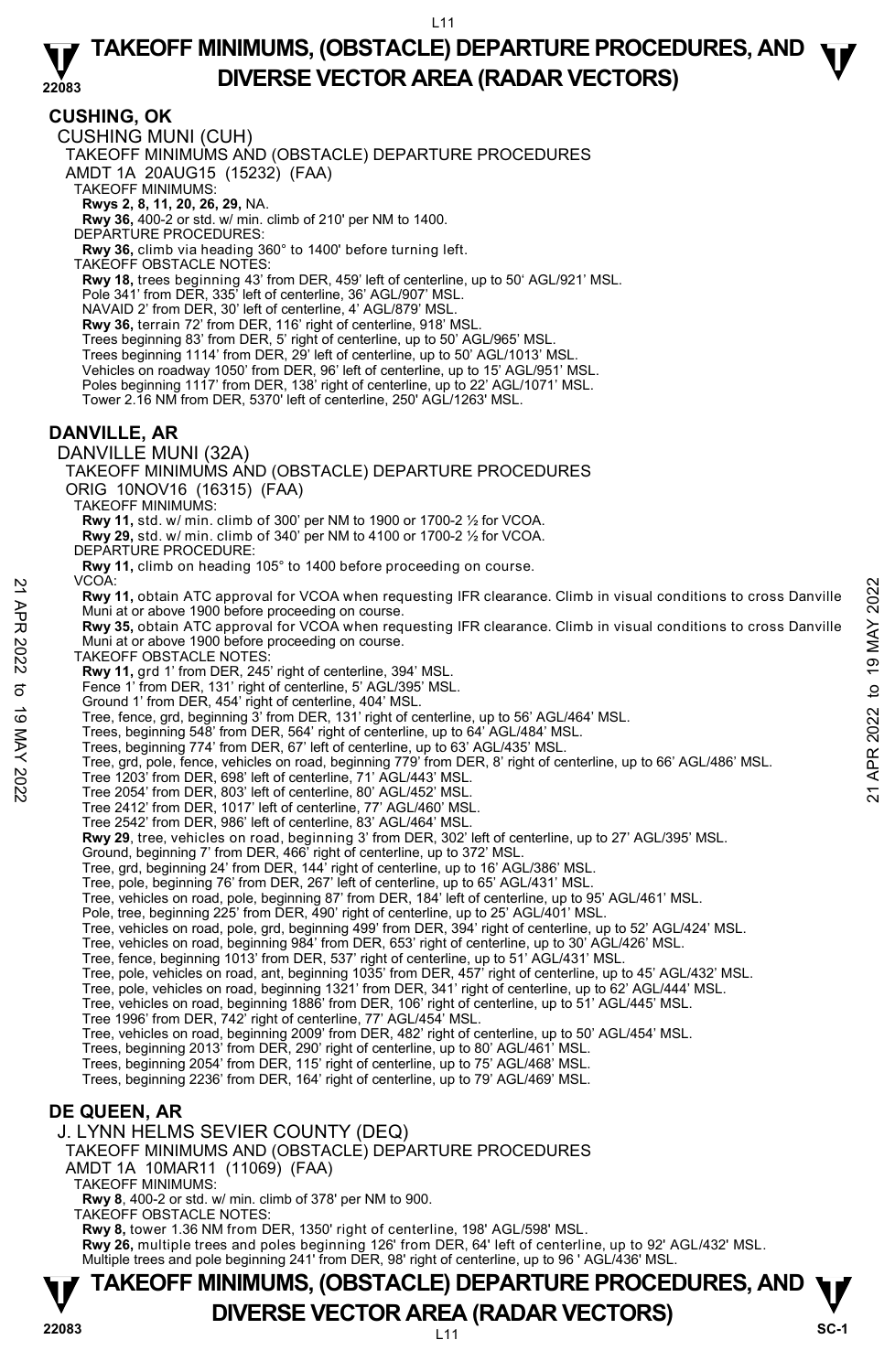### **DECATUR, AR**

CRYSTAL LAKE (5M5) TAKEOFF MINIMUMS AND (OBSTACLE) DEPARTURE PROCEDURES AMDT 1A 15OCT15 (15288) (FAA) TAKEOFF MINIMUMS: **Rwy 13**, NA-obstacles. TAKEOFF OBSTACLE NOTES: **Rwy 31,** trees beginning 107' from DER, 64' left of centerline, up to 88' AGL/1239' MSL. Pole 235' from DER, 353' left of centerline, 32' AGL/1161' MSL. Pole 241' from DER, 465' left of centerline, 31' AGL/1162' MSL. Building 1246' from DER, 519' left of centerline, 12' AGL/1187' MSL. Train 470' from DER, 322' left of centerline, 23' AGL/1202' MSL. Trees beginning 1216' from DER, 10' left of centerline, up to 103' AGL/1263' MSL. Trees beginning 2252' from DER, 7' left of centerline, up to 100' AGL/1265' MSL. Pole 199' from DER, 375' right of centerline, 44' AGL/1162' MSL. Trees beginning 104' from DER, 89' right of centerline, up to 98' AGL/1221' MSL. Pole 819' from DER, 633' right of centerline, 36' AGL/1181' MSL. Trees beginning 1279' from DER, 7' right of centerline, up to 103' AGL/1242' MSL. Trees beginning 2208' from DER, 59' right of centerline, up to 92' AGL/1267' MSL. **DUMAS, AR**  BILLY FREE MUNI (0M0) TAKEOFF MINIMUMS AND (OBSTACLE) DEPARTURE PROCEDURES AMDT 1 30JAN20 (20030) (FAA) TAKEOFF OBSTACLE NOTES: **Rwy 18,** traverse way beginning 71' from DER, 407' left of centerline, up to 18' AGL/178' MSL. Tree 85' from DER, 347' left of centerline, 54' AGL/213' MSL. Tree 95' from DER, 478' left of centerline, 63' AGL/222' MSL. Traverse way 163' from DER, 502' right of centerline, 17' AGL/176' MSL. Tree 1415' from DER, 422' right of centerline, 54' AGL/213' MSL. Tree 1429' from DER, 608' right of centerline, 58' AGL/216' MSL. Trees beginning 1442' from DER, 853' right of centerline, up to 66' AGL/225' MSL. **Rwy 36,** terrain 83' from DER, 237' left of centerline, 166' MSL. Traverse way 197' from DER, 287' left of centerline, 15' AGL/178' MSL. Trees beginning 253' from DER, 335' left of centerline, up to 48' AGL/210' MSL. Tree, pole beginning 263' from DER, 269' right of centerline, up to 52' AGL/216' MSL. Trees beginning 1319' from DER, 456' left of centerline, up to 53' AGL/217' MSL. Tree 1611' from DER, 228' right of centerline, 54' AGL/219' MSL. Trees beginning 1674' from DER, 83' right of centerline, up to 64' AGL/225' MSL. Tree 1838' from DER, 302' right of centerline, 76' AGL/237' MSL. Trees beginning 1889' from DER, 150' right of centerline, up to 74' AGL/239' MSL. Trees beginning 1960' from DER, 225' left of centerline, up to 82' AGL/246' MSL. **DUNCAN, OK**  HALLIBURTON FIELD (DUC) TAKEOFF MINIMUMS AND (OBSTACLE) DEPARTURE PROCEDURES AMDT 1 23SEP10 (10266) (FAA) TAKEOFF MINIMUMS: **Rwy 35,** 500-2¼, or std. with a min. climb of 280' per NM to 1700. Tree 1415' from DER, 422' right of centerline, 8<sup>1</sup> AGL/213' MSL.<br>
Tree 1415' from DER, 608' right of centerline, 58' AGL/213' MSL.<br>
Tree 1429' from DER, 608' right of centerline, 58' AGL/216' MSL.<br> **EVAR 2022** Trees begin

TAKEOFF OBSTACLE NOTES: **Rwy 17,** multiple power poles beginning 978' from DER, 702' left of centerline, up to 60' AGL/1129' MSL.<br>Multiple power poles beginning 945' from DER, 613' right of centerline, up to 60' AGL/1149' MSL. Multiple trees beginning 1704' from DER, 769' left of centerline, up to 100' AGL/1169' MSL. **Rwy 35,** multiple trees beginning 1934' from DER, left to right of centerline, up to 100' AGL/1219' MSL. Bush 7' from DER, 445' right of centerline, 9' AGL/1119' MSL. Tower 1.92 NM from DER, 2453' left of centerline, 362' AGL/1471' MSL.

### **DURANT, OK**

DURANT RGNL/EAKER FLD (DUA) TAKEOFF MINIMUMS AND (OBSTACLE) DEPARTURE PROCEDURES AMDT 1 05DEC19 (21336) (FAA) TAKEOFF OBSTACLE NOTES: **Rwy 17,** building 24' from DER, 361' left of centerline, 4' AGL/697' MSL. Tree 93' from DER, 312' right of centerline, 22' AGL/711' MSL. Tree 139' from DER, 535' right of centerline, 29' AGL/716' MSL.

**Rwy 35,** sign 24' from DER, 201' left of centerline, 3' AGL/703' MSL.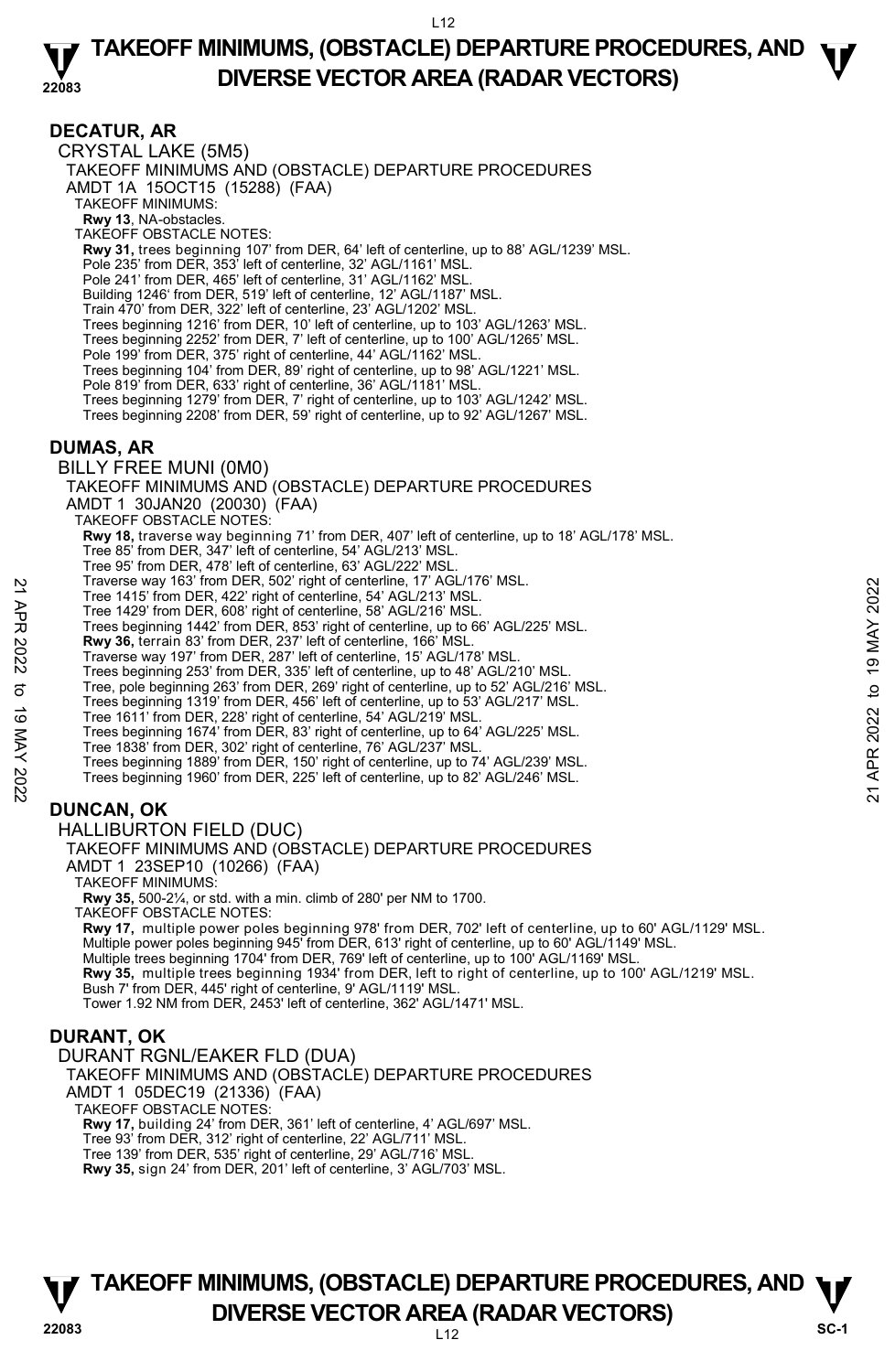### **22083 TAKEOFF MINIMUMS, (OBSTACLE) DEPARTURE PROCEDURES, AND**  $\Psi$ **DIVERSE VECTOR AREA (RADAR VECTORS)**

# **EL DORADO, AR**

SOUTH ARKANSAS RGNL AT GOODWIN FLD (ELD) TAKEOFF MINIMUMS AND (OBSTACLE) DEPARTURE PROCEDURES AMDT 2A 01FEB18 (21140) (FAA) TAKEOFF OBSTACLE NOTES: **Rwy 4,** tree 1335' from DER, 620' right of centerline, 298' MSL. Tree 1337' from DER, 692' right of centerline, 304' MSL. Tree 2811' from DER, 657' right of centerline, 331' MSL. Tree 3601' from DER, 685' left of centerline, 353' MSL. **Rwy 13,** tree 83' from DER, 373' left of centerline, 271' MSL. Tree 353' from DER, 239' left of centerline, 282' MSL. Trees beginning 408' from DER, 261' right of centerline, up to 296' MSL. Tree 409' from DER, 273' left of centerline, 295' MSL. Trees beginning 657' from DER, 315' left of centerline, up to 309' MSL. Tree 763' from DER, 346' right of centerline, 304' MSL. Tree 1302' from DER, 421' right of centerline, 318' MSL. Tree 2311' from DER, 280' right of centerline, 345' MSL. **Rwy 31,** tree 77' from DER, 248' right of centerline, 325' MSL. Trees beginning 216' from DER, 261' left of centerline, up to 326' MSL. Tree 578' from DER, 294' right of centerline, 326' MSL. Trees beginning 977' from DER, 25' left of centerline, up to 353' MSL. Tree 1029' from DER, 352' right of centerline, 335' MSL. Tree 2330' from DER, 304' right of centerline, 399' MSL. Tree 2581' from DER, 572' right of centerline, 406' MSL.

### **EL RENO, OK**

EL RENO RGNL (RQO) TAKEOFF MINIMUMS AND (OBSTACLE) DEPARTURE PROCEDURES ORIG 10APR08 (08101) (FAA) TAKEOFF MINIMUMS: **Rwy 18, 36,** NA-Environmental. **Rwy 35,** 200-1 or std. w/ min. climb of 300' per NM to 1700. TAKEOFF OBSTACLE NOTES: **Rwy 17,** vehicle on road 444' from DER, on centerline, 17' AGL/1436' MSL. **Rwy 35,** power lines, 1800' from DER, on centerline, 80' AGL/1519' MSL. **ELK CITY, OK**  ELK CITY RGNL BUSINESS (ELK) TAKEOFF MINIMUMS AND (OBSTACLE) DEPARTURE PROCEDURES AMDT 1A 07DEC17 (17341) (FAA) TAKEOFF OBSTACLE NOTES: **Rwy 17,** sign 385' from DER, 403' right of centerline, 16' AGL/1986' MSL. Pole beginning 414' from DER, 551' right of centerline, up to 35' AGL/2000' MSL. Pole 484' from DER, 339' right of centerline, 31' AGL/2001' MSL. Poles beginning 492' from DER, 477' right of centerline, up to 35' AGL/2004' MSL. Road beginning 492' from DER, 1' left of centerline, up to 1987' MSL. Tree 512' from DER, 518' left of centerline, 66' AGL/2006' MSL. Poles beginning 618' from DER, 274' right of centerline, up to 38' AGL/2007' MSL **Rwy 35,** fence beginning 52' from DER, 377' right of centerline, up to 10' AGL/2017' MSL. Pole beginning 191' from DER, 465' left of centerline, up to 35' AGL/2020' MSL. Fence 386' from DER, 275' left of centerline, 9' AGL/2024' MSL. Tree 543' from DER, 270' left of centerline, 35' AGL/2027' MSL 1 AKEOFF MINIMUMS:<br>
22 TAKEOFF OBSTACLE NOTES:<br>
TAKEOFF OBSTACLE NOTES:<br>
TAKEOFF OBSTACLE NOTES:<br>
22 TAKEOFF MINIMUMS and 0 from DER, on centerline, 17' AGL/1436' MSL.<br>
22 Rwy 35, power lines, 1800' from DER, on centerline

# **ENID, OK**

ENID WOODRING RGNL (WDG) TAKEOFF MINIMUMS AND (OBSTACLE) DEPARTURE PROCEDURES AMDT 4 10DEC15 (15344) (FAA) TAKEOFF OBSTACLE NOTES: **Rwy 13,** trees beginning 107' from DER, 182' right of centerline, up to 100' AGL/1269' MSL. Trees beginning 840' from DER, 248' left of centerline, up to 100' AGL/1289' MSL. **Rwy 31,** vehicle on road 21' from DER, 415' right of centerline, 15' AGL/1171' MSL.<br>Vehicle on road 417' from DER, 85' left of centerline, 15' AGL/1174' MSL. **Rwy 35,** fence 205' from DER, 489' right of centerline, 7' AGL/1175' MSL. Vehicle on road beginning 293' from DER, 209' right of centerline, 15' AGL/1187' MSL. Train on railroad tracks beginning 369' from DER, left and right of centerline, 23' AGL/1190' MSL. Trees beginning 336' from DER, 95' right of centerline, 24' AGL/1191' MSL.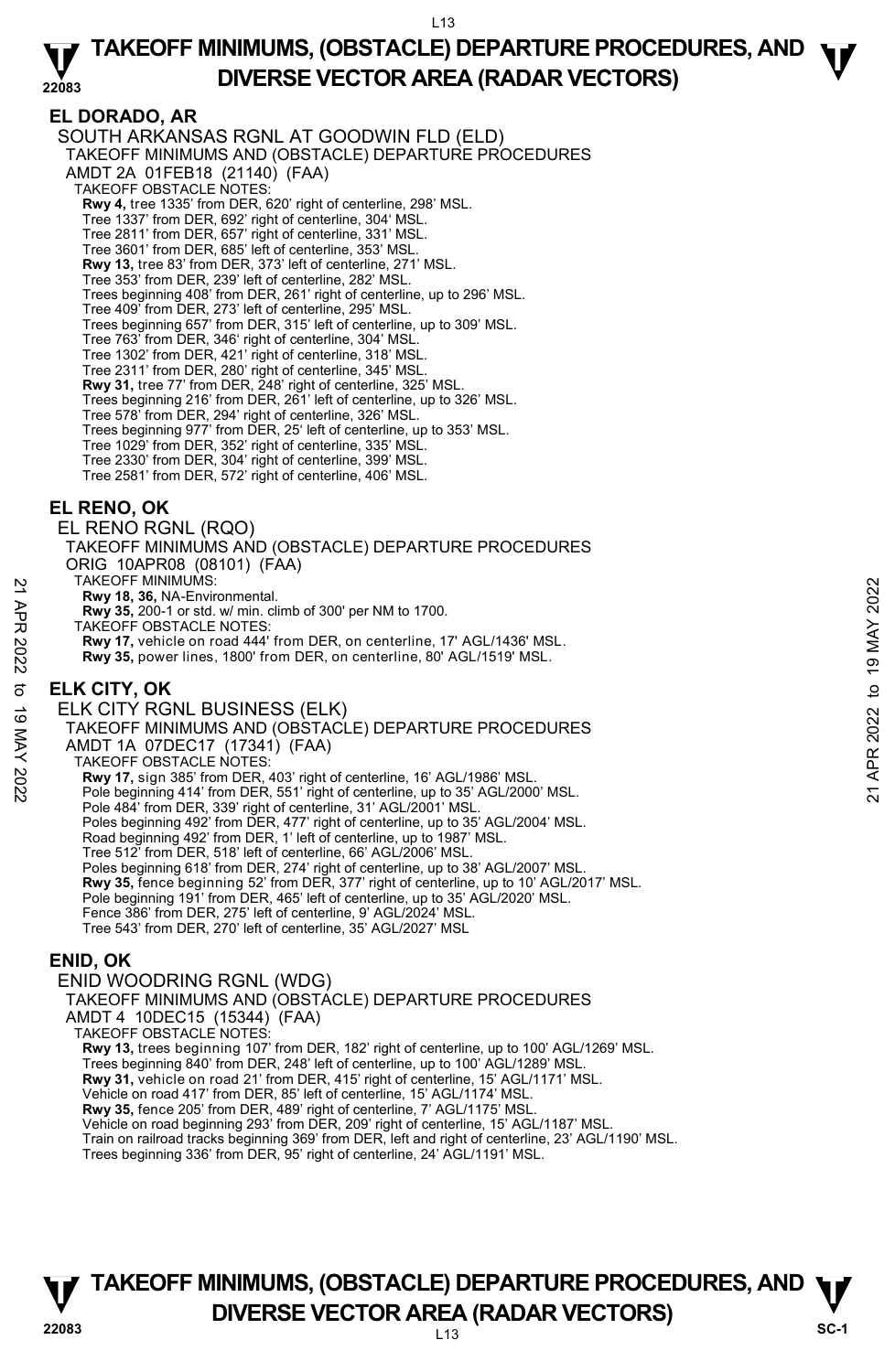### **22083 TAKEOFF MINIMUMS, (OBSTACLE) DEPARTURE PROCEDURES, AND**  $\Psi$ **DIVERSE VECTOR AREA (RADAR VECTORS)**

**TAKEOFF MINIMUMS, (OBSTACLE) DEPARTURE PROCEDURES, AND**  $\Psi$ **FAIRVIEW, OK**  FAIRVIEW MUNI (6K4) TAKEOFF MINIMUMS AND (OBSTACLE) DEPARTURE PROCEDURES AMDT 5 05DEC19 (19339) (FAA) TAKEOFF MINIMUMS: **Rwy 17,** 300-1¼ or std. w/min. climb of 350' per NM to 1600. DEPARTURE PROCEDURE: **Rwy 17,** climb heading 177° to 1800 before turning left. TAKEOFF OBSTACLE NOTES: **Rwy 17,** terrain 1' from DER, 494' right of centerline, 1273' MSL. Trees, vehicle on road, pole, buildings and sign beginning 38' from DER, 285' left of centerline, up to 50' AGL/1321' MSL. Utility pole 192' from DER, 417' right of centerline, 5' AGL/1279' MSL. Tank and terrain beginning 217' from DER, 409' right of centerline, up to 8' AGL/1281' MSL. Poles, buildings, vehicle on road, tank, antenna, electrical system and trees beginning 239' from DER, 193' right of centerline, up to 35' AGL/1308' MSL. Trees beginning 377' from DER, 418' left of centerline, up to 55' AGL/1327' MSL. Trees, vehicle on road, buildings, poles and electrical system beginning 394' from DER, 44' left of centerline, up to 65 ' AGL/1335' MSL. Pole, electrical system and tree beginning 454' from DER, 452' right of centerline, up to 36' AGL/1311 ' MSL. Pole, trees and building beginning 520' from DER, 213' right of centerline, up to 43' AGL/1317' MSL.<br>Trees, electrical system, poles, vehicle on road and buildings beginning 526' from DER, 193' right of centerline, up to 4 AGL/1320' MSL. Trees, buildings, electrical system and poles beginning 698' from DER, 192' right of centerline, up to 50 ' AGL/1325' MSL.<br>Trees and poles beginning 1010' from DER, 14' right of centerline, up to 58' AGL/1333' MSL. Trees and poles beginning 1174' from DER, 174' left of centerline, up to 71' AGL/1341' MSL. Trees, poles, building and electrical system beginning 1209' from DER, 9' right of centerline, up to 68' AGL/1344' MSL. Trees beginning 1249' from DER, 34' left of centerline, up to 76' AGL/1346' MSL. Tree 1378' from DER, 713' left of centerline, 82' AGL/1353 ' MSL. Trees and pole beginning 1397' from DER, 27' left of centerline, up to 86' AGL/1356' MSL. Trees, poles and antenna beginning 1675' from DER, 31' right of centerline, up to 73' AGL/1351' MSL.<br>Tree 2927' from DER, 227' right of centerline, 70' AGL/1352' MSL. Grain elevator beginning 4385' from DER, 1445' right of centerline, up to 172' AGL/1463' MSL. Antenna 6033' from DER, 404' right of centerline, 136' AGL/1432' MSL. **Rwy 35,** brush beginning 5' from DER, 315' right of centerline, up to 4' AGL/1266' MSL. Sign and fence beginning 13' from DER, 200' left of centerline, up to 3' AGL/1267' MSL. Brush beginning 65' from DER, 288' right of centerline, up to 4' AGL/1268' MSL. Tree 698' from DER, 488' left of centerline, 35' AGL/1298' MSL. Trees beginning 699' from DER, 351' left of centerline, up to 34' AGL/1300' MSL. Tree 799' from DER, 674' left of centerline, 41' AGL/1308' MSL. Antenna and tree beginning 801' from DER, 703' left of centerline, up to 47' AGL/1314' MSL. Tree 839' from DER, 691' left of centerline, 48' AGL/1316' MSL. Tree 2029' from DER, 50' right of centerline, 57' AGL/1319' MSL. Tree 2133' from DER, 160' left of centerline, 62' AGL/1326' MSL. **FAYETTEVILLE, AR**  DRAKE FLD (FYV) TAKEOFF MINIMUMS AND (OBSTACLE) DEPARTURE PROCEDURES AMDT 7 07DEC17 (21112) (FAA) TAKEOFF MINIMUMS: **Rwy 16,** 400-2 w/min. climb of 320' per NM to 2500 or std. w/min. climb of 530' per NM to 2000 or 1600-3 for VCOA. **Rwy 34,** 300-1 or std. w/min. climb of 680' per NM to 1700. DEPARTURE PROCEDURE: **Rwy 16,** climb heading 167° to 2700 before turning right. Climb heading 167° to 3400 before turning left. **Rwy 34,** climb heading 347° to 2700 before proceeding on course. VCOA: **Rwy 16,** obtain ATC approval for VCOA when requesting IFR clearance. Climb in visual conditions to cross Drake<br>Fld at or above 2700 before proceeding on course. TAKEOFF OBSTACLE NOTES: **Rwy 16**, tree 73' from DER, 404' left of centerline, 1252' MSL. Tree 196' from DER, 354' left of centerline, 1258' MSL. Trees beginning 833' from DER, 562' right of centerline, up to 38' AGL/1269' MSL. Trees beginning 1184' from DER, 106' left of centerline, up to 114' AGL/1342' MSL. Tree 2087' from DER, 467' right of centerline, 1301' MSL. Tree 2104' from DER, 254' right of centerline, 1309' MSL. Tree 2230' from DER, 869' right of centerline, 1320' MSL. Tree 2513' from DER, 291' right of centerline, 1323' MSL. Trees beginning 2882' from DER, 12' right of centerline, up to 103' AGL/1339' MSL. Trees beginning 3024' from DER, 624' left of centerline, up to 85' AGL/1344' MSL. Trees beginning 3096' from DER, 386' left of centerline, up to 94' AGL/1346' MSL. Trees beginning 3599' from DER, 1166' left of centerline, up to 78' AGL/1362' MSL.<br>Trees beginning 3720' from DER, 1009' left of centerline, up to 78' AGL/1377' MSL.<br>Trees beginning 4087' from DER, 390' left of centerline, Trees beginning 4646' from DER, 498' left of centerline, up to 76' AGL/1452' MSL. Trees, terrain, poles and transmission lines beginning 4814' from DER, 350' left of centerline, up to 67' AGL/1500' MSL. **CON'T**  Tree 2927 from DER, 227 ingto Tenterline,  $(1)$  AGL/1332' MSL.<br>
Crain elevator beginning 4385' from DER, 1445' right of centerline, up to 172' AGL/1483' MSL.<br>
Antenna 6033' from DER, 404' right of centerline, 136' AGL/143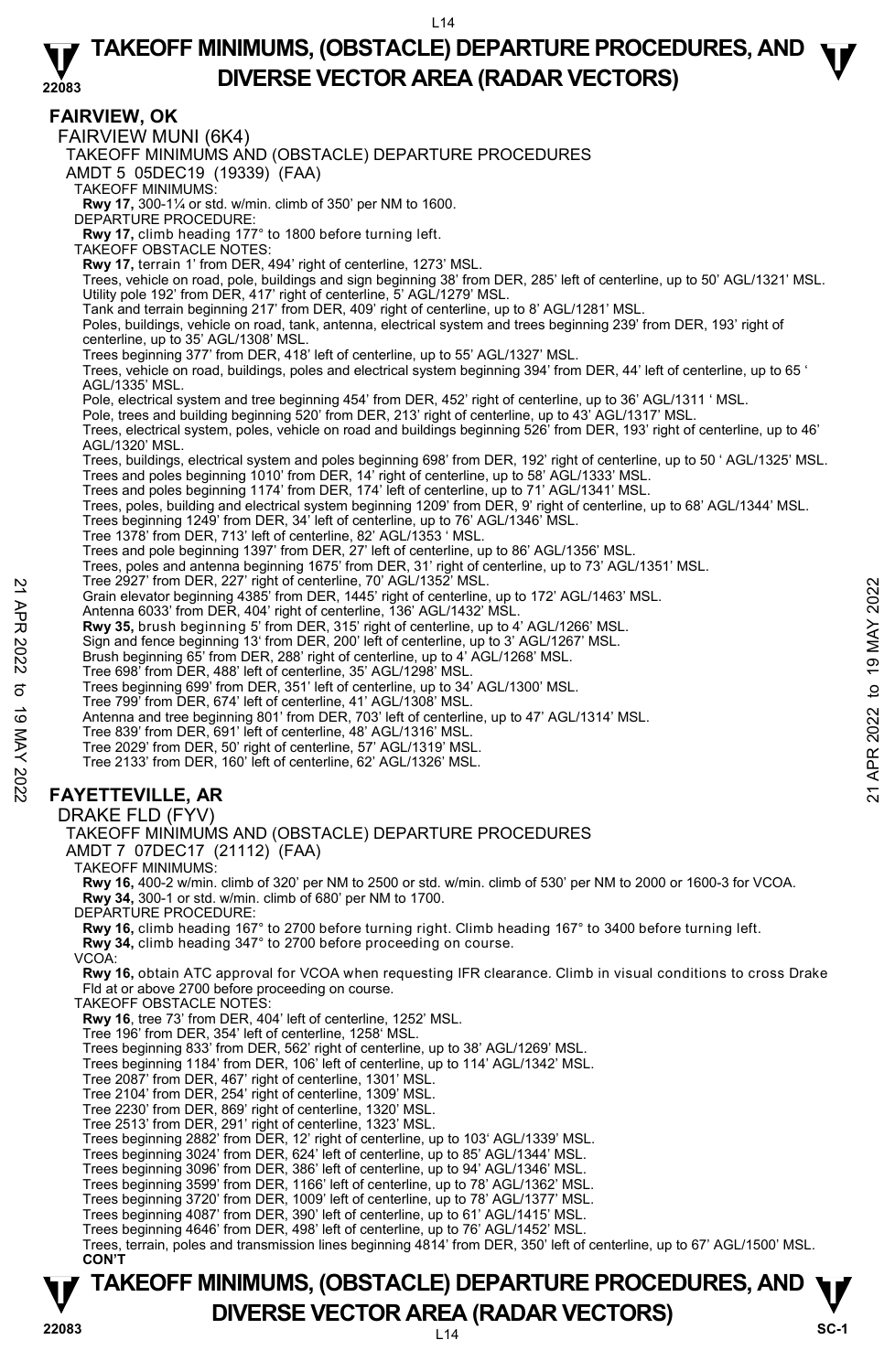#### **22083 TAKEOFF MINIMUMS, (OBSTACLE) DEPARTURE PROCEDURES, AND**  $\Psi$ **DIVERSE VECTOR AREA (RADAR VECTORS)**

# **FAYETTEVILLE, AR (CON'T)**

DRAKE FLD (FYV) (CON'T)

**Rwy 16 (CON'T),** tree and terrain beginning 5093' from DER, 1319' left of centerline, up to 70' AGL/1522' MSL.

Trees, terrain and buildings beginning 5180' from DER, 162' left of centerline, up to 1571' MSL.

Trees, terrain, building, poles, transmission lines, tower and vehicles on road beginning 5579' from DER, 165' left of centerline, up to 1606' MSL.

Trees, terrain, buildings, vehicles on road, poles, fences and transmission line beginning 1 NM from DER, 22' left of centerline, up to 1623' MSL.

Trees beginning 1.1 NM from DER, 14' right of centerline, up to 71' AGL/1459' MSL.

Trees beginning 1.3 NM from DER, 23' right of centerline, up to 77' AGL/1483' MSL.

 **Rwy 34**, fence and terrain beginning on centerline, 218' left of centerline, up to 3' AGL/1256' MSL.

Vehicles on road, terrain, fence, electrical system and pole beginning 5' from DER, 197' left of centerline, up to 1269' MSL. Tree 659' from DER, 588' right of centerline, 1280' MSL.

Tree 1170' from DER, 690' right of centerline, 42' AGL/1289' MSL.

Tree 1794' from DER, 329' right of centerline, 1302' MSL.

Tree 1836' from DER, 320' right of centerline, 54' AGL/1307' MSL.

Tree 2308' from DER, 752' right of centerline, 45' AGL/1321' MSL. Tree 2459' from DER, 279' left of centerline, 71' AGL/1323' MSL.

Trees beginning 2514' from DER, 483' right of centerline, up to 37' AGL/1334' MSL.

Tree 2590' from DER, 802' right of centerline, 39' AGL/1336' MSL. Trees beginning 2594' from DER, 353' left of centerline, up to 65' AGL/1324' MSL.

Trees, pole and transmission line beginning 2632' from DER, 418' right of centerline, up to 39 ' AGL/ 1360' MSL.

Tree 2661' from DER, 769' left of centerline, 85' AGL/1343' MSL.

Trees and terrain beginning 2844' from DER, 562' right of centerline, up to 38' AGL/1397' MSL.

Trees, poles, transmission lines and terrain beginning 3057' from DER, 627' right of centerline, up to 55' AGL/1445' MSL. Terrain and tree beginning 3268' from DER, 750' right of centerline, up to 1496' MSL.

Trees, terrain, poles and transmission lines beginning 3317' from DER, 393' right of centerline, up to 42' AGL/1532' MSL. Trees beginning 4198' from DER, 1051' right of centerline, up to 59' AGL/1423' MSL.

### **FAYETTEVILLE/SPRINGDALE/ROGERS, AR**

NORTHWEST ARKANSAS NTL (XNA)

- TAKEOFF MINIMUMS AND (OBSTACLE) DEPARTURE PROCEDURES
- AMDT 4 05JAN17 (21112) (FAA)

DEPARTURE PROCEDURE:

**Rwy 34,** climb heading 339° to 1800 before turning left.

#### **FLIPPIN, AR**  MARION COUNTY RGNL (FLP)

**TAKEOFF MINIMUMS, (OBSTACLE) DEPARTURE PROCEDURES, AND**  $\Psi$ **P**<br>22083 **DIVERSE VECTOR AREA (RADAR VECTORS)** SC-1 TAKEOFF MINIMUMS AND (OBSTACLE) DEPARTURE PROCEDURES AMDT 1 02MAR17 (17061) (FAA) TAKEOFF MINIMUMS: NORTHWEST ARKANSAS NTL (XNA)<br>
TAKEOFF MINIMUMS AND (OBSTACLE) DEPARTURE PROCEDURES<br>
AMDT 4 05JAN17 (21112) (FAA)<br>
DEPARTURE PROCEDURE:<br>
Rwy 34, climb heading 339° to 1800 before turning left.<br>
Rwy 34, climb heading 339° to DEPARTURE PROCEDURE: **Rwy 22,** climb heading 231° to 1600 before turning right. TAKEOFF OBSTACLE NOTES: **Rwy 4,** vehicle on road 2' from DER, 276' left of centerline, 10' AGL/733' MSL. Vehicle on road 14' from DER, 494' right of centerline, 26' AGL/724' MSL. Trees, poles, vehicle on road, beginning 153' from DER, 276' left of centerline, up to 71' AGL/799' MSL. Trees, beginning 223' from DER, 325' right of centerline, up to 77' AGL/777' MSL. Trees, beginning 491' from DER, 226' right of centerline, up to 81' AGL/781' MSL. Trees, pole, beginning 725' from DER, 45' left of centerline, up to 73' AGL/800' MSL.<br>Trees, beginning 1492' from DER, 61' left of centerline, up to 83' AGL/809' MSL.<br>Trees, beginning 1827' from DER, 165' right of centerli Trees, beginning 2266' from DER, 14' right of centerline, up to 66' AGL/803' MSL. Trees, beginning 2430' from DER, 51' right of centerline, up to 99' AGL/804' MSL. Trees, beginning 2633' from DER, 248' right of centerline, up to 98' AGL/809' MSL. T-I twr, beginning 3317' from DER, 1120' right of centerline, up to 100' AGL/819' MSL. Tree 3334' from DER, 123' left of centerline, 85' AGL/818' MSL. T-l twr, pole, beginning 3781' from DER, 536' right of centerline, up to 100' AGL/840' MSL. **Rwy 22,** vehicle on road 2' from DER, 244' left of centerline, 17' AGL/654' MSL. Grd 2' from DER, 496' left of centerline, 675' MSL. Tree 321' from DER, 458' left of centerline, 61' AGL/694' MSL. Trees beginning 325' from DER, 198' left of centerline, up to 63' AGL/699' MSL. Tree 369' from DER, 486' right of centerline, 24' AGL/669' MSL. Pole beginning 369' from DER, 490' right of centerline, up to 25' AGL/671' MSL. Building, pole beginning 387' from DER, 299' right of centerline, up to 26' AGL/672' MSL. Buildings, trees, beginning 672' from DER, 99' right of centerline, up to 37' AGL/683' MSL. Building, chy beginning 1095' from DER, 582' right of centerline, up to 57' AGL/701' MSL. Trees beginning 1303' from DER, 26' right of centerline, up to 67' AGL/709' MSL. Tree 1413' from DER, 18' left of centerline, 51' AGL/698' MSL. Trees beginning 1619' from DER, 55' right of centerline, up to 63' AGL/713' MSL. Tree, pole beginning 1673' from DER, 140' left of centerline, up to 63' AGL/732' MSL.  **CON'T**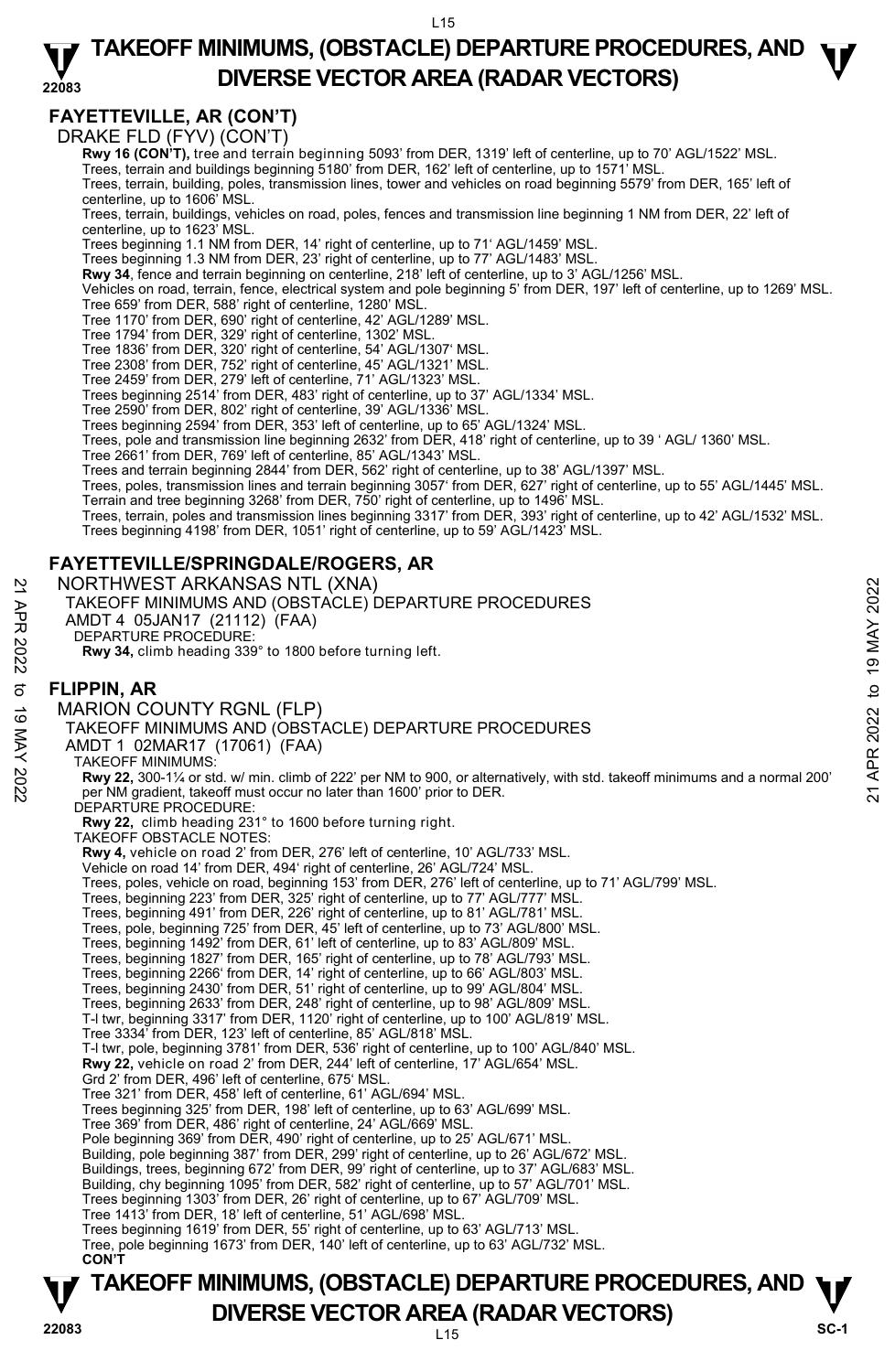### $F1$

|             | FLIPPIN, AR                                                                                                                                                                |                |
|-------------|----------------------------------------------------------------------------------------------------------------------------------------------------------------------------|----------------|
|             | <b>MARION COUNTY RGNL (FLP)</b>                                                                                                                                            |                |
|             | Rwy 22 (CON'T), trees beginning 2001' from DER, 195' right of centerline, up to 66' AGL/721' MSL.                                                                          |                |
|             | Tree, poles beginning 2099' from DER, 203' left of centerline, up to 71' AGL/746' MSL.<br>Pole 2438' from DER, 744' left of centerline, 100' AGL/779' MSL.                 |                |
|             | Trees beginning 2461' from DER, 25' left of centerline, up to 92' AGL/804' MSL.                                                                                            |                |
|             | Trees beginning 2470' from DER, 330' right of centerline, up to 97' AGL/760' MSL.                                                                                          |                |
|             | Trees beginning 2913' from DER, 18' right of centerline, up to 65' AGL/766' MSL.                                                                                           |                |
|             | Trees beginning 3571' from DER, 55' right of centerline, up to 78' AGL/770' MSL.                                                                                           |                |
|             | Tree 1 NM from DER, 836' right of centerline, 88' AGL/832' MSL.                                                                                                            |                |
|             | <b>FORT SMITH, AR</b>                                                                                                                                                      |                |
|             | FORT SMITH RGNL (FSM)                                                                                                                                                      |                |
|             | TAKEOFF MINIMUMS AND (OBSTACLE) DEPARTURE PROCEDURES                                                                                                                       |                |
|             |                                                                                                                                                                            |                |
|             | AMDT 4A 02JUN11 (11153) (FAA)<br><b>TAKEOFF MINIMUMS:</b>                                                                                                                  |                |
|             | <b>Rwy 1, 300-1 or std. with a min. climb of 431' per NM to 800.</b>                                                                                                       |                |
|             | <b>Rwy 7.</b> 300-1 $\frac{1}{2}$ or std. with a min. climb of 261' per NM to 800.                                                                                         |                |
|             | Rwy 19, 200-11/4 or std. w/ a min. climb of 226' per NM to 700, or alternatively, w/ std. takeoff minimums and a normal 200'/                                              |                |
|             | NM climb gradient, takeoff must occur no later than 1700' prior to DER.                                                                                                    |                |
|             | <b>Rwy 25, 300-1 or std. w/ a min. climb of 351' per NM to 800.</b><br>DEPARTURE PROCEDURE:                                                                                |                |
|             | Rwy 1, climb heading 016° to 2400 before turning left.                                                                                                                     |                |
|             | Rwy 25, climb heading 256° to 1100 before turning right.                                                                                                                   |                |
|             | TAKEOFF OBSTACLE NOTES:                                                                                                                                                    |                |
|             | Rwy 1, terrain 56' from DER, 218' right of centerline, 0' AGL/449' MSL.                                                                                                    |                |
|             | Terrain 159' from DER, 354' left of centerline, 0' AGL/449' MSL.<br>Light pole 1086' from DER, 287' left of centerline, 36' AGL/485' MSL.                                  |                |
|             | Tree 1495' from DER, 364' left of centerline, 60' AGL/509' MSL.                                                                                                            |                |
|             | Towers beginning 4315' from DER, 79' left of centerline, up to 109' AGL/619' MSL.                                                                                          |                |
| 21 APR 2022 | Trees beginning 5136' from DER, 924' right of centerline, up to 100' AGL/679' MSL.                                                                                         | 2022           |
|             | Tower 4318' from DER, 1358' left of centerline, 96' AGL/621' MSL.                                                                                                          |                |
|             | Rwy 7, terrain 835' from DER, 678' left of centerline, 0' AGL/479' MSL.<br>Trees beginning 3910' from DER, 1032' left of centerline, up to 57' AGL/556' MSL.               |                |
|             | Trees beginning 1.2 NM from DER, 1416' right of centerline, up to 100' AGL/699' MSL.                                                                                       |                |
|             | Pole 1.2 NM from DER, 1572' right of centerline, 41' AGL/640' MSL.                                                                                                         | <b>19 MAY</b>  |
| ಕ           | Rwy 19, vehicle and road 200' from DER, 200' left of centerline, 15' AGL/462' MSL.                                                                                         | $\mathbf{a}$   |
|             | Railroad, 639' from DER, 313' left of centerline, 20' AGL/449' MSL.                                                                                                        |                |
|             | Tank 704' from DER, 518' left of centerline, 31' AGL/480' MSL.<br>Railroad 751' from DER, 2' right of centerline, 22' AGL/471' MSL.                                        | 2022           |
| 19 MAY 2022 | Trees beginning 930' from DER, 211' left of centerline, up to 48' AGL/627' MSL.                                                                                            |                |
|             | Tree 941' from DER, 97' right of centerline, 25' AGL/474' MSL.                                                                                                             |                |
|             | Pole 1949' from DER, 439' left of centerline, 42' AGL/501' MSL.                                                                                                            | APR:           |
|             | Elevator 2106' from DER, 969' right of centerline, 86' AGL/536' MSL.                                                                                                       | $\overline{2}$ |
|             | Rwy 25, pole 1642' from DER, 734' right of centerline, 24' AGL/513' MSL.<br>Trees beginning 1848' from DER, 690' right of centerline, up to 100' AGL/629' MSL.             |                |
|             | Tower 4981' from DER, 1376' left of centerline, 125' AGL/623' MSL.                                                                                                         |                |
|             | Tank 5628' from DER, 208' left of centerline, 101' AGL/610' MSL.                                                                                                           |                |
|             |                                                                                                                                                                            |                |
|             | <b>FREDERICK, OK</b>                                                                                                                                                       |                |
|             | <b>FREDERICK RGNL (FDR)</b>                                                                                                                                                |                |
|             | TAKEOFF MINIMUMS AND (OBSTACLE) DEPARTURE PROCEDURES                                                                                                                       |                |
|             | ORIG 23SEP10 (10266) (FAA)                                                                                                                                                 |                |
|             | TAKEOFF OBSTACLE NOTES:                                                                                                                                                    |                |
|             | Rwy 3, vehicles on road 425' from DER, 231' right of centerline, 15' AGL/1269' MSL.<br>Rwy 12, vehicles on road 404' from DER, 229' left of centerline, 15' AGL/1254' MSL. |                |
|             |                                                                                                                                                                            |                |

### **GOLDSBY, OK**

DAVID JAY PERRY (1K4) TAKEOFF MINIMUMS AND (OBSTACLE) DEPARTURE PROCEDURES ORIG 25OCT07 (07298) (FAA) TAKEOFF OBSTACLE NOTES: **Rwy 13,** trees beginning 751' from DER, 481' left of centerline, up to 50' AGL/1209' MSL. Tree 982' from DER, 730' right of centerline, 50' AGL/1189' MSL. Terrain 101' from DER, 369' right of centerline, 1159' MSL.<br>**Rwy 31,** tree 1624' from DER, 550' right of centerline, 50' AGL/1219' MSL. **Rwy 35,** tree 930' from DER, 45' left of centerline, 50' AGL/1199' MSL. Road 905' from DER, 18' left of centerline, 15' AGL/1194' MSL.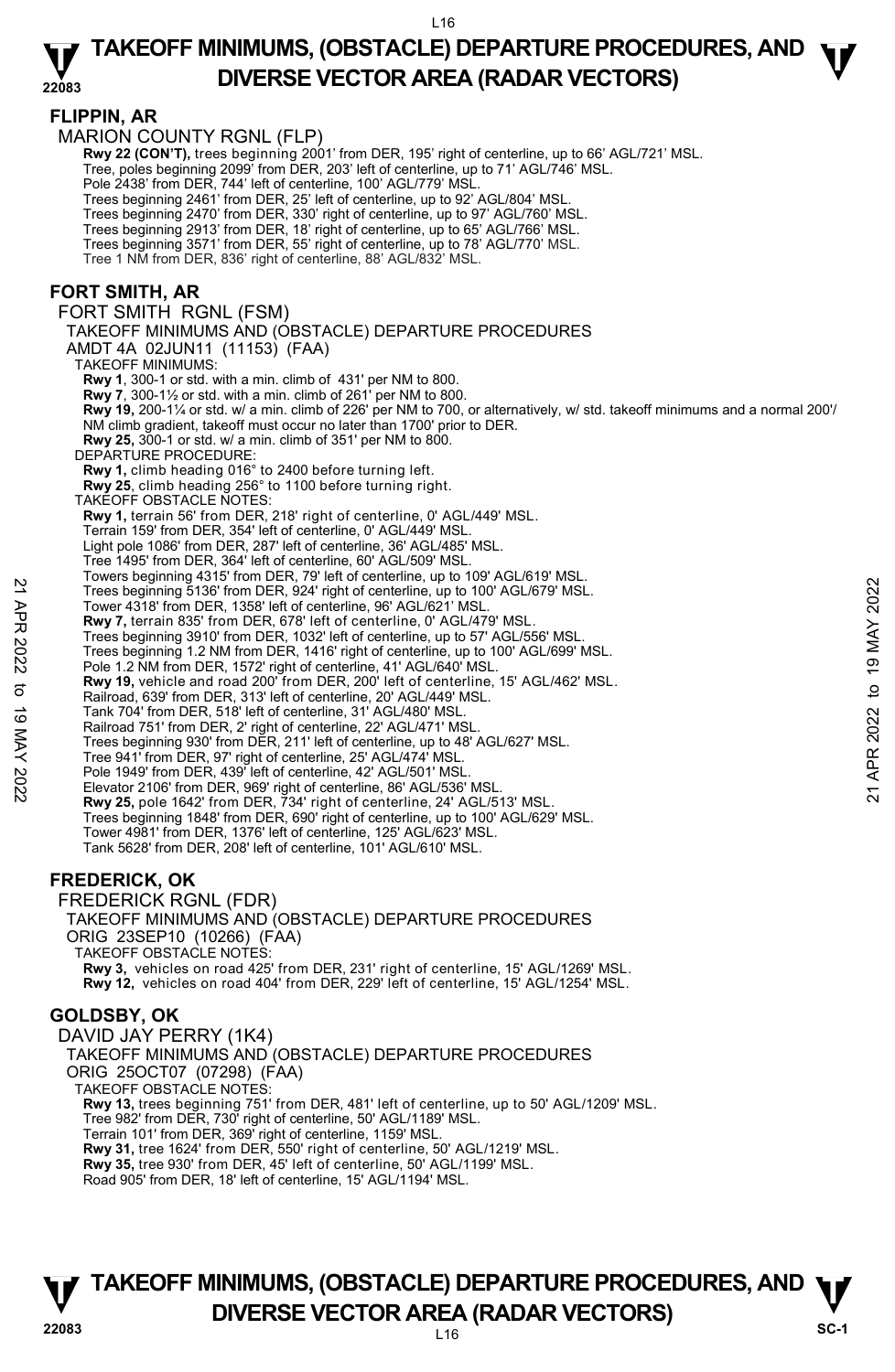### **GROVE, OK**

GROVE MUNI (GMJ) TAKEOFF MINIMUMS AND (OBSTACLE) DEPARTURE PROCEDURES ORIG 25SEP08 (08269) (FAA) TAKEOFF MINIMUMS: **Rwy 18,** 200-1¼ or std. w/ min. climb of 271' per NM to 1100. TAKEOFF OBSTACLE NOTES: **Rwy 18,** building 308' from DER, 321' left of centerline, 13' AGL/842' MSL. Multiple buildings beginning 11' from DER, 325' right of centerline, 22' AGL/851' MSL. Windsock 118' from DER, 325' right of centerline, 22' AGL/851' MSL. Light 165' from DER, 420' left of centerline, 24' AGL/863' MSL. Vehicle on road 598' from DER, 619' left of centerline, 15' AGL/854' MSL. Vehicle on road 590' from DER, 499' right of centerline, 15' AGL/844' MSI Trees and poles beginning 33' from DER, 12' left of centerline, up to 100' AGL/1019' MSL. Trees and poles beginning 252' from DER, 13' right of centerline, up to 40' AGL/869' MSL. **Rwy 36,** rising terrain beginning 30' from DER, 277' left of centerline, up to 826' MSL. Pole 316' from DER, 521' left of centerline, 20' AGL/859' MSL Trees beginning 151' from DER, 54' left of centerline, up to 100' AGL/939' MSL. Trees beginning 109' from DER, 49' right of centerline, up to 85' AGL/884' MSL. **GUTHRIE, OK**  GUTHRIE/EDMOND RGNL (GOK) TAKEOFF MINIMUMS AND (OBSTACLE) DEPARTURE PROCEDURES AMDT 1 17DEC09 (22027) (FAA) TAKEOFF OBSTACLE NOTES: **Rwy 16,** trees beginning 54' from DER, 286' right of centerline, up to 44' AGL/1087' MSL.

### **GUYMON, OK**

# GUYMON MUNI (GUY) TAKEOFF MINIMUMS AND (OBSTACLE) DEPARTURE PROCEDURES

- AMDT 1A 10SEP20 (20254) (FAA)
	- TAKEOFF MINIMUMS:
	- **Rwys 6, 24,** NA-environmental.
- **Rwy 18,** 600-1¾ or std. w/ min. climb of 387' per NM to 3800. DEPARTURE PROCEDURE: 21 TAKEOFF MINIMUMS AND (OBSTACLE) DEPARTURE PROCEDURES<br>
22 TAKEOFF MINIMUMS:<br>
TAKEOFF MINIMUMS:<br>
TAKEOFF MINIMUMS:<br>
22 TAKEOFF MINIMUMS:<br>
22 TAKEOFF MINIMUMS:<br>
22 November 30 APP 3.<br>
22 November 2022 to 19 May 18, 600-1<sup></sup>
	-

**Rwy 18,** climb on heading 177° to 3800 before turning left.

- TAKEOFF OBSTACLE NOTES:
- **Rwy 18,** pole 155' from DER, 446' left of centerline, 30' AGL/3124' MSL.
- Building 407' from DER, 463' right of centerline, 25' AGL/3131' MSL.
- Tower 532' from DER, 484' right of centerline, 54' AGL/3157' MSL.
- **Rwy 36,** fence 24' from DER, 400' right of centerline, 8' AGL/3110' MSL.

# **HARRISON, AR**

BOONE COUNTY (HRO) TAKEOFF MINIMUMS AND (OBSTACLE) DEPARTURE PROCEDURES AMDT 2A 26APR18 (18116) (FAA) TAKEOFF MINIMUMS: **Rwy 18,** 1400 - 3 or std. w/ min. climb of 320' per NM to 3200. DEPARTURE PROCEDURE: **Rwy 18,** climb on heading 182° to 2600 before turning. TAKEOFF OBSTACLE NOTES: **Rwy 18,** tree, vehicles on road, pole beginning 17' from DER, 482' right of centerline, up to 33' AGL/1396' MSL. **Rwy 36,** vegetation, tree beginning 32' from DER, 444' left of centerline, up to 1367' MSL. Fence 184' from DER, 498' left of centerline, 2' AGL/1369' MSL. Tree 228' from DER, 545' left of centerline, 1378' MSL. Tree 270' from DER, 524' right of centerline, 1376' MSL. Tree 321' from DER, 520' left of centerline, 1379' MSL. Trees beginning 448' from DER, 543' left of centerline, up to 1381' MSL. Trees beginning 634' from DER, 333' left of centerline, up to 1384' MSL. Tree 877' from DER, 365' left of centerline, 1388' MSL. Tree 906' from DER, 334' left of centerline, 1394' MSL. Trees beginning 969' from DER, 368' left of centerline, up to 1397' MSL. Tree 1029' from DER, 368' left of centerline, 1399' MSL. Trees beginning 1065' from DER, 186' left of centerline, up to 1403' MSL. Trees beginning 1160' from DER, 217' left of centerline, up to 1405' MSL. Tree 1576' from DER, 805' right of centerline, 1405' MSL.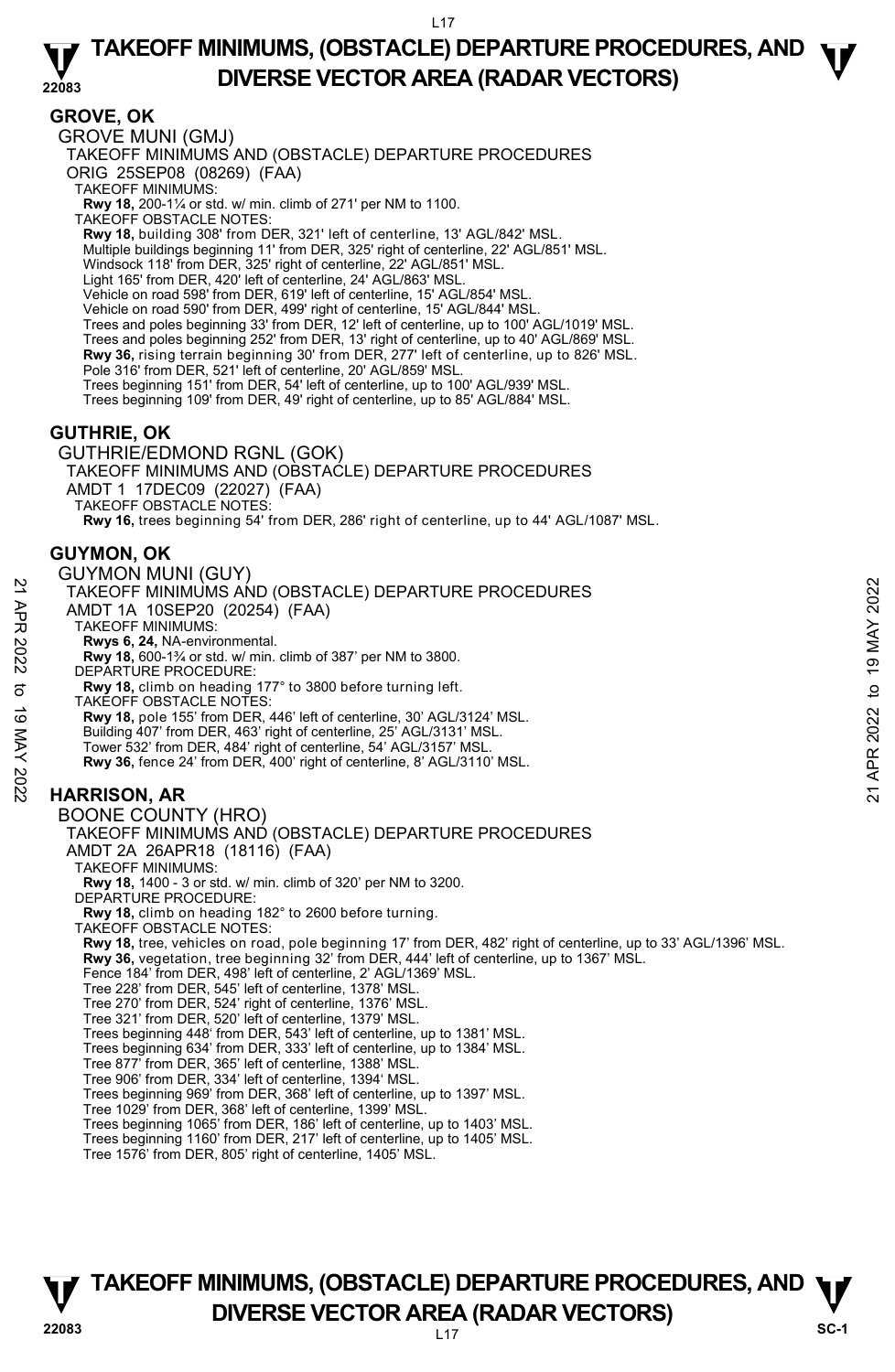#### **HEBER SPRINGS, AR**  HEBER SPRINGS MUNI (HBZ) TAKEOFF MINIMUMS AND (OBSTACLE) DEPARTURE PROCEDURES AMDT 1 10OCT19 (19283) (FAA) TAKEOFF MINIMUMS: **Rwy 6,** 500-3 or std. w/min. climb of 235' per NM to 1200. DEPARTURE PROCEDURE: **Rwy 24,** climb on heading 240° to 1200 before proceeding on course. TAKEOFF OBSTACLE NOTES: **Rwy 6,** trees beginning abeam DER, 190' right of centerline up to 80 AGL/700' MSL. Trees beginning abeam DER, 240' left of centerline, up to 80' AGL/700' MSL. Trees beginning 450' from DER, crossing runway extended centerline, up to 80 AGL/700' MSL. **Rwy 24,** trees beginning abeam DER, 250' right of centerline up to 80 AGL/680' MSL.<br>Trees beginning abeam DER, 171' left of centerline, up to 80' AGL/680' MSL. Trees beginning 500' from DER, crossing runway extended centerline, up to 80 AGL/660' MSL. **HELENA/WEST HELENA, AR**  THOMPSON-ROBBINS (HEE) TAKEOFF MINIMUMS AND (OBSTACLE) DEPARTURE PROCEDURES AMDT 1 01FEB18 (18032) (FAA) TAKEOFF MINIMUMS: **Rwy 8,** 400-2½ or std. w/ min. climb of 250' per NM to 800. TAKEOFF OBSTACLE NOTES: **Rwy 8,** multiple trees beginning 1572' from DER, 29' right of centerline, up to 85' AGL/319' MSL. Tree 1580' from DER, 95' left of centerline, 85' AGL/319' MSL. Tower 2455' from DER, 1823' right of centerline, 238' AGL/621' MSL. Tree 2569' from DER, 1077' right of centerline, 85' AGL/329' MSL. Tree 2786' from DER, 1085' right of centerline, 85' AGL/334' MSL. Tree 3169' from DER, 563' left of centerline, 85' AGL/339' MSL. Multiple trees beginning 3386' from DER, 647' left of centerline, up to 85' AGL/344' MSL. Multiple trees beginning 3653' from DER, 731' left of centerline, up to 85' AGL/349' MSL. Multiple trees beginning 4046' from DER, 390' left of centerline, up to 85' AGL/354' MSL. Tree 4255' from DER, 923' left of centerline, 85' AGL/359' MSL. **Rwy 17,** terrain 23' from DER, 494' left of centerline, 240' MSL. Tree 1017' from DER, 547' left of centerline, 50' AGL/287' MSL. Tree 1886' from DER, 804' right of centerline, 103' AGL/316' MSL. Multiple trees beginning 1953' from DER, 545' left of centerline, up to 84' AGL/299' MSL. Multiple trees beginning 2490' from DER, 942' left of centerline, up to 83' AGL/315' MSL. **Rwy 26,** tree 701' from DER, 309' left of centerline, 33' AGL/264' MSL. Multiple trees beginning 712' from DER, 384' left of centerline, up to 59' AGL/287' MSL. Multiple tree beginning 749' from DER, 277' right of centerline, up to 85' AGL/324' MSL. Tree 3401' from DER, 235' right of centerline, 332' MSL. **Rwy 35,** terrain 193' from DER, 490' right of centerline, 256' MSL. Tree 213' from DER, 546' left of centerline, 46' AGL/270' MSL. Multiple trees beginning 216' from DER, 468' left of centerline, up to 57' AGL/282' MSL. Multiple trees beginning 932' from DER, 594' right of centerline, up to 64' AGL/306' MSL. Tree 1590' from DER, 695' left of centerline, 69' AGL/294' MSL. Multiple trees beginning 1843' from DER, 89' right of centerline, up to 66' AGL/307' MSL. Tree 1920' from DER, 923' left of centerline, 77' AGL/304' MSL. Multiple trees beginning 1935' from DER, 80' left of centerline, up to 95' AGL/323' MSL. Multiple trees beginning 2251' from DER, 535' right of centerline, up to 89' AGL/331' MSL. Tree 2502' from DER, 914' right of centerline, 100' AGL/340' MSL. Multiple trees beginning 2537' from DER, 637' right of centerline, up to 106' AGL/347' MSL. Tree 3155' from DER, 726' left of centerline, 104' AGL/330' MSL. **HENRY POST AAF (KFSI)**  FORT SILL, OK Multiple trees beginning 386° irom DER, 947 left of centerline, up to 85° AGL/344° MSL.<br>
Multiple trees beginning 3653° from DER, 390' left of centerline, up to 85° AGL/349° MSL.<br>
Tree 4255° from DER, 923' left of centerl

TAKEOFF MINIMUMS AND (OBSTACLE) DEPARTURE PROCEDURES AMDT 1 20JUN19 (19171) DEPARTURE PROCEDURE: **Rwy 36,** climb heading 356° to 2200 before turning left. TAKEOFF OBSTACLE NOTES: **Rwy 18,** tree 953' from DER, 668' right of cntrln, 1198' MSL. Pole 1141' from DER, 783' right of cntrln, 43' AGL/1210' MSL.

Pole 1591' from DER, 859' right of cntrln, 54' AGL/1226' MSL. Tree 2153' from DER, 38' left of cntrln, 1221' MSL.

Tree 2490' from DER, 294' right of cntrln, 1229' MSL.

# **TAKEOFF MINIMUMS, (OBSTACLE) DEPARTURE PROCEDURES, AND**  $\Psi$ **P**<br>22083 **DIVERSE VECTOR AREA (RADAR VECTORS)** SC-1

L18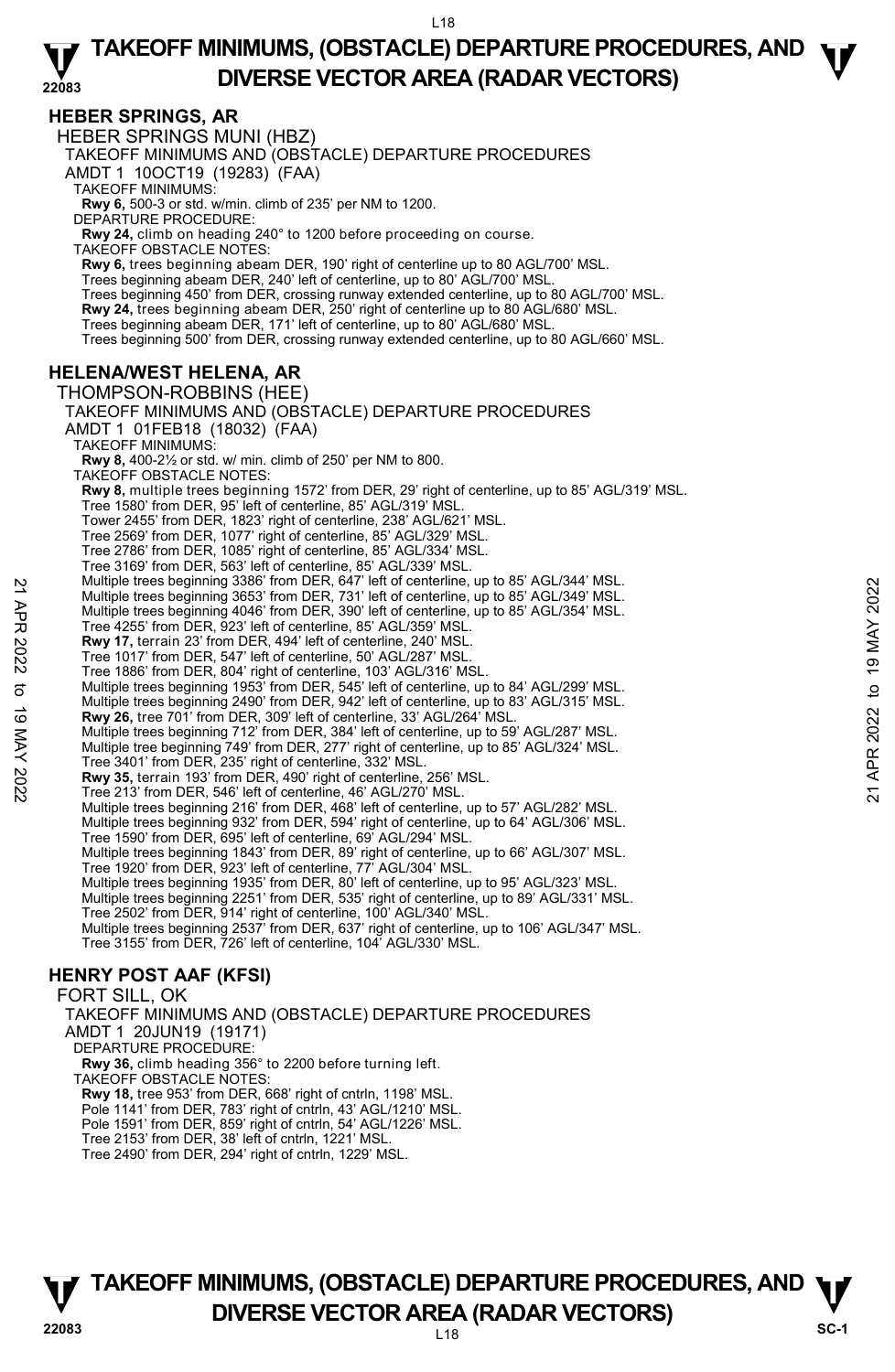### **HENRYETTA, OK**

HENRYETTA MUNI (F10)

TAKEOFF MINIMUMS AND (OBSTACLE) DEPARTURE PROCEDURES

AMDT 3 29JUL10 (10210) (FAA)

TAKEOFF MINIMUMS:

**Rwy 36**, 500-3 or std. with a min. climb of 312' per NM to 1500. DEPARTURE PROCEDURE:

**Rwy 36,** climb heading 356° to 1300 before proceeding on course.

TAKEOFF OBSTACLE NOTES:

**Rwy 18,** numerous trees beginning 778' from DER, 177' left of centerline, up to 100' AGL/939' MSL.<br>Numerous trees beginning 335' from DER, 22' right of centerline, up to 100' AGL/959' MSL. **Rwy 36,** tower 13139' from DER, 885' right of centerline, 318' AGL/1273' MSL. Tower 8882' from DER, 6059' left of centerline, 33' AGL/1223' MSL.

### **HINTON, OK**

HINTON MUNI (2O8)

TAKEOFF MINIMUMS AND (OBSTACLE) DEPARTURE PROCEDURES

ORIG-A 17JUN21 (21168) (FAA)

TAKEOFF OBSTACLE NOTES:

**Rwy 18,** traverse way beginning 5' from DER, 227' left of centerline, up to 15' AGL/1599' MSL.

Pole, traverse way, trees beginning 500' from DER, 229' left of centerline, up to 1610' MSL.

Trees 854' from DER, 704' left of centerline, 1617' MSL.

**Rwy 36,** sign 22' from DER, 124' left of centerline, 1578' MSL.

Traverse way beginning 63' from DER, 227' right of centerline, up to 15' AGL/1587' MSL.

### **HOBART, OK**

HOBART RGNL (HBR)

TAKEOFF MINIMUMS AND (OBSTACLE) DEPARTURE PROCEDURES AMDT 1A 08NOV18 (18312) (FAA)

TAKEOFF MINIMUMS:

**Rwys 3, 21**, NA - environmental. TAKEOFF OBSTACLE NOTES:

**Rwy 35,** terrain beginning 107' from DER, 185' left of centerline, 0' AGL/1549' MSL. Terrain beginning 109' from DER, 63' right of centerline, 0' AGL/1549' MSL.

# **HOLDENVILLE, OK**

HOLDENVILLE MUNI (F99) TAKEOFF MINIMUMS AND (OBSTACLE) DEPARTURE PROCEDURES ORIG-A 10OCT19 (19283) (FAA) DEPARTURE PROCEDURE: **Rwy 35,** climb heading 354° to 1400 before turning right. TAKEOFF OBSTACLE NOTES: **Rwy 17,** trees beginning 120' from DER, 370' right of centerline, up to 871' MSL. Trees and vehicles on road beginning 241' from DER, 426' right of centerline, up to 880' MSL.<br>Vegetation beginning 275' from DER, 255' left of centerline, up to 867' MSL. Train on tracks 628' from DER, left and right of extended runway centerline, up to 23' AGL/882' MSL. Vehicles on road beginning 640' from DER, left to right of extended runway centerline, up to 881' MSL. Poles and power lines beginning 716' from DER, left to right of extended runway centerline, up to 34' AGL/889' MSL. Trees and elevator beginning 727' from DER, 666' right of centerline, up to 903' MSL. Poles and trees beginning 750' from DER, 522' left of centerline, up to 32' AGL/890' MSL. **Rwy 35,** vegetation 195' from DER, 265' left of centerline, up to 871' MSL. Pole 277' from DER, 543' right of centerline, 20' AGL/877' MSL. Trees beginning 597' from DER, 520' right of centerline, up to 898' MSL. Trees beginning 1214' from DER, 753' left of centerline, up to 909' MSL. Trees beginning 1605' from DER, 525' right of centerline, up to 901' MSL. **HOLLIS, OK**  HOLLIS MUNI (O35) TAKEOFF MINIMUMS AND (OBSTACLE) DEPARTURE PROCEDURES ORIG 19JUL18 (18200) (FAA) AND THE VONCYTO (10312) (FAA)<br>
21 TAKEOFF MINIUMS:<br>
TAKEOFF MINIUMS:<br>
TAKEOFF MINIUMS:<br>
TAKEOFF MINIUMS:<br>
22 TAKEOFF MINIUMS 107 from DER, 185' left of centerline, 0' AGL/1549' MSL.<br>
Terrain beginning 109' from DER, 185' l

DEPARTURE PROCEDURE:

**Rwy 18,** climb heading 175° to 2200 before proceeding on course. TAKEOFF OBSTACLE NOTES:

**Rwy 18**, terrain beginning 0' from DER, 7' right of centerline, up to 1660' MSL. Fence beginning 4' from DER, 253' left of centerline, up to 5' AGL/1658' MSL. Trees beginning 89' from DER, 254' left of centerline, up to 7' AGL/1659' MSL. Pole beginning 989' from DER, 590' right of centerline, up to 53' AGL/1706' MSL. Tower 4194' from DER, 1305' right of centerline, 130' AGL/1759' MSL. **Rwy 36,** fence 0' from DER, 249' right of centerline, 6' AGL/1658' MSL.

Vehicles on road beginning 478' from DER,152' left of centerline, up to 1672' MSL. Vehicles on road beginning 482' from DER, 6' right of centerline, up to 1670' MSL.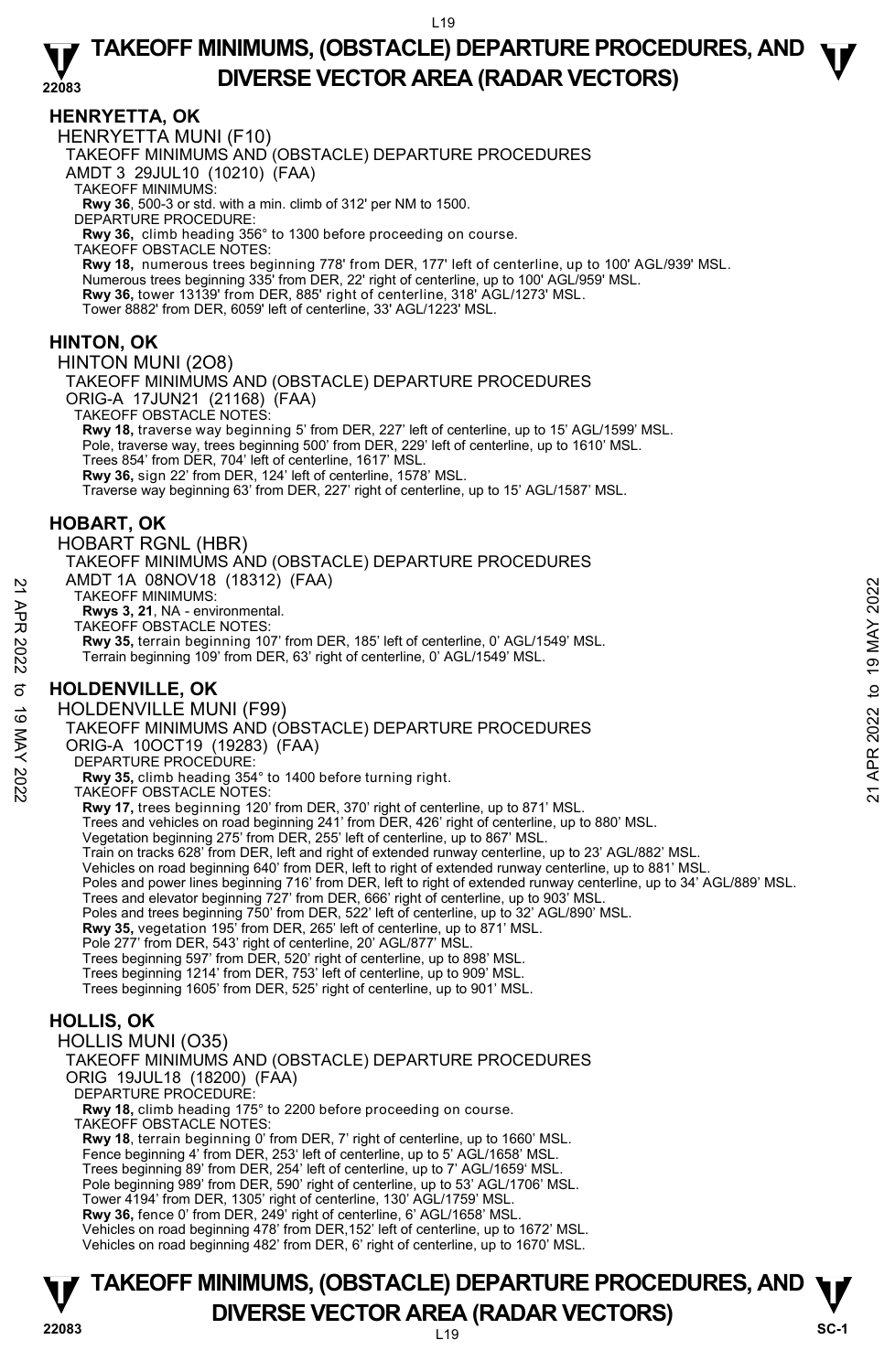### **HOPE, AR**

HOPE MUNI (M18)

TAKEOFF MINIMUMS AND (OBSTACLE) DEPARTURE PROCEDURES

AMDT 1 13NOV14 (14317) (FAA)

TAKEOFF OBSTACLE NOTES:

**Rwy 4,** trees beginning 1776' from DER, 422' left of centerline, up to 100' AGL/469' MSL. Trees and poles beginning 1930' from DER, 99' right of centerline, up to 100' AGL/469' MSL. Pole 2256' from DER, 24' right of centerline, 65' AGL/434' MSL.

Trees and poles beginning 2345' from DER, 152' left of centerline, up to 100' AGL/489' MSL.

**Rwy 22,** trees beginning abeam DER, 500' right of centerline, up to 100' AGL/439' MSL.<br>Tree 117' from DER, 211' right of centerline, 100' AGL/429' MSL.

Trees beginning 164' from DER, 10' right of centerline, up to 100' AGL/429' MSL.

Trees beginning 51' from DER, 211' left of centerline, up to 100' AGL/429' MSL.

Trees beginning 325' from DER, 45' left of centerline, up to 100' AGL/429' MSL.

**Rwy 16,** trees beginning 1066' from DER, 722' right of centerline, up to 100' AGL/439' MSL.

Trees beginning 1427' from DER, 843' left of centerline, up to 100' AGL/439' MSL.<br>**Rwy 34,** bush 39' from DER, 162' left of centerline, 10' AGL/369' MSL.

Fence 154' from DER, 474' right of centerline, 11' AGL/371' MSL.

Tree 565' from DER, 609' left of centerline, 100' AGL/479' MSL.

Trees beginning 897' from DER, 708' left of centerline, up to 100' AGL/479' MSL. Tree 1002' from DER, 748' right of centerline, 100' AGL/479' MSL.

Trees beginning 1023' from DER, 513' right of centerline, up to 100' AGL/479' MSL.

# **HORSEHOE BEND, AR**

HORSEHOE BEND (6M2)

TAKEOFF MINIMUMS AND (OBSTACLE) DEPARTURE PROCEDURES ORIG 05JAN17 (17005) (FAA) TAKEOFF MINIMUMS:

**Rwy 13,** 300-1¼. **Rwy 31,** 300-1.

TAKEOFF OBSTACLE NOTES:

- **Rwy 13,** trees beginning 12' from DER, 264' right of centerline, up to 125' AGL/884' MSL.
- Trees beginning 15' from DER, 73' left of centerline, up to 125' AGL/944' MSL.
- **Rwy 31,** trees beginning 10' from DER, 213' left of centerline, up to 125' AGL/924' MSL.

Vehicles on road beginning 17' from DER, 277' left of centerline crossing extended runway centerline, up to 15' AGL/894' **MSL** New 31, 300-1<br>
TAKEOFF OBSTACLE NOTES:<br>
TRAKEOFF OBSTACLE NOTES:<br>
Trees beginning 12' from DER, 264' right of centerline, up to 125' AGL/984' MSL.<br>
Trees beginning 16' from DER, 73' left of centerline, up to 125' AGL/924'

Trees beginning 331' from DER, 193' left of centerline, up to 125' AGL/944' MSL.

Trees beginning 447' from DER, 291' right of centerline, up to 125' AGL/944' MSL.

Trees beginning 644' from DER, 141' left of centerline, up to 125' AGL/964' MSL. Trees beginning 699' from DER, 310' right of centerline, up to 125' AGL/964' MSL.

- 
- Trees beginning 802' from DER, 607' right of centerline, up to 125' AGL/984' MSL.
- Trees beginning 969' from DER, 51' right of centerline, up to 125' AGL/1004' MSL.
- Trees beginning 1001' from DER, 188' left of centerline, up to 125' AGL/984' MSL. Trees beginning 1359' from DER, 437' right of centerline, up to 125' AGL/1024' MSL.

# **HOT SPRINGS, AR**

MEMORIAL FIELD (HOT)

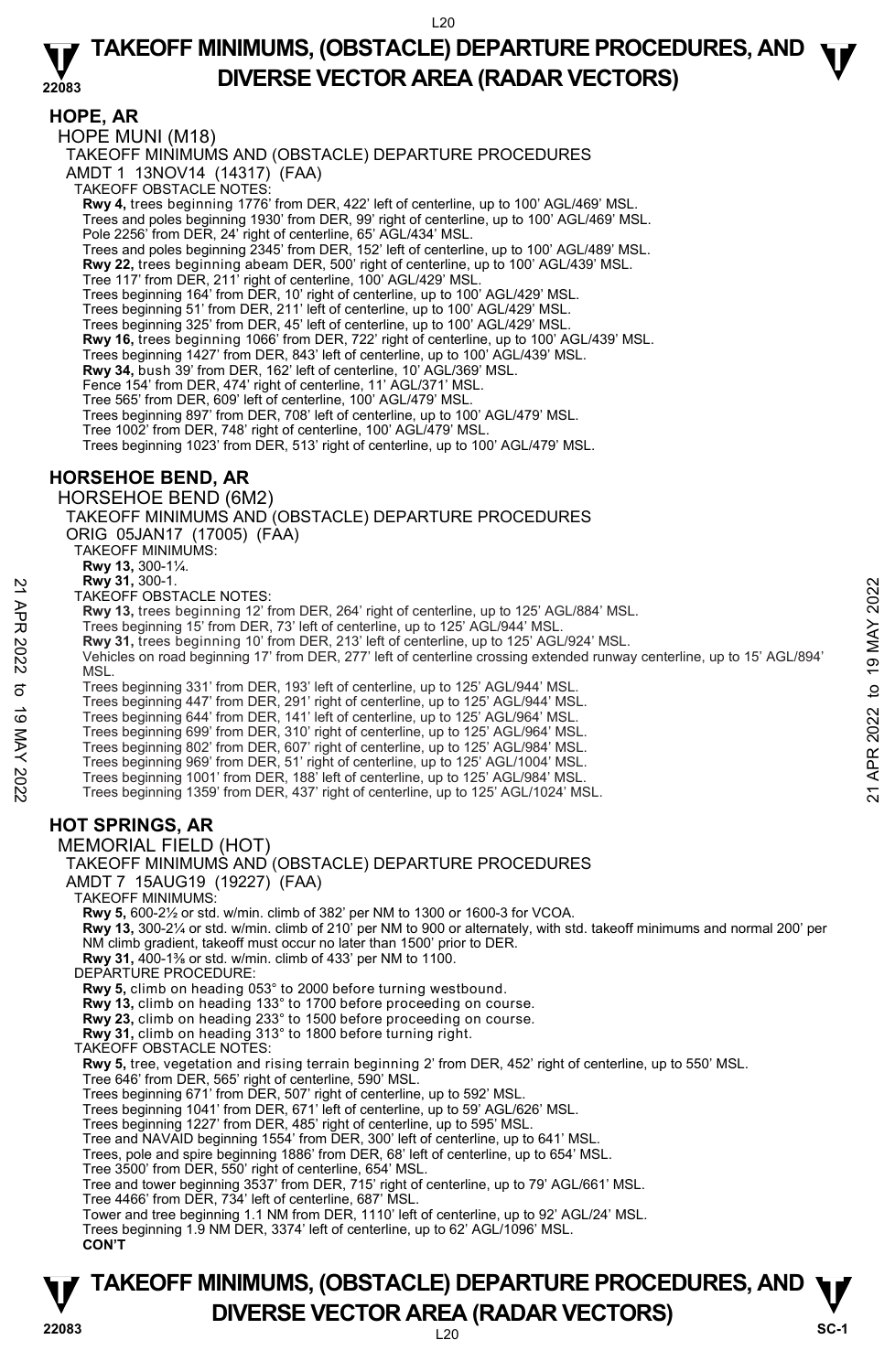#### **22083 TAKEOFF MINIMUMS, (OBSTACLE) DEPARTURE PROCEDURES, AND**  $\Psi$ **DIVERSE VECTOR AREA (RADAR VECTORS)**

# **HOT SPRINGS, AR (CON'T)**

MEMORIAL FIELD (HOT) (CON'T)  **Rwy 13,** traverse way 84' from DER, 437' right of centerline, 512' MSL. Tree 166' from DER, 524' right of centerline, 49' AGL/534' MSL. Tree 177' from DER, 350' right of centerline, 45' AGL/542' MSL. Trees beginning 220' from DER, 307' right of centerline, up to 53' AGL/545' MSL. Trees beginning 264' from DER, 474' left of centerline, up to 68' AGL/573' MSL. Trees beginning 317' from DER, 94' left of centerline, up to 574' MSL. Trees beginning 434' from DER, 7' right of centerline, up to 63' AGL/546' MSL. Trees beginning 1749' from DER, 70' right of centerline, up to 84' AGL/588' MSL. Trees beginning 2128' from DER, 48' left of centerline, up to 85' AGL/579' MSL. Tree 2547' from DER, 809' left of centerline, 74' AGL/587' MSL. Trees beginning 2611' from DER, 544' right of centerline, up to 79' AGL/601' MSL. Tree 2664' from DER, 1013' left of centerline, 77' AGL/591' MSL. Tree 2780' from DER, 731' right of centerline, 75' AGL/603' MSL. Tree 2902' from DER, 1188' left of centerline, 79' AGL/606' MSL. Tree and pole beginning 3043' from DER, 17' right of centerline, up to 66' AGL/616' MSL. Tree 3063' from DER, 53' left of centerline, 71' AGL/622' MSL. Tree and pole beginning 3175' from DER, 77' left of centerline, up to 80' AGL/630' MSL. Poles beginning 3228' from DER, 261' left of centerline, up to 71' AGL/631' MSL. Trees beginning 3296' from DER, 36' right of centerline, up to 76' AGL/624' MSL. Tree 3450' from DER, 511' left of centerline, 71' AGL/636' MSL. Tower 1.8 NM from DER, 2044' left of centerline, 355' AGL/802' MSL. Anntenna 1.8 NM from DER, 2088' left of centerline, 319' AGL/804' MSL. **Rwy 23,** tree 22' from DER, 314' left of centerline, 29' AGL/510' MSL. Tree 606' from DER, 636' right of centerline, 546' MSL. Rwy 31, trees beginning 12' from DER, 136' left of centerline, up to 73' AGL/564' MSL Trees and pole beginning 330' from DER, 113' left of centerline, up to 75' AGL/577' MSL. Traverse way 451' from DER, 13' right of centerline, 534' MSL. Trees beginning 472' from DER, 111' right of centerline, up to 52' AGL/575' MSL Trees and pole beginning 671' from DER, 137' left of centerline, up to 66' AGL/580' MSL. Trees beginning 888' from DER, 71' right of centerline, up to 82' AGL/581' MSL. Trees beginning 1002' from DER, 136' right of centerline, up to 73' AGL/585' MSL. Trees beginning 1017' from DER, 155' left of centerline, up to 68' AGL/588' MSL. Tree 1488' from DER, 736' left of centerline, 58' AGL/592' MSL. Tree 2975' from DER, 764' left of centerline, 65' AGL/610' MSL. Tree 3109' from DER, 439' left of centerline, 69' AGL/614' MSL. Trees beginning 3193' from DER, 68' right of centerline, up to 69' AGL/639' MSL. Tree 3752' from DER, 320' left of centerline, 83' AGL/646' MSL. Tree 4785' from DER, 1740' right of centerline, 88' AGL/669' MSL. Tree 5806' from DER, 1427' right of centerline, 61' AGL/677' MSL. Building 1 NM from DER, 1897' right of centerline, 53' AGL/724' MSL. Traverse way and building beginning 1.1 NM from DER, 1503' right of centerline, up to 886' MSL. 22 Trees beginning 888 from DER, 13<sup>2</sup> it ght of centerline, up to 82 AGL/581 MSL.<br>
Trees beginning 888 from DER, 136' right of centerline, up to 82 AGL/583 MSL.<br>
Trees beginning 1012' from DER, 136' ield of centerline, u

# **HUGO, OK**

STAN STAMPER MUNI (HHW) TAKEOFF MINIMUMS AND (OBSTACLE) DEPARTURE PROCEDURES

ORIG 20OCT11 (11293) (FAA)

TAKEOFF OBSTACLE NOTES: **Rwy 17,** trees beginning 686' from DER, 32' right of centerline, up to 100' AGL/660' MSL. **Rwy 35,** trees beginning 411' from DER, 264' left of centerline, up to 100' AGL/665' MSL. Trees beginning 1507' from DER, 61' right of centerline, up to 100' AGL/662' MSL.

# **HUNTSVILLE, AR**

HUNTSVILLE MUNI (H34) TAKEOFF MINIMUMS AND (OBSTACLE) DEPARTURE PROCEDURES ORIG 27JUN13 (13178) (FAA) TAKEOFF OBSTACLE NOTES: **Rwy 12,** pole 46' from DER, 408' left of centerline, 45' AGL/1759' MSL.<br>Pole 175' from DER, 504' left of centerline, 47' AGL/1756' MSL. Tree 2685' from DER, 841' right of centerline, 80' AGL/1822' MSL. Tree 3201' from DER, 726' right of centerline, 100' AGL/1866' MSL. **Rwy 30,** tree 20' from DER, 362' right of centerline, 61' AGL/1764' MSL.

# **IDABEL, OK**

MC CURTAIN COUNTY RGNL(4O4) TAKEOFF MINIMUMS AND (OBSTACLE) DEPARTURE PROCEDURES ORIG 23JAN03 (03023) (FAA) TAKEOFF OBSTACLE NOTES: **Rwy 2,** trees 1.92 NM from DER, on centerline, 100' AGL/629' MSL.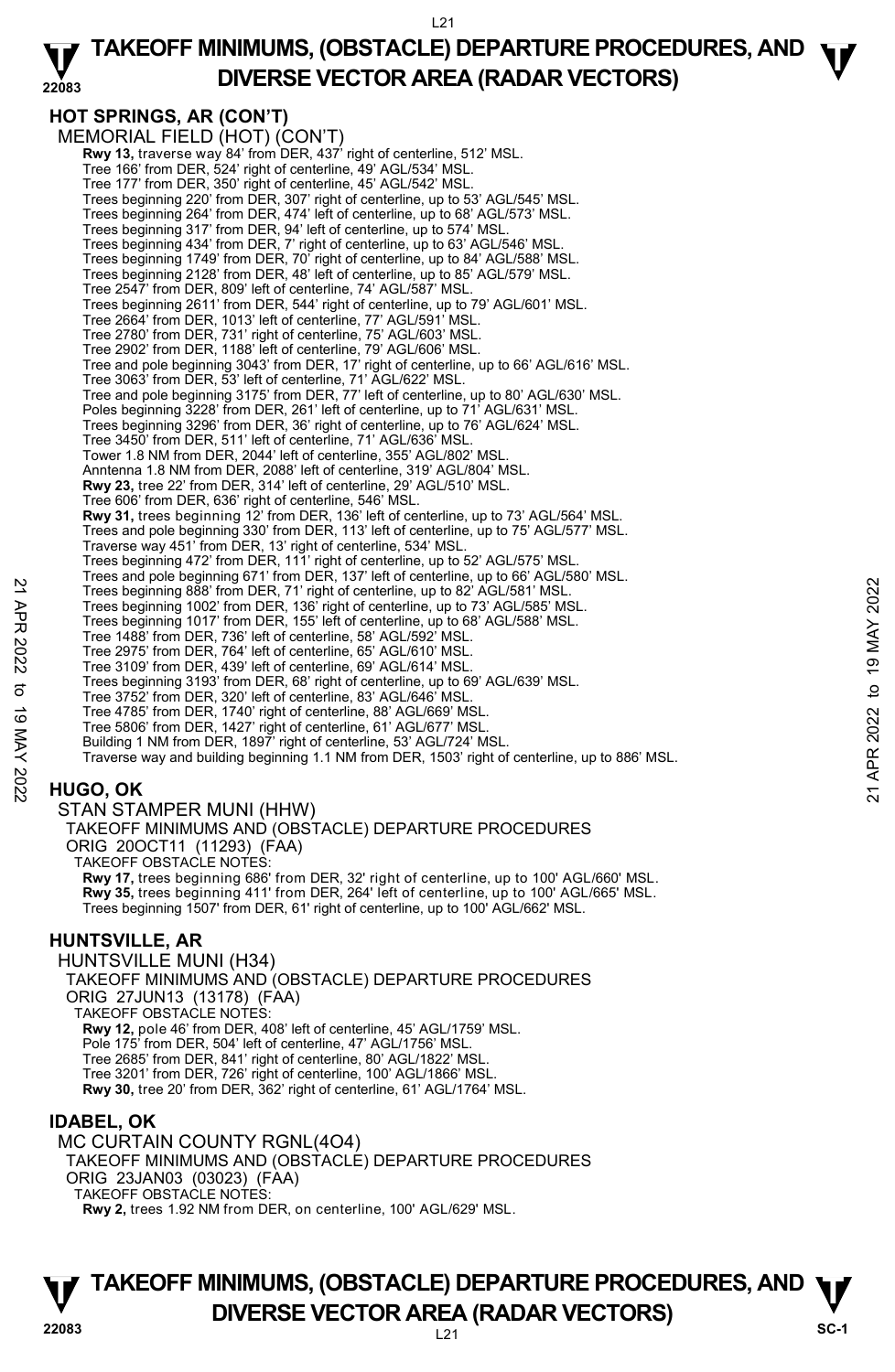#### **JONESBORO, AR**

JONESBORO MUNI (JBR) TAKEOFF MINIMUMS AND (OBSTACLE) DEPARTURE PROCEDURES AMDT 3 07MAR13 (13066) (FAA) TAKEOFF MINIMUMS: **Rwy 31,** NA-obstacles. TAKEOFF OBSTACLE NOTES: **Rwy 13,** trees beginning 356' from DER, 188' right of centerline, up to 75' AGL/304' MSL. Pole 1214' from DER, 341' right of centerline, 40' AGL/291' MSL. Railroad, trees, and pole beginning 600' from DER,10' left of centerline, up to 75' AGL/302' MSL.<br>**Rwy 23,** trees beginning 2600' from DER, 457' right centerline, up to 75' AGL/343' MSL. Trees beginning 1588' from DER, 721' left of centerline, up to 75' AGL/339' MSL. **Rwy 5,** trees beginning 873' from DER, 458' right of centerline, up to 75' AGL/304' MSL. Trees beginning 1226' from DER, 558' left of centerline, up to 75' AGL/315' MSL. **KETCHUM, OK**  SOUTH GRAND LAKE RGNL (1K8) TAKEOFF MINIMUMS AND (OBSTACLE) DEPARTURE PROCEDURES ORIG 21JUL16 (16203) (FAA) TAKEOFF MINIMUMS: **Rwy 36,** 300-1¼ or std. w/min. climb of 453' per NM to 1200. DEPARTURE PROCEDURE: **Rwy 18,** climb on heading 178° to 1400 before turning left. **Rwy 36,** climb on heading 358° to 1400 before turning left. TAKEOFF OBSTACLE NOTES: **Rwy 18,** tree, bush beginning 58' from DER, 42' right of centerline, up to 789' MSL.<br>Vehicles on road beginning 274' from DER, 199' right of centerline, up to 796' MSL. Vehicles on road beginning 275' from DER, 13' right of centerline, up to 797' MSL. Pole 294' from DER, 125' right of centerline, 21' AGL/803' MSL. Pole 300' from DER, 442' right of centerline, 813' MSL. Tree, pole beginning 410' from DER, 22' right of centerline, up to 820' MSL. Tree 1416' from DER, 717' right of centerline, 823' MSL. Tree 1429' from DER, 541' right of centerline, 827' MSL. Trees beginning 1477' from DER, 8' right of centerline, up to 60' AGL/829' MSL. Trees beginning 1710' from DER, 15' right of centerline, up to 60' AGL/830' MSL. Tree 2972' from DER, 839' right of centerline, 859' MSL. Tree, vehicles on road, pole, post beginning 75' from DER, 10' left of centerline, up to 44' AGL/824' MSL.<br>Trees beginning 792' from DER, 544' left of centerline, up to 828' MSL. Tree 1052' from DER, 634' left of centerline, 835' MSL. Trees beginning 1089' from DER, 137' left of centerline, up to 840' MSL. Trees beginning 1405' from DER, 54' left of centerline, up to 842' MSL. Trees beginning 1500' from DER, 62' left of centerline, up to 844' MSL. Trees beginning 1600' from DER, 16' left of centerline, up to 846' MSL. Trees beginning 1734' from DER, 87' left of centerline, up to 853' MSL. Tree 2282' from DER, 981' left of centerline, 855' MSL. Tree 2309' from DER, 1108' left of centerline, 858' MSL. **Rwy 36,** tree, terrain beginning 4728' from DER, on centerline, up to 39' AGL/985' MSL. Bush 28' from DER, 82' right of centerline, 8' AGL/787' MSL. Tree 55' from DER, 290' right of centerline, 795' MSL. Tree, vehicles on road beginning 185' from DER, 27' right of centerline, up to 798' MSL. Tree 292' from DER, 297' right of centerline, 816' MSL. Trees beginning 293' from DER, 33' right of centerline, up to 818' MSL. Trees beginning 629' from DER, 31' right of centerline, up to 36' AGL/820' MSL. Tree 741' from DER, 145' right of centerline, 41' AGL/827' MSL. Trees beginning 785' from DER, 2' right of centerline, up to 43' AGL/829' MSL. Tree 1413' from DER, 525' right of centerline, 836' MSL. Trees beginning 1529' from DER, 425' right of centerline, up to 845' MSL. Tree 2457' from DER, 1093' right of centerline, 856' MSL. Trees beginning 2612' from DER, 8' right of centerline, up to 861' MSL. Trees beginning 2897' from DER, 60' right of centerline, up to 862' MSL. Tree 2990' from DER, 387' right of centerline, 55' AGL/872' MSL. Tree 3031' from DER, 260' right of centerline, 57' AGL/879' MSL. Trees beginning 3127' from DER, 113' right of centerline, up to 71' AGL/892' MSL. Trees beginning 3427' from DER, 9' right of centerline, up to 64' AGL/897' MSL. Tree 3843' from DER, 170' right of centerline, 40' AGL/899' MSL. Trees beginning 3846' from DER, 56' right of centerline, up to 59' AGL/912' MSL. Trees beginning 3932' from DER, 18' right of centerline, up to 50' AGL/913' MSL. Trees beginning 4065' from DER, 144' right of centerline, up to 49' AGL/918' MSL. Trees beginning 4072' from DER, 26' right of centerline, up to 47' AGL/920' MSL. Trees beginning 4144' from DER, 19' right of centerline, up to 62' AGL/929' MSL. Tree, bush beginning 4223' from DER, 69' right of centerline, up to 63' AGL/943' MSL. Tree, bush, terrain beginning 4422' from DER, 36' right of centerline, up to 56' AGL/945' MSL. Tree, bush, terrain beginning 4619' from DER, 51' right of centerline, up to 58' AGL/968' MSL. Tree 4709' from DER, 344' right of centerline, 58' AGL/977' MSL. **CON'T**  Pole 300 Trom DER, 42' nght of centerline, 873' MSL.<br>
Tree, pole beginning 410' from DER, 22' right of centerline, up to 820' MSL.<br>
Tree 1416' from DER, 717' right of centerline, 823' MSL.<br>
Tree see beginning 1477' from D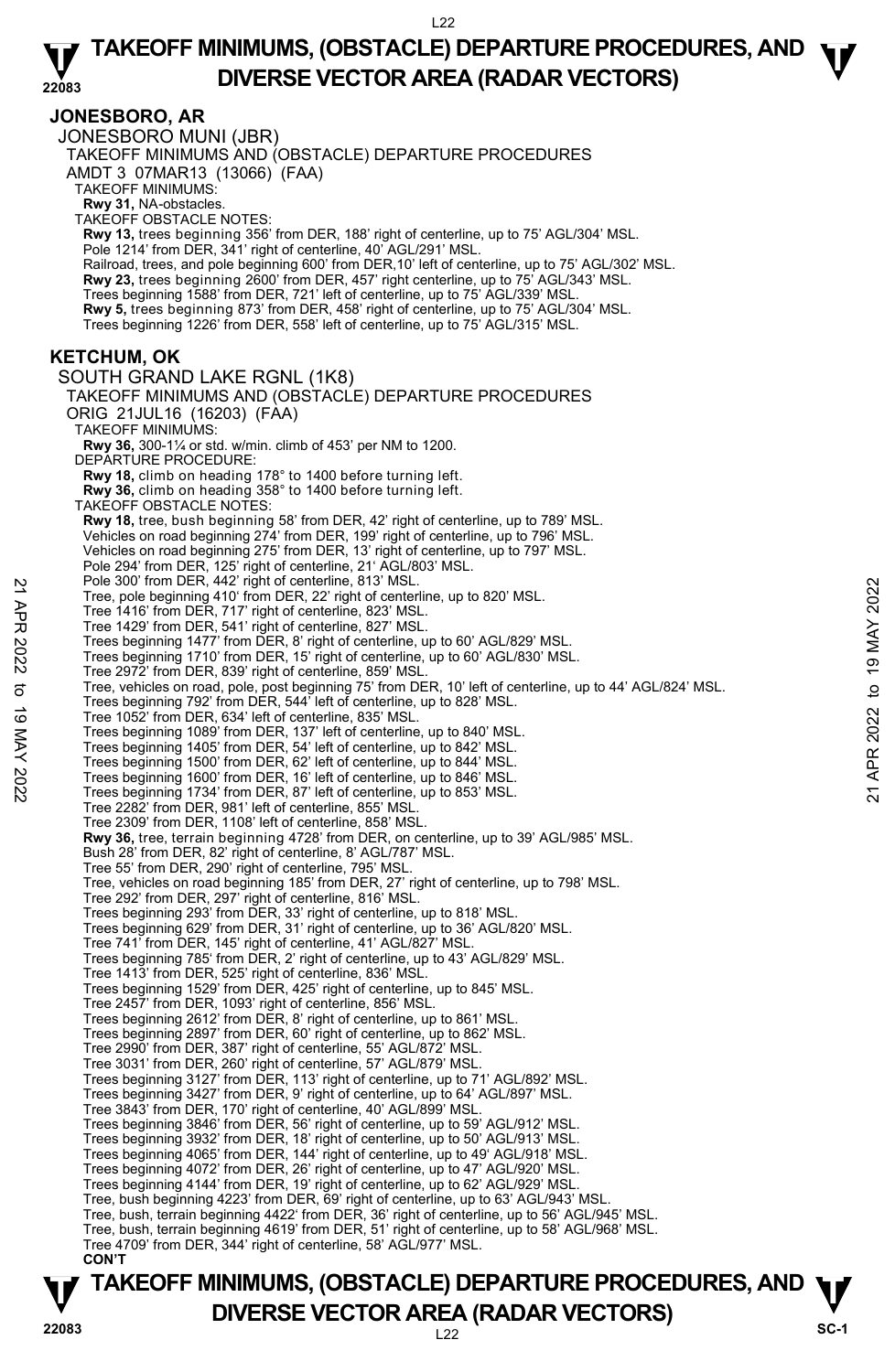#### **22083 TAKEOFF MINIMUMS, (OBSTACLE) DEPARTURE PROCEDURES, AND**  $\Psi$ **DIVERSE VECTOR AREA (RADAR VECTORS)**

# **KETCHUM, OK (CON'T)**

SOUTH GRAND LAKE RGNL (1K8) (CON'T)  **Rwy 36 (CON'T),** trees beginning 4833' from DER, 99' right of centerline, up to 44' AGL/998' MSL. Trees beginning 4902' from DER, 229' right of centerline, up to 63' AGL/1009' MSL. Tree, terrain beginning 4933' from DER, 26' right of centerline, up to 57' AGL/1013' MSL. Trees beginning 4982' from DER, 97' right of centerline, up to 39' AGL/1019' MSL. Tree, bush, terrain beginning 5020' from DER, 64' right of centerline, up to 40' AGL/1020' MSL. Tree, terrain, bush beginning 5223' from DER, 4' right of centerline, up to 51' AGL/1026' MSL. Tree 1 NM from DER, 1132' right of centerline, 947' MSL. Tree, bush beginning 2' from DER, 122' left of centerline, up to 800' MSL. Tree, terrain, bush, fence, vehicles on road beginning 109' from DER, 3' left of centerline, up to 36' AGL/833' MSL. Tree, terrain, driveway beginning 388' from DER, 2' left of centerline, up to 845 ' MSL. Trees beginning 1490' from DER, 41' left of centerline, up to 48' AGL/846' MSL. Trees beginning 1582' from DER, 13' left of centerline, up to 47' AGL/848' MSL. Tree 1640' from DER, 65' left of centerline, 48' AGL/849' MSL. Tree 1699' from DER, 131' left of centerline, 47' AGL/851' MSL. Tree, terrain beginning 1704' from DER, 25' left of centerline, up to 45' AGL/857' MSL. Tree, pole, terrain beginning 1881' from DER, 83' left of centerline, up to 44' AGL/859' MSL. Tree, terrain beginning 1986' from DER, 103' left of centerline, up to 56' AGL/866' MSL. Trees beginning 2210' from DER, 175' left of centerline, up to 56' AGL/868' MSL. Trees beginning 2379' from DER, 220' left of centerline, up to 53' AGL/870' MSL. Tree, pole beginning 2477' from DER, 304' left of centerline, up to 876' MSL. Trees beginning 2641' from DER, 366' left of centerline, up to 58' AGL/884' MSL. Tree, pole beginning 2709' from DER, 112' left of centerline, up to 891' MSL. Trees beginning 2931' from DER, 35' left of centerline, up to 928' MSL. Trees beginning 3043' from DER, 163' left of centerline, up to 929' MSL. Trees beginning 3213' from DER, 286' left of centerline, up to 942' MSL. Tree, pole beginning 3329' from DER, 168' left of centerline, up to 958' MSL. Tree 3426' from DER, 1210' left of centerline, 965' MSL. Trees beginning 3427' from DER, 154' left of centerline, up to 969' MSL. Trees beginning 3533' from DER, 66' left of centerline, up to 988' MSL. Trees beginning 3680' from DER, 12' left of centerline, up to 997' MSL. Tree, bush beginning 4265' from DER, 47' left of centerline, up to 998' MSL. Tree, bush beginning 4325' from DER, 267' left of centerline, up to 1008' MSL. Tree, bush beginning 4351' from DER, 95' left of centerline, up to 1013' MSL. Tree, bush beginning 4393' from DER, 30' left of centerline, up to 1017' MSL. Trees beginning 4466' from DER, 376' left of centerline, up to 1024' MSL. Tree, terrain, bush beginning 4485' from DER, 50' left of centerline, up to 1022' MSL. Tree, bush, terrain beginning 4602' from DER, 11' left of centerline, up to 1025' MSL.<br>Tree, terrain beginning 4682' from DER, 84' left of centerline, up to 1030' MSL.<br>Tree, terrain beginning 4797' from DER, 143' left of c Tree, terrain, bush, trmsn towers beginning 4880' from DER, 4' left of centerline, up to 1033' MSL. **LAKE VILLAGE, AR**  LAKE VILLAGE MUNI (M32) TAKEOFF MINIMUMS AND (OBSTACLE) DEPARTURE PROCEDURES AMDT1 02MAR17 (17061) (FAA) TAKEOFF OBSTACLE NOTES: **Rwy 1,** tree 18' from DER, 187' left of centerline, 15' AGL/141' MSL. Rising terrain 18' from DER, 47' right of centerline, 126' MSL. Trees, beginning 125' from DER, 159' left of centerline, up to 79' AGL/204' MSL. Trees, beginning 1010' from DER, 387' right of centerline, up to 66' AGL/192' MSL. Rwy 19, rising terrain 14' from DER, 221' left of centerline, 127' MSL. Bush 24' from DER, 194' right of centerline, 6' AGL/131' MSL. Catenary, bush, and vehicles on road beginning 96' from DER, left and right of centerline, up to 29' AGL/154' MSL. Poles, buildings, antenna, and vehicles on road beginning 216' from DER, 191' left of centerline, up to 33' AGL/157' MSL. Trees beginning 691' from DER, 221' right of centerline, 58' AGL/179' MSL. Tree and poles beginning 961' from DER, left and right of centerline, up to 65' AGL/183' MSL. Trees, antenna, and pole beginning 1055' from DER, left and right of centerline, up to 72' AGL/186' MSL. Trees beginning 1405' from DER, 212' right of centerline, up to 69' AGL/189' MSL. Trees and antenna beginning 1636' from DER, left and right of centerline, up to 74' AGL/199' MSL. Trees beginning 1714' from DER, left and right of centerline, up to 82' AGL/207' MSL. Trees beginning 2210' from DER, left and right of centerline, up to 91' AGL/212' MSL. **LAWTON, OK**  Trees beginning 3680' from DER, 12' left of centerline, up to 997' MSL.<br>
Tree, bush beginning 4265' from DER, 42' left of centerline, up to 998' MSL.<br>
Tree, bush beginning 4325' from DER, 42' left of centerline, up to 190

LAWTON-FT SILL RGNL (LAW)

TAKEOFF MINIMUMS AND (OBSTACLE) DEPARTURE PROCEDURES ORIG 11FEB10 (10042) (FAA) TAKEOFF OBSTACLE NOTES: **Rwy 17,** tree 1709' from DER, 870' left of centerline, 60' AGL/1119' MSL. Tree 918' from DER, 733' right of centerline, 31' AGL/1098' MSL. **Rwy 35,** tree 2377' from DER, 802' left of centerline, 60' AGL/1179' MSL.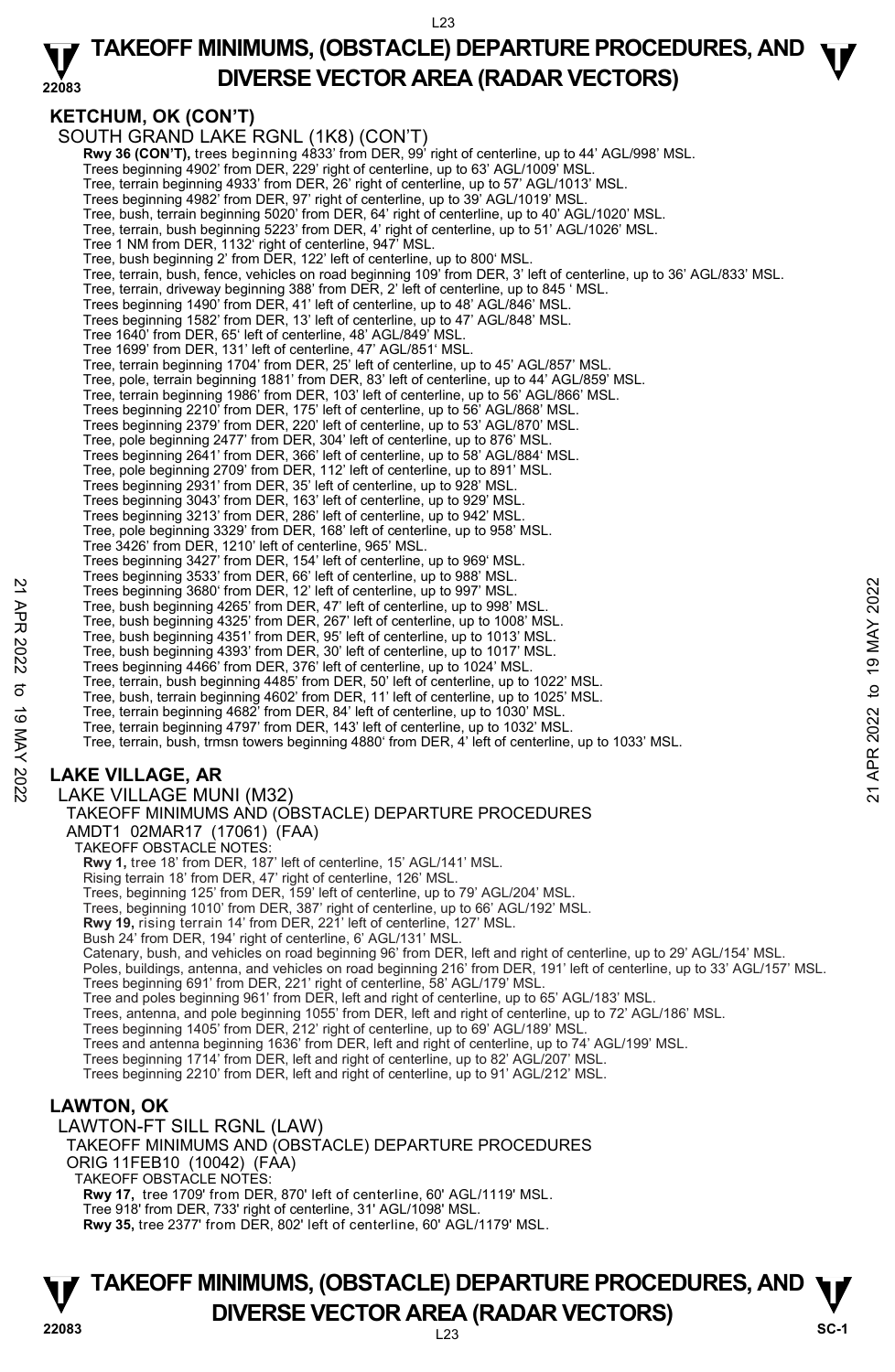**TAKEOFF MINIMUMS, (OBSTACLE) DEPARTURE PROCEDURES, AND**  $\Psi$ **LITTLE ROCK, AR**  BILL AND HILLARY CLINTON NTL/ADAMS FLD (LIT) TAKEOFF MINIMUMS AND (OBSTACLE) DEPARTURE PROCEDURES AMDT 10 24MAR22 (22083) (FAA) TAKEOFF MINIMUMS: **Rwy 18,** 300-1⅝ or std. w/min. climb of 420' per NM to 500.  **Rwy 22L,** 300-1½ or std. w/min. climb of 240' per NM to 500.  **Rwy 22R,** 300-2 or std. w/min. climb of 395' per NM to 500. DEPARTURE PROCEDURE**: Rwy 22R,** climb on heading 227° to 1100 before turning right.  **Rwy 36,** climb on heading 002° to 800 before turning left. TAKEOFF OBSTACLE NOTES: **Rwy 4L,** lighting 10' from DER, on centerline, 1' AGL/263' MSL. Trees beginning 1155' from DER, 729' right of centerline, up to 312' MSL. Trees beginning 1729' from DER, 737' right of centerline, up to 322' MSL. Trees beginning 1971' from DER, 948' right of centerline, up to 324' MSL. **Rwy 4R,** lighting 8' from DER, on centerline, 260' MSL. Tree 663' from DER, 645' right of centerline, 294' MSL. Trees beginning 815' from DER, 494' right of centerline, up to 295' MSL. Tree 3170' from DER, 646' left of centerline, 342' MSL. Tree 3295' from DER, 714' left of centerline, 345' MSL. Tree 3481' from DER, 744' left of centerline, 351' MSL. Tree 3499' from DER, 1347' left of centerline, 359' MSL. **Rwy 18,** vehicles on road 59' from DER, 431' right of centerline, 267' MSL. Vehicles on road, fence, lighting beginning 97' from DER, 23' right of centerline, up to 269' MSL. Lighting 124' from DER, 124' left of centerline, 5' AGL/258' MSL. General\_utility 475' from DER, 564' right of centerline, 19' AGL/271' MSL. Fence, vehicles on road, lighting, pole beginning 488' from DER, 287' right of centerline, up to 32' AGL/282' MSL. Tree, pole beginning 1023' from DER, 376' left of centerline, up to 299' MSL. Tree, pole, vehicles on road beginning 1118' from DER, 32' right of centerline, up to 34' AGL/286' MSL.<br>Tree, vehicles on road, pole beginning 1183' from DER, 1' left of centerline, up to 303' MSL. Trees beginning 1303' from DER, 10' left of centerline, up to 309' MSL. Tree 1446' from DER, 15' right of centerline, 53' AGL/294' MSL. Trees beginning 1466' from DER, 17' right of centerline, up to 75' AGL/315' MSL. Tree, vehicles on road beginning 1789' from DER, 2' left of centerline, up to 328' MSL. Tree 1853' from DER, 518' right of centerline, 317' MSL. Tree, vehicles on road beginning 1863' from DER, on centerline, up to 322' MSL. Trees beginning 2163' from DER, 52' right of centerline, up to 71' AGL/327' MSL. Pole, tree beginning 2175' from DER, 8' left of centerline, up to 359' MSL. Tree 2213' from DER, 273' right of centerline, 76' AGL/329' MSL. Trees beginning 2218' from DER, 159' right of centerline, up to 331' MSL. Trees beginning 2230' from DER, 161' right of centerline, up to 78' AGL/332' MSL. Trees beginning 2252' from DER, 3' right of centerline, up to 78' AGL/333' MSL. Trees beginning 2279' from DER, 11' right of centerline, up to 87' AGL/341' MSL. Trees beginning 2339' from DER, 13' left of centerline, up to 93' AGL/363' MSL. Tree 2343' from DER, 8' right of centerline, 71' AGL/344' MSL. Trees beginning 2347' from DER, 9' right of centerline, up to 353' MSL. Trees beginning 2383' from DER, 9' left of centerline, up to 90' AGL/364' MSL. Tree, pole beginning 2429' from DER, on centerline, up to 91' AGL/369' MSL. Trees beginning 2468' from DER, 10' right of centerline, up to 82' AGL/360' MSL. Trees beginning 2492' from DER, 4' right of centerline, up to 89' AGL/368' MSL. Trees beginning 2667' from DER, 13' left of centerline, up to 378' MSL. Trees beginning 2730' from DER, 18' left of centerline, up to 77' AGL/379' MSL. Trees beginning 2752' from DER, 27' right of centerline, up to 78' AGL/370' MSL.<br>Trees beginning 2777' from DER, 6' right of centerline, up to 81' AGL/374' MSL.<br>Trees beginning 2783' from DER, 6' right of centerline, up to Tree, vegetation, vehicles on road beginning 2816' from DER, 6' left of centerline, up to 78' AGL/383' MSL.<br>Trees beginning 2962' from DER, 14' right of centerline, up to 378' MSL. Trees beginning 3023' from DER, 4' right of centerline, up to 68' AGL/382' MSL. Trees beginning 3046' from DER, 39' right of centerline, up to 67' AGL/384' MSL. Trees beginning 3049' from DER, 14' right of centerline, up to 72' AGL/388' MSL. Trees beginning 3083' from DER, 15' right of centerline, up to 75' AGL/396' MSL. Tree, vehicles on road beginning 3090' from DER, 8' left of centerline, up to 389' MSL. Tree, vehicles on road beginning 3107' from DER, 3' left of centerline, up to 397' MSL. Trees beginning 3115' from DER, 56' right of centerline, up to 400' MSL. Tree, vehicles on road beginning 3121' from DER, on centerline, up to 69' AGL/404' MSL. Tree, vehicles on road beginning 3162 ' from DER, 16' right of centerline, up to 413' MSL. Tree, vegetation beginning 3194' from DER, 1' left of centerline, up to 406' MSL. Tree, vehicles on road, terrain, vegetation beginning 3230' from DER, 4' right of centerline, up to 72' AGL/421' MSL. Tree, vegetation beginning 3450' from DER, 6' left of centerline, up to 413' MSL. Tree, vegetation, terrain beginning 3517' from DER, 9' right of centerline, up to 423' MSL. Tree, vegetation beginning 3631' from DER, 33' right of centerline, up to 424' MSL. Tree, vegetation beginning 3658' from DER, 15' right of centerline, up to 426' MSL. Trees beginning 3796' from DER, 3' left of centerline, up to 37' AGL/414' MSL. Trees beginning 3799' from DER, 59' right of centerline, up to 428' MSL.  **CON'T** Tree, ventices on road, pote beginning 1183 from DER, 11 et for centerline, up to 309 MSL.<br>
Trees beginning 1403' from DER, 15' right of centerline, up to 109' MSL.<br>
Trees beginning 1406' from DER, 17' right of centerline,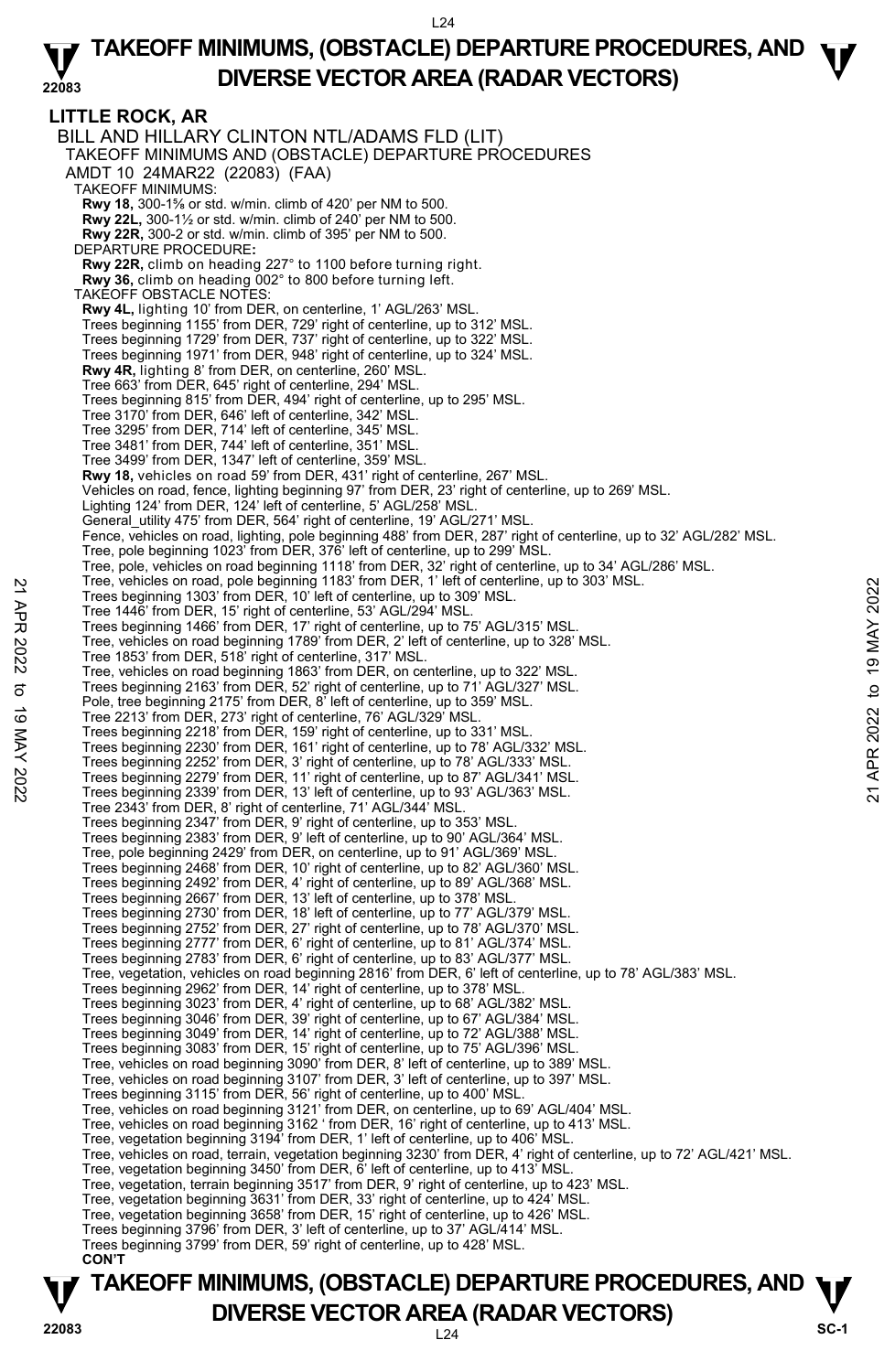#### **22083 TAKEOFF MINIMUMS, (OBSTACLE) DEPARTURE PROCEDURES, AND**  $\Psi$ **DIVERSE VECTOR AREA (RADAR VECTORS)**

# **LITTLE ROCK, AR (CON'T)**

BILL AND HILLARY CLINTON NTL/ADAMS FLD (LIT) (CON'T) **Rwy 18 (CON'T)**, trees beginning 3807' from DER, 18' right of centerline, up to 62' AGL/435' MSL.<br>Trees beginning 3814' from DER, 55' left of centerline, up to 49' AGL/416' MSL. Tree, vegetation, building beginning 3826' from DER, 2' left of centerline, up to 43' AGL/417' MSL. Trees beginning 3830' from DER, 62' right of centerline, up to 61' AGL/438' MSL. Trees beginning 3833' from DER, 11' right of centerline, up to 61' AGL/439' MSL. Trees beginning 3892' from DER, 7' right of centerline, up to 59' AGL/440' MSL. Tree, vehicles on road beginning 3946' from DER, 1' right of centerline, up to 59' AGL/444' MSL. Tree, vegetation, pole, catenary, elevator beginning 4115' from DER, on centerline, up to 81' AGL/451' MSL. Tree, building, tank, stack, pole beginning 4680' from DER, 11' right of centerline, up to 59' AGL/460' MSL. Trees beginning 1 NM from DER, 1021' left of centerline, up to 418' MSL. Tree 1 NM from DER, 1157' left of centerline, 420' MSL. Tree 1 NM from DER, 586' left of centerline, 426' MSL. Trees beginning 1 nm from DER, 298' left of centerline, up to 431' MSL. Trees beginning 1 NM from DER, 160' left of centerline, up to 78' AGL/435' MSL. Tree, pole beginning 1.1 NM from DER, 1557' right of centerline, up to 464' MSL. Trees beginning 1.2 NM from DER, 2205' right of centerline, up to 58' AGL/465' MSL. Trees beginning 1.2 NM from DER, 2302' right of centerline, up to 460' MSL. **Rwy 22L,** vehicles on road 10' from DER, 389' left of centerline, 275' MSL. Vehicles on road, fence beginning 111' from DER, 32' left of centerline, up to 277' MSL. Tree 564' from DER, 648' left of centerline, 307' MSL. Tree, pole, vehicles on road beginning 607' from DER, 29' left of centerline, up to 318' MSL. Pole 718' from DER, 629' right of centerline, 285' MSL. Tree, pole beginning 966' from DER, 38' left of centerline, up to 72' AGL/325' MSL. Pole 979' from DER, 502' right of centerline, 36' AGL/295' MSL. Trees beginning 989' from DER, 25' right of centerline, up to 49' AGL/296' MSL. Tree 1010' from DER, 52' right of centerline, 46' AGL/297' MSL. Tree, vehicles on road beginning 1023' from DER, 62' right of centerline, up to 51' AGL/300' MSL. Vehicles on road beginning 1319' from DER, 114' right of centerline, up to 51' AGL/301' MSL. Vehicles on road 1440' from DER, 153' right of centerline, 52' AGL/303' MSL. Trees beginning 1550' from DER, 469' left of centerline, up to 331' MSL. Tree 1555' from DER, 516' right of centerline, 311' MSL. Tree, sign, tower, pole beginning 1622' from DER, 100' left of centerline, up to 348' MSL. Tree, pole beginning 2067' from DER, 19' left of centerline, up to 367' MSL. Pole 2142' from DER, 1049' right of centerline, 320' MSL. Trees beginning 2280' from DER, 197' left of centerline, up to 379' MSL. Tree, pole beginning 2466' from DER, 42' left of centerline, up to 382' MSL. Trees beginning 4646' from DER, 1615' right of centerline, up to 386' MSL. Trees beginning 4744' from DER, 1583' right of centerline, up to 397' MSL. Trees beginning 4938' from DER, 1374' right of centerline, up to 413' MSL. Trees beginning 5627' from DER, 1739' right of centerline, up to 49' AGL/416' MSL. Tree 5667' from DER, 1763' right of centerline, 43' AGL/417' MSL. Trees beginning 1560' from DER, 169' is for contentline, up to 331' MSL.<br>
Tree, sign, tower, pole beginning 1662' from DER, 19' MSL.<br>
Tree, pole beginning 2067' from DER, 19' elft of centerline, up to 367' MSL.<br>
Pole 2142' Trees beginning 5807' from DER, 1800' right of centerline, up to 50' AGL/431' MSL. Trees beginning 5812' from DER, 1815' right of centerline, up to 53' AGL/435' MSL. Trees beginning 5865' from DER, 1794' right of centerline, up to 56' AGL/437' MSL. Trees beginning 5874' from DER, 1816' right of centerline, up to 57' AGL/438' MSL. Trees beginning 5883' from DER, 1839' right of centerline, up to 61' AGL/439' MSL. Trees beginning 5920' from DER, 1779' right of centerline, up to 59' AGL/440' MSL. Trees beginning 6021' from DER, 1751' right of centerline, up to 59' AGL/444' MSL. Tree 1 NM from DER, 1830' right of centerline, 67' AGL/447' MSL. Trees beginning 1 NM from DER, 1809' right of centerline, up to 70' AGL/450' MSL. Tree 1.2 NM from DER, 2264' right of centerline, 59' AGL/460' MSL. **Rwy 22R,** lighting 88' from DER, on centerline, 5' AGL/258' MSL. Lighting 297' from DER, on centerline, 8' AGL/261' MSL. Building 348' from DER, 478' right of centerline, 17' AGL/267' MSL. Vehicles on road beginning 402' from DER, 380' right of centerline, up to 268' MSL. Vehicles on road beginning 523' from DER, 400' right of centerline, up to 269' MSL. Vehicles on road 587' from DER, 646' left of centerline, 268' MSL. Vehicles on road 646' from DER, 570' right of centerline, 274' MSL. Pole, vehicles on road beginning 685' from DER, 393' right of centerline, up to 276' MSL. Vehicles on road 700' from DER, 680' left of centerline, 271' MSL. Vehicles on road 758' from DER, 683' left of centerline, 274' MSL. Vehicles on road beginning 792' from DER, 618' left of centerline, up to 275' MSL. Fence, tree, vehicles on road, pole beginning 818' from DER, 152' right of centerline, up to 32' AGL/282' MSL. Tree, pole, stack, building, tank beginning 910' from DER, 312' right of centerline, up to 292' MSL. Vehicles on road beginning 925' from DER, 642' left of centerline, up to 282' MSL. Vehicles on road beginning 968' from DER, 361' left of centerline, up to 285' MSL. Trees beginning 1204' from DER, 187' left of centerline, up to 68' AGL/305' MSL. Trees beginning 1334' from DER, 721' left of centerline, up to 66' AGL/307' MSL. Tree, pole beginning 1348' from DER, 94' right of centerline, up to 44' AGL/294' MSL. Tree 1623' from DER, 687' right of centerline, 302' MSL.  **CON'T** 

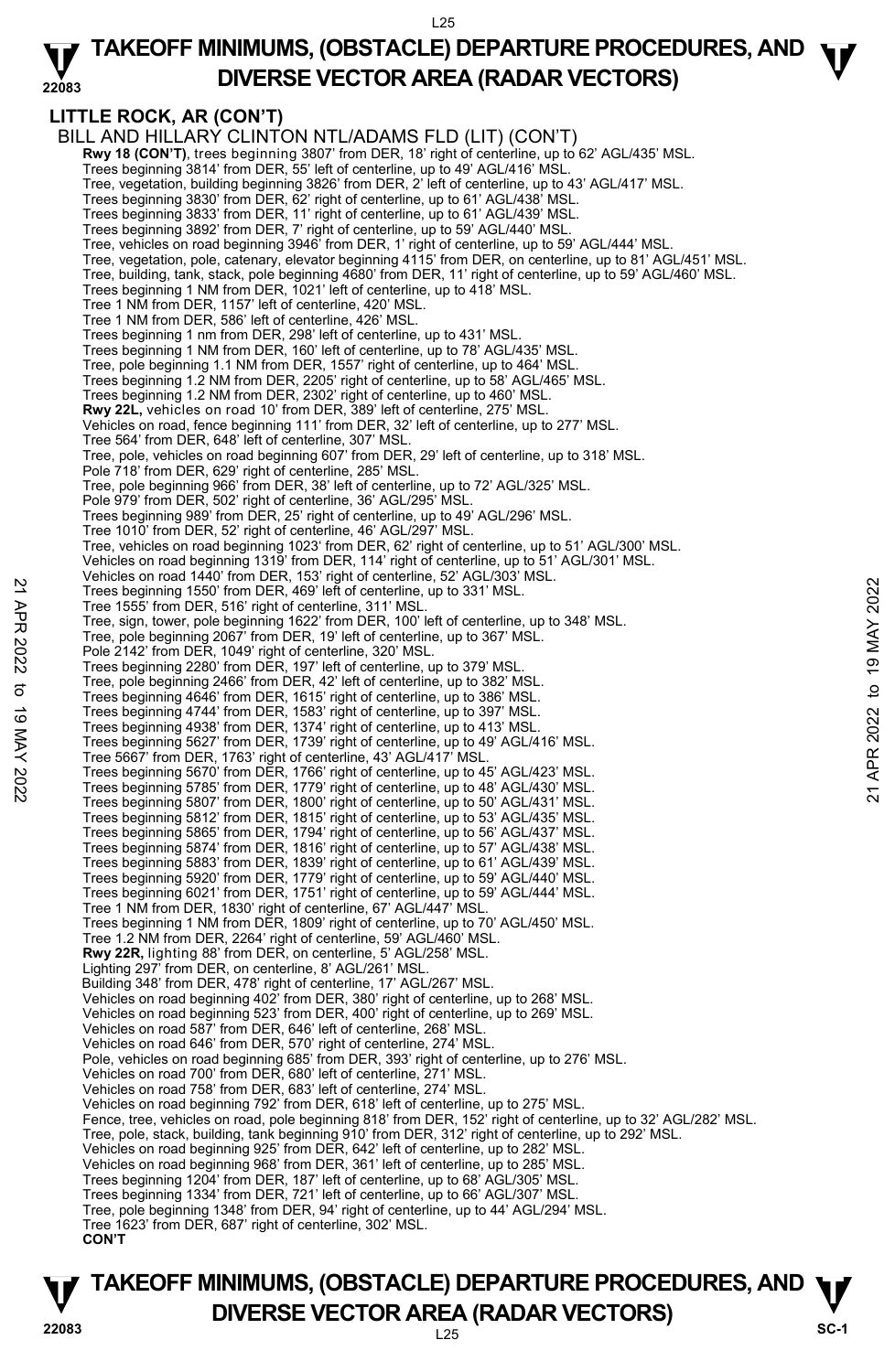#### **22083 TAKEOFF MINIMUMS, (OBSTACLE) DEPARTURE PROCEDURES, AND**  $\Psi$ **DIVERSE VECTOR AREA (RADAR VECTORS)**

# **LITTLE ROCK, AR (CON'T)**

BILL AND HILLARY CLINTON NTL/ADAMS FLD (LIT) (CON'T) **Rwy 22R (CON'T),** trees beginning 1624' from DER, 931' left of centerline, up to 62' AGL/308' MSL. Tree 1664' from DER, 945' left of centerline, 62' AGL/311' MSL. Trees beginning 1674' from DER, 697' left of centerline, up to 322' MSL. Trees beginning 1726' from DER, 270' right of centerline, up to 307' MSL. Trees beginning 1929' from DER, 274' right of centerline, up to 61' AGL/310' MSL. Trees beginning 1970' from DER, 297' right of centerline, up to 311' MSL. Trees beginning 2087' from DER, 550' left of centerline, up to 330' MSL. Tree 2136' from DER, 397' right of centerline, 315' MSL. Trees beginning 2194' from DER, 874' left of centerline, up to 332' MSL. Tree 2210' from DER, 481' right of centerline, 321' MSL. Trees beginning 2478' from DER, 997' left of centerline, up to 336' MSL.<br>Trees beginning 2727' from DER, 1222' left of centerline, up to 345' MSL.<br>Trees beginning 2831' from DER, 407' left of centerline, up to 364' MSL. Trees beginning 3023' from DER, 834' left of centerline, up to 379' MSL. Trees beginning 3221' from DER, 578' left of centerline, up to 411' MSL. Trees beginning 3593' from DER, 695' left of centerline, up to 413' MSL. Trees beginning 3711' from DER, 597' left of centerline, up to 417' MSL. Trees beginning 3995' from DER, 530' left of centerline, up to 430' MSL. Trees beginning 4267' from DER, 749' left of centerline, up to 431' MSL. Tree, pole, vegetation beginning 4374' from DER, 678' left of centerline, up to 447' MSL. Trees beginning 5641' from DER, 997' left of centerline, up to 448' MSL. Tree 5948' from DER, 1935' left of centerline, 449' MSL. Trees beginning 5950' from DER, 1153' left of centerline, up to 457' MSL. Trees beginning 6029' from DER, 1051' left of centerline, up to 462' MSL. Trees beginning 1.3 NM from DER, 2662' left of centerline, up to 474' MSL. Tree 1.4 NM from DER, 2662' left of centerline, 482' MSL. Tree 1.4 NM from DER, 2756' left of centerline, 487' MSL. Trees beginning 1.4 NM from DER, 2703' left of centerline, up to 491' MSL. Tree 1.4 NM from DER, 2730' left of centerline, 499' MSL. Trees beginning 1.5 NM from DER, 2714' left of centerline, up to 503' MSL. Trees beginning 1.5 NM from DER, 2413' left of centerline, up to 504' MSL. Tree, tank beginning 1.5 NM from DER, 2622' left of centerline, up to 62' AGL/513' MSL. Trees beginning 1.6 NM from DER, 2475' left of centerline, up to 506' MSL. **Rwy 36,** vehicles on road 117' from DER, 507' left of centerline, 263' MSL. Vehicles on road 175' from DER, 538' right of centerline, 265' MSL. Tree, pole beginning 243' from DER, 541' right of centerline, up to 347' MSL. Tower 568' from DER, 504' left of centerline, 60' AGL/313' MSL. Tree, pole beginning 747' from DER, 2' left of centerline, up to 345' MSL. Tree, pole beginning 1074' from DER, 11' right of centerline, up to 354' MSL. Trees beginning 1647' from DER, 78' left of centerline, up to 365' MSL. Tree 3380' from DER, 830' right of centerline, 355' MSL. Trees beginning 3456' from DER, 938' right of centerline, up to 359' MSL. Tree 3797' from DER, 484' left of centerline, 366' MSL. Tree 3910' from DER, 545' right of centerline, 368' MSL. Tree 4585' from DER, 1353' right of centerline, 114' AGL/374' MSL. JACKSONVILLE, AR 22 Trees beginning 15. NM from DER, 2714' left of centerline, up to 503' MSL.<br>
Trees beginning 1.5 NM from DER, 2413' left of centerline, up to 504' MSL.<br>
Trees to equining 1.5 NM from DER, 2413' left of centerline, up to

# **LITTLE ROCK AFB (KLRF)**

TAKEOFF MINIMUMS AND (OBSTACLE) DEPARTURE PROCEDURES 14FEB08 (08045) DEPARTURE PROCEDURE: **Rwy 25,** cross DER at least 13' AGL/299 MSL. 467' (80' AGL) trees, 6528' from DER, 2248' left of centerline. TAKEOFF OBSTACLES: **Rwy 7,** Multiple trees up to 80' AGL/367' MSL, 1045' from DER, 724' right of centerline. Multiple trees up to 80' AGL/370' MSL,1433' from DER, 674' left of centerline. **Rwy 7** (Assault Strip): Terrain 299' MSL, 26' from DER, 337' left of centerline. Terrain 292' MSL, 32' from DER, 413' right of centerline. Multiple trees 80' AGL/384' MSL, 1882' from DER, 536' left of centerline. Multiple trees 80' AGL/367' MSL, 2960' from DER, 1174' right of centerline. **Rwy 25**: Multiple trees 80' AGL/364' MSL, 1006' from DER, 722' right of centerline. Multiple trees 80' AGL/400' MSL, 4200' from DER, 757' left of centerline. **Rwy 25** (Assault Strip): Terrain 312' MSL, 4' from DER, 372' right of centerline.<br>Multiple trees 80' AGL/436' MSL, 1387' from DER, 840' right of centerline.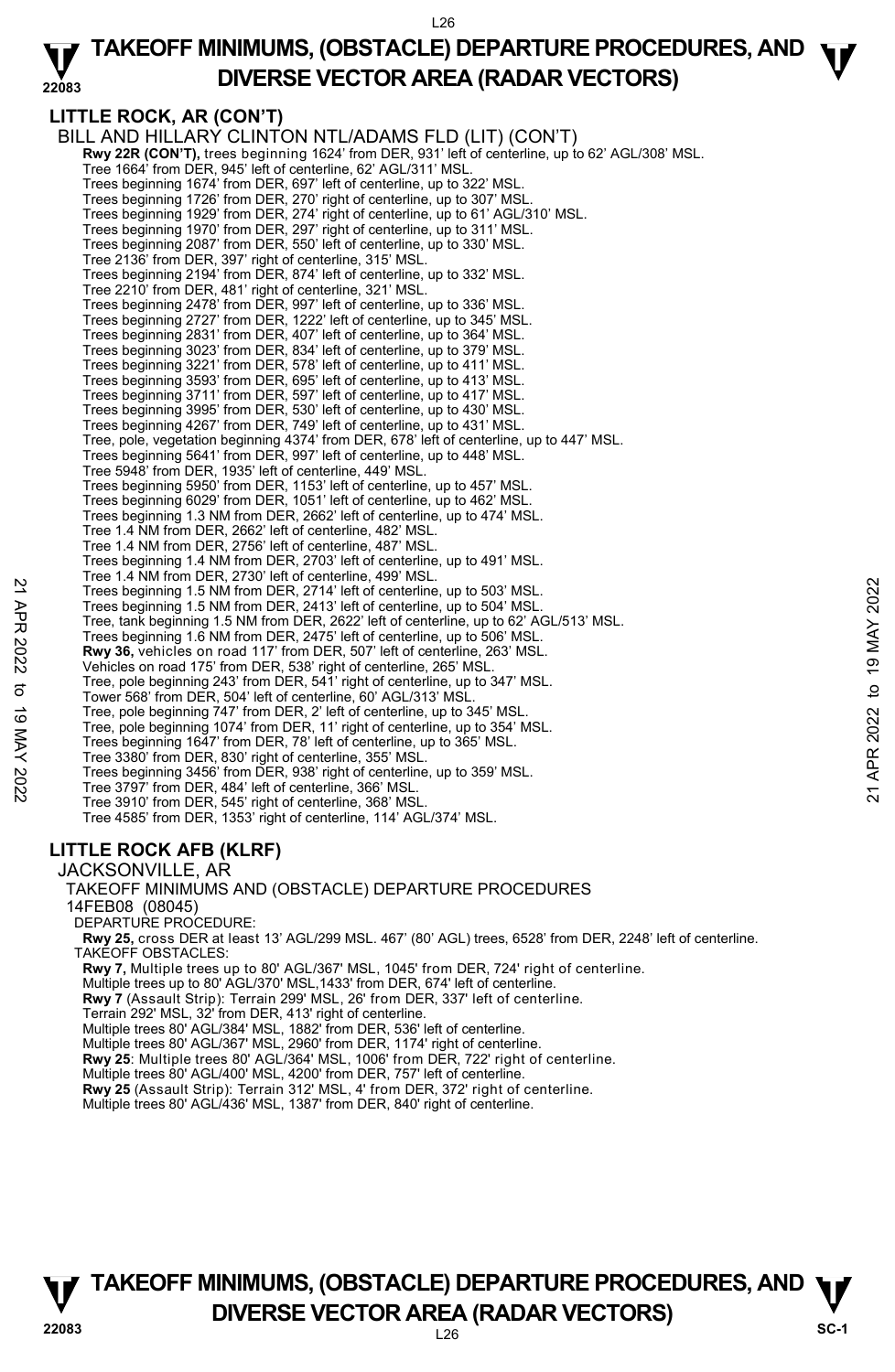**MADILL, OK**  MADILL MUNI (1F4) TAKEOFF MINIMUMS AND (OBSTACLE) DEPARTURE PROCEDURES AMDT 1 20OCT11 (11293) (FAA) DEPARTURE PROCEDURE: **Rwy 18,** climb heading 190° to 3100 before turning left. **Rwy 36,** climb heading 360° to 1600 before proceeding on course. TAKEOFF OBSTACLE NOTES: **Rwy 18,** trees across centerline beginning 713' from DER, up to 50' AGL/920' MSL. **Rwy 36,** trees beginning 432' from DER, 139' left of centerline, up to 50' AGL/890' MSL. Trees beginning 817' from DER, 110' right of centerline, up to 50' AGL/890' MSL. **MAGNOLIA, AR**  RALPH C WEISER FIELD (AGO) TAKEOFF MINIMUMS AND (OBSTACLE) DEPARTURE PROCEDURES AMDT 1B 14SEP17 (17257) TAKEOFF OBSTACLE NOTES: **Rwy 18,** ground 27' from DER, 389' right of centerline, 321' MSL. Tree, ground beginning 85' from DER, 150' right of centerline, up to 8' AGL/326' MSL. Ol pole 340' from DER, 180' left of centerline, 333' MSL. Bush beginning 511' from DER, 185' right of centerline, up to 336' MSL. Tree 1189' from DER, 797' right of centerline, 379' MSL. Trees beginning 1290' from DER, 720' right of centerline, up to 387' MSL. Tree 1337' from DER, 851' left of centerline, 372' MSL. Trees beginning 1628' from DER, 837' left of centerline, up to 374' MSL. Tree 1725' from DER, 738' right of centerline, 392' MSL. Trees beginning 1780' from DER, 247' right of centerline, up to 409' MSL. Trees beginning 1825' from DER, 880' left of centerline, up to 378' MSL. Tree 2023' from DER, 1009' left of centerline, 381' MSL. Pole 2035' from DER, 900' left of centerline, 383' MSL. Trees beginning 2179' from DER, 871' left of centerline, up to 386' MSL. Treeline beginning 2596' from DER, 94' right of centerline, up to 329' AGL/429' MSL. Trees beginning 2642' from DER, 49' left of centerline, up to 112' AGL/455' MSL. Trees beginning 2705' from DER, 13' right of centerline, up to 432' MSL. Trees beginning 2872' from DER, 8' right of centerline, up to 441' MSL. Water tower 5118' from DER, 1444' right of centerline, 135' AGL/459' MSL. **Rwy 36,** NT REIL 9' from DER, 89' right of centerline, 302' MSL. NT REIL 10' from DER, 90' left of centerline, 3' AGL/303' MSL. Trees beginning 278' from DER, 351' right of centerline, up to 354' MSL.<br>Trees beginning 633' from DER, 374' left of centerline, up to 381' MSL.<br>Trees beginning 842' from DER, 34' left of centerline, up to 385' MSL. Trees beginning 2121' from DER, 295' right of centerline, up to 361' MSL. Tree 2271' from DER, 118' right of centerline, 362' MSL. Tree 2347' from DER, 1033' right of centerline, 363' MSL. Tree 2376' from DER, 754' right of centerline, 363' MSL. Tree 2431' from DER, 498' right of centerline, 367' MSL. Trees beginning 2481' from DER, 221' right of centerline, up to 376' MSL. Trees beginning 2719' from DER, 146' right of centerline, up to 383' MSL. MALVERN MUNI (M78) Pole 2035 from DER, 90'left of center ine, 363' MSL.<br>
Trees beginning 2179' from DER, 84' right of centerline, up to 386' MSL.<br>
Trees beginning 2696' from DER, 94' right of centerline, up to 1929' AGL/429' MSL.<br>
Trees beg

### **MALVERN, AR**

TAKEOFF MINIMUMS AND (OBSTACLE) DEPARTURE PROCEDURES ORIG 10MAY07 (07130) (FAA)

TAKEOFF OBSTACLE NOTES:

**Rwy 4,** multiple trees beginning 456' from DER, 1' left of centerline, up to 100' AGL/649' MSL. Multiple trees beginning 456' from DER, 1' right of centerline, up to 100' AGL/649' MSL. **Rwy 22,** multiple trees and power lines beginning 241' from DER, 1' left of centerline, up to 75' AGL/604' MSL. Multiple trees and power lines beginning 241' from DER, 1' right of centerline, up to 75' AGL/ 604' MSL.

#### **MANGUM, OK**

SCOTT FIELD (2K4) TAKEOFF MINIMUMS AND (OBSTACLE) DEPARTURE PROCEDURES ORIG 10MAR11 (11069) (FAA) TAKEOFF OBSTACLE NOTES: **Rwy 17,** vehicle on road 1240' from DER, left to right of centerline, 15' AGL/1694' MSL. Multiple trees 977' from DER, 33' right of centerline, 100' AGL/1779' MSL.

**Rwy 35,** vehicle on road 632' from DER, left to right of centerline, 15' AGL/1644' MSL.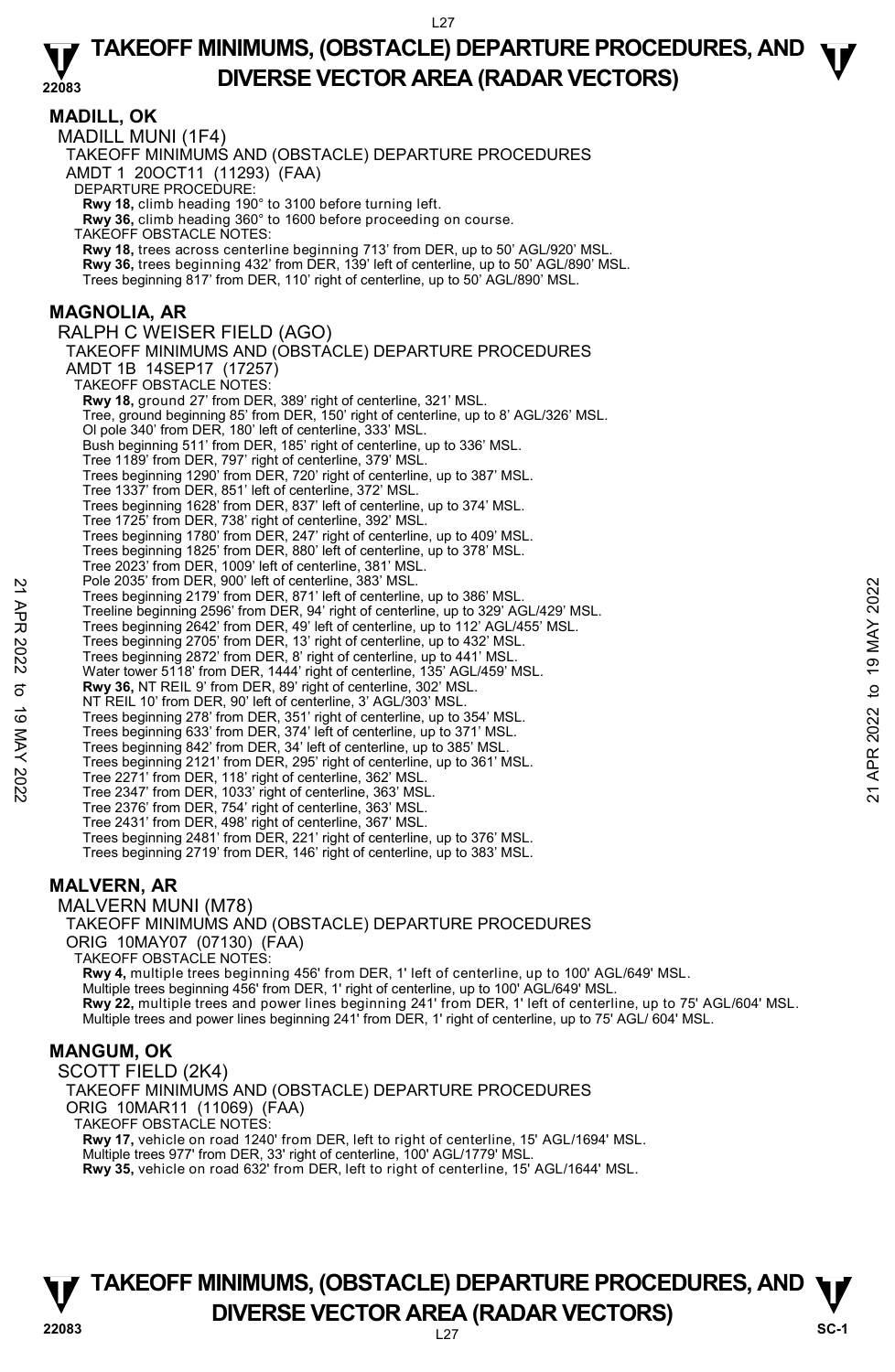### **MANILA, AR**

MANILA MUNI (MXA)

TAKEOFF MINIMUMS AND (OBSTACLE) DEPARTURE PROCEDURES

AMDT 1 19SEP13 (13262) (FAA)

TAKEOFF OBSTACLE NOTES:

**Rwy 18,** pole 140' from DER, 440' right of centerline, 26' AGL/266' MSL.<br>Pole 529' from DER, 449' right of centerline, 39' AGL/279' MSL.

Tank 211' from DER, 190' left of centerline, 13' AGL/253' MSL.

Trees beginning 1807' from DER, left and right of centerline, up to 95' AGL/334' MSL.

**Rwy 36,** pole 584' from DER, 554' left of centerline, 33' AGL/270' MSL.<br>Pole 585' from DER, 530' right of centerline, 28' AGL/268' MSL.

Vehicle on road 569' from DER, 4' left of centerline, 24' AGL/265' MSL.

Trees beginning 811' from DER, left and right of centerline, up to 116' AGL/351' MSL.

### **MARIANNA, AR**

#### MARIANNA/LEE COUNTY-STEVE EDWARDS FLD (6M7)

### TAKEOFF MINIMUMS AND (OBSTACLE) DEPARTURE PROCEDURES

AMDT 1 22AUG13 (21112) (FAA)

TAKEOFF OBSTACLE NOTES:

**Rwy 18,** tank 27' from DER, 353' right of centerline, 10' AGL/225' MSL.

Multiple poles and trees beginning 83' from DER, 372' right of centerline, up to 63' AGL/287' MSL.

Vehicles on road beginning 109' from DER, 445' right of centerline, up to 17' AGL/234' MSL. Wall 183' from DER, 410' right of centerline, 8' AGL/225' MSL.

**Rwy 36,** vehicles on road beginning 92' from DER, 421' left of centerline, up to 17' AGL/227' MSL. Multiple poles and trees beginning 137' from DER, 370' left of centerline, up to 107' AGL/323' MSL. Multiple trees beginning 592' from DER, 550' right of centerline, up to 52' AGL/266' MSL.

### **MARSHALL, AR**

#### SEARCY COUNTY (4A5)

#### TAKEOFF MINIMUMS AND (OBSTACLE) DEPARTURE PROCEDURES ORIG 04FEB16 (16035) (FAA)

TAKEOFF MINIMUMS:

**Rwy 5,** std. w/min. climb of 448' per NM to 1500, or 1800-3 for climb in visual conditions.

**Rwy 23,** std. w/min. climb of 354' per NM to 2200, or 1800-3 for climb in visual conditions. DEPARTURE PROCEDURE:

**Rwy 5,** climb heading 051° to 2100 before proceeding on course.

**Rwy 23,** climb heading 231° to 2600 before proceeding on course.

**Rwy 5,** obtain ATC approval for climb in visual conditions when requesting IFR clearance. Climb in visual conditions to cross Searcy County airport at or above 2600 before proceeding on course. 21 ACCOFF MINIMUMS AND (OBSTACLE) DEPARTURE PROCEDURES<br>
22 TAKEOFF MINIMUMS AND (OBSTACLE) DEPARTURE PROCEDURES<br>
22 TAKEOFF MINIMUMS.<br>
22 TAKEOFF MINIMUMS AND (OBSTACLE) DEPARTURE PROCEDURES<br>
22 TAKEOFF MINIMUMS AND (1603

**Rwy 23,** obtain ATC approval for climb in visual conditions when requesting IFR clearance. Climb in visual conditions to cross Searcy County airport at or above 2600 before proceeding on course.

TAKEOFF OBSTACLE NOTES:

**Rwy 5,** rising terrrain beginning 3' from DER, 300' left and 138' right of centerline, up to 978' MSL.

Rising terrrain beginning 67' from DER, 389' right of centerline, up to 990' MSL.

Trees and pole beginning 24' from DER, 263' left and 338' right of centerline, up to 137' AGL/1039' MSL. Sign 26' from DER, 197' left of centerline, 3' AGL/966' MSL.

Trees beginning 303' from DER, 71' right of centerline, up to 65' AGL/1020' MSL.

Trees, poles and t-I towers beginning 976' from DER, 95' right of centerline, up to 107' AGL/1034' MSL.

Trees, poles and t-l towers beginning 990' from DER, 273' left of centerline, up to 99' AGL/1025' MSL.

Tree 3006' from DER, 688' left of centerline, 97' AGL/1050' MSL.

Trees, poles and tower beginning 4742' from DER, 1301' left of centerline, up to 100' AGL/1114' MSL.<br>Trees beginning 4776' from DER, 1514' right of centerline, up to 92' AGL/1107' MSL.

**Rwy 23,** rising terrain beginning 4' from DER, 144' left and 180' right of centerline, up to 945' MSL.

Trees beginning 7' from DER, 401' left of centerline, up to 79' AGL/995' MSL.

Trees beginning 43' from DER, 274' right of centerline, up to 29' AGL/967' MSL.

Trees beginning 70' from DER, 491' right of centerline, up to 62' AGL/1003' MSL.

Trees beginning 395' from DER, 269' right of centerline, up to 88' AGL/965' MSL.

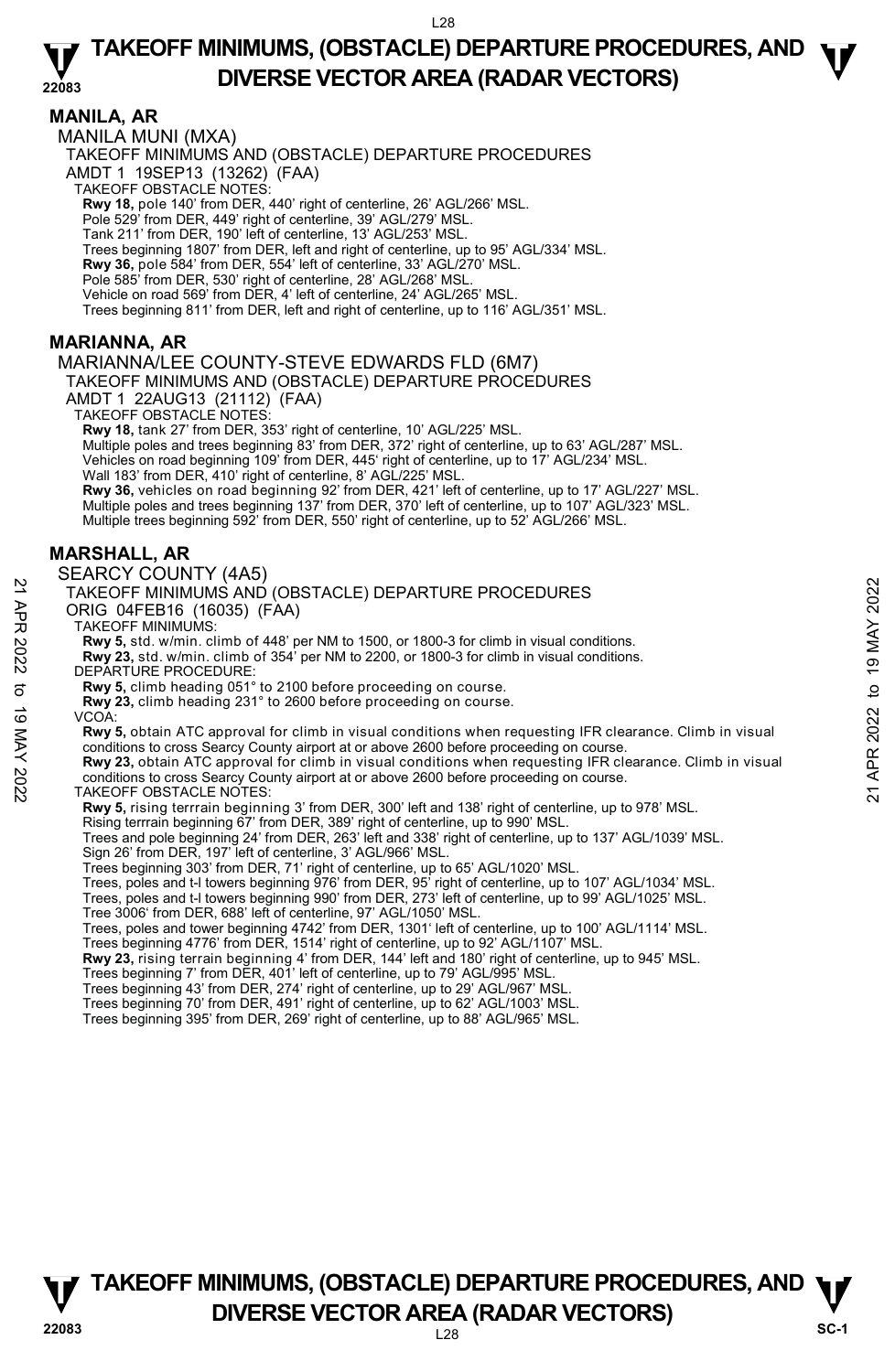### **MC ALESTER, OK**

MC ALESTER RGNL (MLC)

TAKEOFF MINIMUMS AND (OBSTACLE) DEPARTURE PROCEDURES

ORIG-A 02JUL09 (09183) (FAA)

TAKEOFF MINIMUMS:

**Rwy 2,** 300-1½ or std. w/min. climb of 318' per NM to 1100.

**Rwy 20,** 300-2 or std. w/min. climb of 232' per NM to 1100 or alternatively, with std. takeoff minimums and a normal 200'/NM climb gradient, takeoff must occur no later than 1900' prior to DER.

TAKEOFF OBSTACLE NOTES:

**Rwy 2,** light standard, tree and pole beginning 203' from DER, 302' right of centerline, up to 59' AGL/828' MSL.<br>Pole 104' from DER, 276' left of centerline, 31' AGL/780' MSL.

Tree 5344' from DER, 1912' left of centerline, 100' AGL/989' MSL.

**Rwy 20,** multiple trees and poles beginning 715' from DER, 66' right and 97' left of centerline, up to 50' AGL/934' MSL.

Radio mast 9021' from DER, 2565' right of centerline, 266' AGL/985' MSL.

### **MC GEHEE, AR**

MC GEHEE MUNI (7M1) TAKEOFF MINIMUMS AND (OBSTACLE) DEPARTURE PROCEDURES ORIG 15DEC11 (11349) (FAA) TAKEOFF OBSTACLE NOTES: **Rwy 18,** trees beginning 2594' from DER, left and right of centerline, up to 100' AGL/234' MSL. **Rwy 36,** trees beginning 456' from DER, 365' left of centerline, up to 100' AGL/244' MSL. Trees beginning 2143' from DER, 1048' right of centerline, up to 100' AGL/244' MSL. Trees beginning 2404' from DER, 899' left of centerline, up to 100' AGL/244' MSL. **MELBOURNE, AR**  MELBOURNE MUNI-JOHN E MILLER FIELD (42A) TAKEOFF MINIMUMS AND (OBSTACLE) DEPARTURE PROCEDURES AMDT 1 24MAY18 (18144) (FAA) TAKEOFF MINIMUMS: **Rwy 21,** 300-1¼ or std. w/ min. climb of 235' per NM to 1000 or alternatively, with std. takeoff minimums and a normal 200' per NM climb gradient, takeoff must occur no later than 2000' prior to DER. TAKEOFF OBSTACLE NOTES: **Rwy 3,** vegetation 1' from DER, 384' right of centerline, 710' MSL.<br>Tree, vegetation beginning 22' from DER, 252' right of centerline, up to 39' AGL/733' MSL. Tree 151' from DER, 510' left of centerline, 723' MSL. Tree 297' from DER, 577' left of centerline, 725' MSL. Tree 427' from DER, 519' left of centerline, 737' MSL. Trees beginning 537' from DER, 552' left of centerline, up to 749' MSL. Trees beginning 1044' from DER, 643' right of centerline, up to 757' MSL. Tree 1234' from DER, 582' right of centerline, 771' MSL. Tree 1332' from DER, 528' right of centerline, 775' MSL. Tree 1426' from DER, 472' right of centerline, 777' MSL. Trees beginning 1519' from DER, 314' right of centerline, up to 792' MSL. Tree 2322' from DER, 712' left of centerline, 781' MSL. Tree 2990' from DER, 426' left of centerline, 785' MSL. Tree 3099' from DER, 426' left of centerline, 789' MSL. Tree 3212' from DER, 753' left of centerline, 796' MSL. Tree 3244' from DER, 1270' left of centerline, 797' MSL. Trees beginning 3359' from DER, 378' left of centerline, up to 806' MSL. Tree 3467' from DER, 76' right of centerline, 796' MSL. **Rwy 21,** fence, terrain, vegetation beginning 16' from DER, 357' left of centerline, up to 756' MSL. Tree, vegetation beginning 31' from DER, 267' right of centerline, up to 69' AGL/786' MSL. Trees beginning 170' from DER, 500' right of centerline, up to 79' AGL/789' MSL.<br>Trees beginning 652' from DER, 509' right of centerline, up to 790' MSL.<br>Trees beginning 983' from DER, 505' right of centerline, up to 792' Trees beginning 1164' from DER, 548' left of centerline, up to 806' MSL. Trees beginning 1180' from DER, 503' right of centerline, up to 793' MSL. Trees beginning 1357' from DER, 528' left of centerline, up to 807' MSL. Trees beginning 1526' from DER, 524' right of centerline, up to 794' MSL. Trees beginning 1615' from DER, 515' left of centerline, up to 813' MSL. Trees beginning 1666' from DER, 746' right of centerline, up to 797' MSL. Tree 1732' from DER, 843' right of centerline, 800' MSL. Trees beginning 1778' from DER, 482' left of centerline, up to 819' MSL. Tree 1791' from DER, 560' right of centerline, 801' MSL. Trees beginning 1823' from DER, 528' right of centerline, up to 805' MSL. Tree 2057' from DER, 733' right of centerline, 808' MSL. Trees beginning 2081' from DER, 493' right of centerline, up to 811' MSL. Trees beginning 2212' from DER, 353' right of centerline, up to 813' MSL. Trees beginning 2298' from DER, 239' right of centerline, up to 814' MSL. Tree 2725' from DER, 1014' left of centerline, 822' MSL. Trees beginning 2740' from DER, 1074' left of centerline, up to 830' MSL. **CON'T**  AMDT 1 24MAY18 (18144) (FAA)<br>
AMDT 1 24MAY18 (18144) (FAA)<br>
TAKEOFF MINIMUMS:<br>
Rwy 21, 300-11% or std. w/ min. climb of 235' per NM to 1000 or alternatively, with std. takeoff minimums and a normal 200'<br>
Per NM climb gradi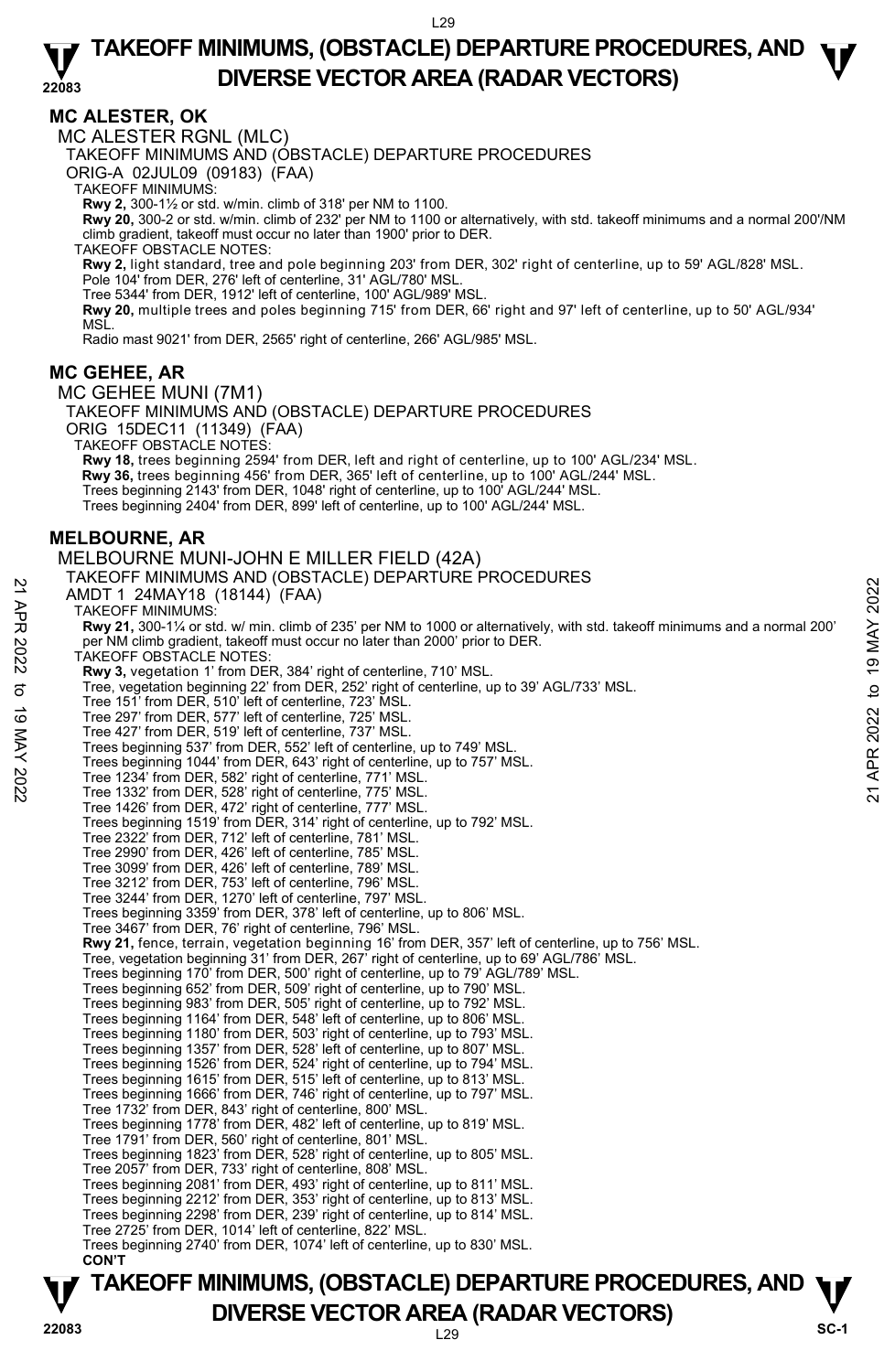#### **22083 TAKEOFF MINIMUMS, (OBSTACLE) DEPARTURE PROCEDURES, AND**  $\Psi$ **DIVERSE VECTOR AREA (RADAR VECTORS)**

# **MELBOURNE, AR (CON'T)**

MELBOURNE MUNI-JOHN E MILLER FIELD (42A) (CON'T)

**Rwy 21 (CON'T),** trees beginning 2895' from DER, 1139' left of centerline, up to 838' MSL.

Trees beginning 3510' from DER, 839' right of centerline, up to 831' MSL.

Tree 3627' from DER, 791' right of centerline, 833' MSL.

Tree 3928' from DER, 68' left of centerline, 842' MSL.

Trees beginning 3952' from DER, 33' right of centerline, up to 852' MSL.

Tree 4047' from DER, 97' left of centerline, 846' MSL. Tree 4857' from DER, 1721' left of centerline, 858' MSL.

Tree 5119' from DER, 1713' left of centerline, 873' MSL. Trees beginning 5211' from DER, 1646' left of centerline, up to 874' MSL.

Tree 5465' from DER, 239' left of centerline, 876' MSL.

Tree 5582' from DER, 399' left of centerline, 880' MSL. Tree 5618' from DER, 265' left of centerline, 887' MSL.

Trees beginning 5708' from DER, 199' left of centerline, up to 894' MSL.

Trees beginning 5817' from DER, 45' left of centerline, up to 897' MSL.

Trees beginning 5913' from DER, 210' left of centerline, up to 899' MSL. Tree 6002' from DER, 25' right of centerline, 69' AGL/899' MSL.

Tree 6012' from DER, 64' left of centerline, 69' AGL/902' MSL.

Tank 1 NM from DER, 198' left of centerline, 92' AGL/925' MSL.

### **MENA, AR**

MENA INTERMOUNTAIN MUNI (MEZ) TAKEOFF MINIMUMS AND (OBSTACLE) DEPARTURE PROCEDURES AMDT 6 03JAN19 (19003) (FAA) TAKEOFF MINIMUMS: **Rwy 17,** std. w/min. climb of 435' per NM to 2700 or 1900-3 for climb in visual conditions. **Rwy 27,** std. w/min. climb of 425' per NM to 2100 or 1900-3 for climb in visual conditions. **Rwy 35,** std. w/min. climb of 465' per NM to 3300 or 1900-3 for climb in visual conditions. DEPARTURE PROCEDURE **Rwy 9,** climb heading 089° to 2100 before turning right. **Rwy 17,** climb heading 170° to 2800 before turning right. **Rwy 27,** climb heading 269° to 2000 before turning left. VCOA: **Rwys 17, 27, 35,** obtain ATC approval for VCOA when requesting IFR clearance. Climb in visual conditions to cross Mena Intermountain Municipal Airport at or above 2800 before proceeding on course. TAKEOFF OBSTACLE NOTES: **Rwy 9,** lighting 10' from DER, 28' right of centerline, 2' AGL/1051' MSL. Lighting, NAVAID beginning 11' from DER, 28' left of centerline, up to 2' AGL/1051' MSL. Vegetation 66' from DER, 479' left of centerline, 1058' MSL **Rwy 17,** NAVAID 39' from DER, 75' right of centerline, 3' AGL/1081' MSL. NAVAID 39' from DER, 76' left of centerline, 3' AGL/1081' MSL. Vegetation 444' from DER, 604' left of centerline, 1092' MSL. Tree 657' from DER, 611' left of centerline, 1109' MSL. Trees beginning 831' from DER, 147' left of centerline, up to 1110' MSL. Tree 1080' from DER, 755' left of centerline, 1146' MSL. Tree 3764' from DER, 1176' left of centerline, 1183' MSL. Tree 3957' from DER, 58' left of centerline, 1187' MSL. Trees beginning 1.5 NM from DER, 132' left of centerline, up to 1355' MSL. Tree 1.5 nm from DER, 2400' right of centerline, 1328' MSL. Tree 1.5 NM from DER, 93' right of centerline, 1338' MSL. Trees beginning 1.5 nm from DER, 2229' right of centerline, up to 1354' MSL. Trees beginning 1.5 NM from DER, 141' left of centerline, up to 1412' MSL. Trees beginning 1.6 NM from DER, 299' right of centerline, up to 1387' MSL. Trees beginning 1.6 NM from DER, 413' left of centerline, up to 1419' MSL. Tree 1.6 NM from DER, 37' right of centerline, 1455' MSL. Trees beginning 1.6 NM from DER, 269' right of centerline, up to 1469' MSL. Tree 1.6 NM from DER, 156' left of centerline, 1464' MSL. Trees beginning 1.6 NM from DER, 1660' left of centerline, up to 1471' MSL. Trees beginning 1.6 NM from DER, 437' left of centerline, up to 1487' MSL. Trees beginning 1.6 NM from DER, 524' right of centerline, up to 1486' MSL. Tree 1.6 NM from DER, 254' right of centerline, 1541' MSL. Tree 1.6 NM from DER, 238' left of centerline, 1537' MSL. Trees beginning 1.6 NM from DER, 37' right of centerline, up to 1586' MSL. Trees beginning 1.6 NM from DER, 851' left of centerline, up to 1542' MSL. Trees beginning 1.7 NM from DER, 84' left of centerline, up to 1631' MSL. Trees beginning 1.8 nm from DER, 211' left of centerline, up to 1658' MSL. Trees, pole beginning 1.8 NM from DER, 39' right of centerline, up to 1591' MSL. Trees beginning 2.1 NM from DER, 2255' right of centerline, up to 1634' MSL. Trees beginning 2.2 NM from DER, 1778' right of centerline, up to 1652' MSL. Trees beginning 2.2 NM from DER, 2711' right of centerline, up to 1666' MSL. Trees beginning 2.3 NM from DER, 74' right of centerline, up to 1689' MSL. Trees beginning 2.4 NM from DER, 440' right of centerline, up to 1708' MSL. Trees beginning 2.5 NM from DER, 18' right of centerline, up to 1754' MSL.  **CON'T EVALUAT SET ANTION CONTROLL AND SET AND SET AND SET AND SET AND ANY 17, climb heading 089° to 2000 before turning right.**<br> **Pay 21**, climb heading 269° to 2000 before turning right.<br> **Rwy 21,** climb heading 269° to 2000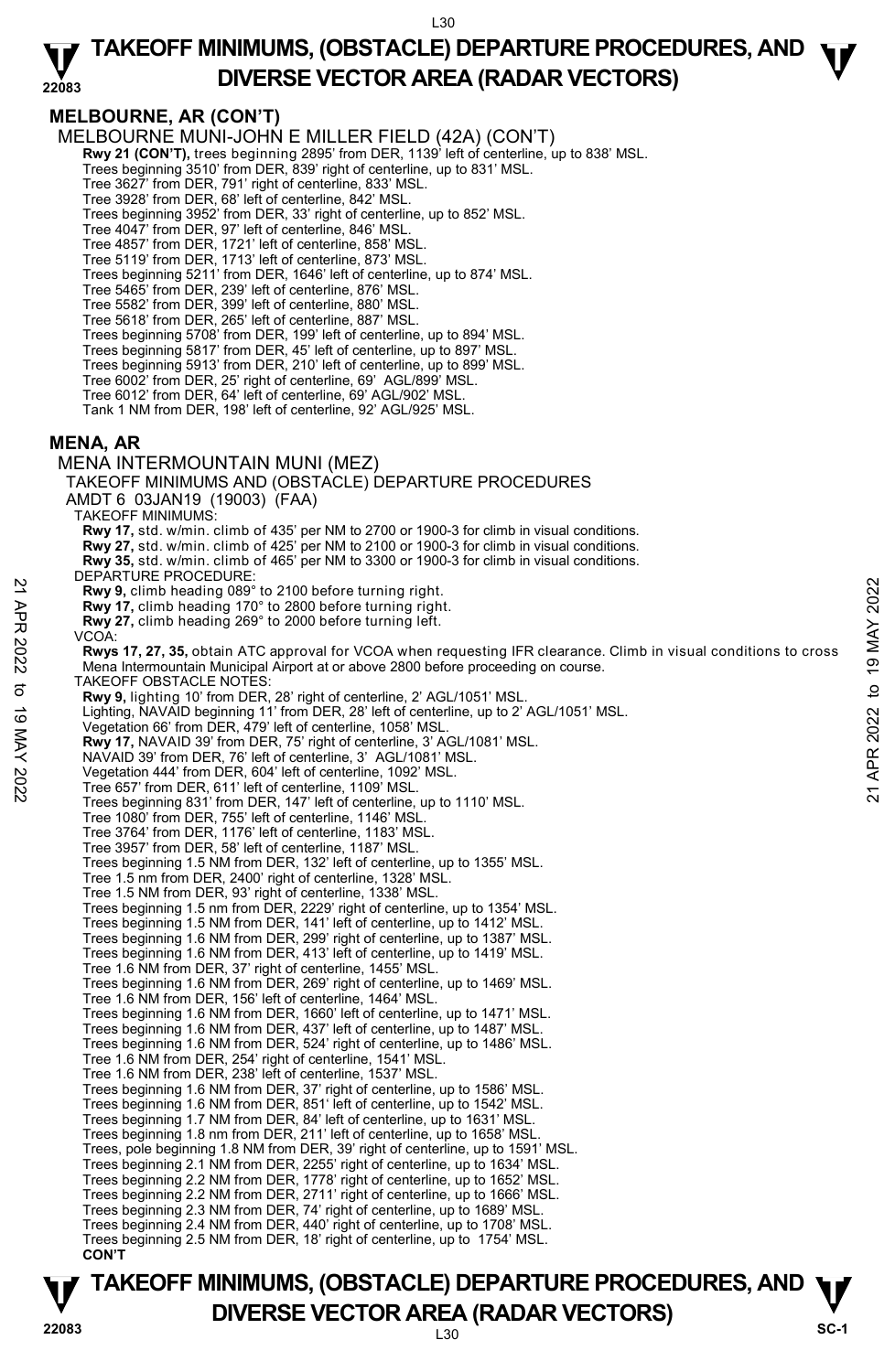#### **22083 TAKEOFF MINIMUMS, (OBSTACLE) DEPARTURE PROCEDURES, AND**  $\Psi$ **DIVERSE VECTOR AREA (RADAR VECTORS)**

**MENA, AR (CON'T)**  MENA INTERMOUNTAIN MUNI (MEZ) (CON'T) **Rwy 17 (CON'T),** pole, trees beginning 2.5 NM from DER, 218' left of centerline, up to 57' AGL/1767' MSL. Tree 2.5 NM from DER, 824' left of centerline, 1796' MSL. Tree 2.5 NM from DER, 1144' left of centerline, 1831' MSL. **Rwy 27,** NAVAID 39' from DER, 90' left of centerline, 2' AGL/1079' MSL. NAVAID 39' from DER, 89' right of centerline, 1079' MSL. Tree 333' from DER, 537' right of centerline, 1099' MSL. Trees beginning 415' from DER, 327' right of centerline, up to 1108' MSL. Trees beginning 723' from DER, 515' right of centerline, up to 1109' MSL. Trees beginning 946' from DER, 450' right of centerline, up to 1110' MSL. Tree 1070' from DER, 471' right of centerline, 1112' MSL. Tree 1124' from DER, 573' left of centerline, 1110' MSL. Tree 1184' from DER, 694' right of centerline, 1127' MSL. Trees beginning 1201' from DER, 380' left of centerline, up to 1148' MSL. Trees beginning 1411' from DER, 110' right of centerline, up to 1145' MSL. Trees beginning 1658' from DER, 496' left of centerline, up to 1149' MSL. Trees beginning 1875' from DER, 449' right of centerline, up to 1146' MSL. Trees beginning 1913' from DER, 271' right of centerline, up to 1152' MSL. Trees beginning 2074' from DER, 163' left of centerline, up to 1152' MSL. Trees beginning 2122' from DER, 34' left of centerline, up to 1158' MSL. Tree 2165' from DER, 117' right of centerline, 1155' MSL. Trees beginning 2201' from DER, 208' right of centerline, up to 1157' MSL. Trees beginning 2302' from DER, 14' right of centerline, up to 1162' MSL. Trees beginning 2471' from DER, 155' left of centerline, up to 1159' MSL. Trees beginning 2567' from DER, 5' right of centerline, up to 1164' MSL. Trees beginning 2634' from DER, 319' left of centerline, up to 1165' MSL. Trees beginning 2743' from DER, 121' left of centerline, up to 1167' MSL. Trees beginning 2789' from DER, 107' right of centerline, up to 1167' MSL. Trees beginning 2950' from DER, 13' left of centerline, up to 1169' MSL. Trees beginning 2973' from DER, 79' right of centerline, up to 1175' MSL. Trees beginning 3163' from DER, 75' left of centerline, up to 1171' MSL. Trees beginning 3297' from DER, 862' right of centerline, up to 1176' MSL. Tree 4266' from DER, 482' right of centerline, 1186' MSL. Tree 1.3 NM from DER, 2513' left of centerline, 1292' MSL. Tree 1.4 NM from DER, 2508' left of centerline, 1295' MSL. Tree 1.5 NM from DER, 2542' left of centerline, 1315' MSL. Tree 1.5 NM from DER, 2775' left of centerline, 1401' MSL. Tree 1.5 NM from DER, 2547' left of centerline, 1413' MSL. Trees beginning 1.5 NM from DER, 2167' left of centerline, up to 1424' MSL. Tree 1.5 NM from DER, 2665' left of centerline, 1445' MSL. Trees beginning 1.5 NM from DER, 2156' left of centerline, up to 1500' MSL. Trees beginning 1.5 NM from DER, 1896' left of centerline, up to 1529' MSL. Note these beginning 3163' from DER, 75' left of centerline, up to 1171' MSL.<br>
Trees beginning 3163' from DER, 75' left of centerline, up to 1171' MSL.<br>
Tree 4266' from DER, 251' right of centerline, up to 1176' MSL.<br>
Tre Trees beginning 1.8 NM from DER, 868' left of centerline, up to 1615' MSL. Trees beginning 1.9 NM from DER, 685' left of centerline, up to 1652' MSL. Building, trees beginning 1.9 NM from DER, 259' left of centerline, up to 51' AGL/1715' MSL.<br>Trees beginning 2.1 NM from DER, 53' right of centerline, up to 1449' MSL. Tree, pole beginning 2.2 NM from DER, 320' right of centerline, up to 1462' MSL. **Rwy 35,** buildings beginning 26' from DER, 365' right of centerline, up to 30' AGL/1069' MSL.<br>Trees, pole beginning 106' from DER, 41' left of centerline, up to 1106' MSL. Trees beginning 641' from DER, 425' right of centerline, up to 1120' MSL. Trees beginning 1074' from DER, 117' right of centerline, up to 1130' MSL. Tree 2146' from DER, 60' left of centerline, 1120' MSL. **MIAMI, OK** 

MIAMI RGNL (MIO) TAKEOFF MINIMUMS AND (OBSTACLE) DEPARTURE PROCEDURES ORIG-A 26MAY16 (16147) (FAA) TAKEOFF OBSTACLE NOTES: **Rwy 17,** buildings, trees, and power lines beginning 772' from DER, 339' left of centerline, up to 100' AGL/899' MSL. Building 3539' from DER, 738' right of centerline, 100' AGL/899' MSL. **Rwy 35,** building, trees, and power lines beginning 1398' from DER, 449' right of centerline, up to 100' AGL/919' MSL.

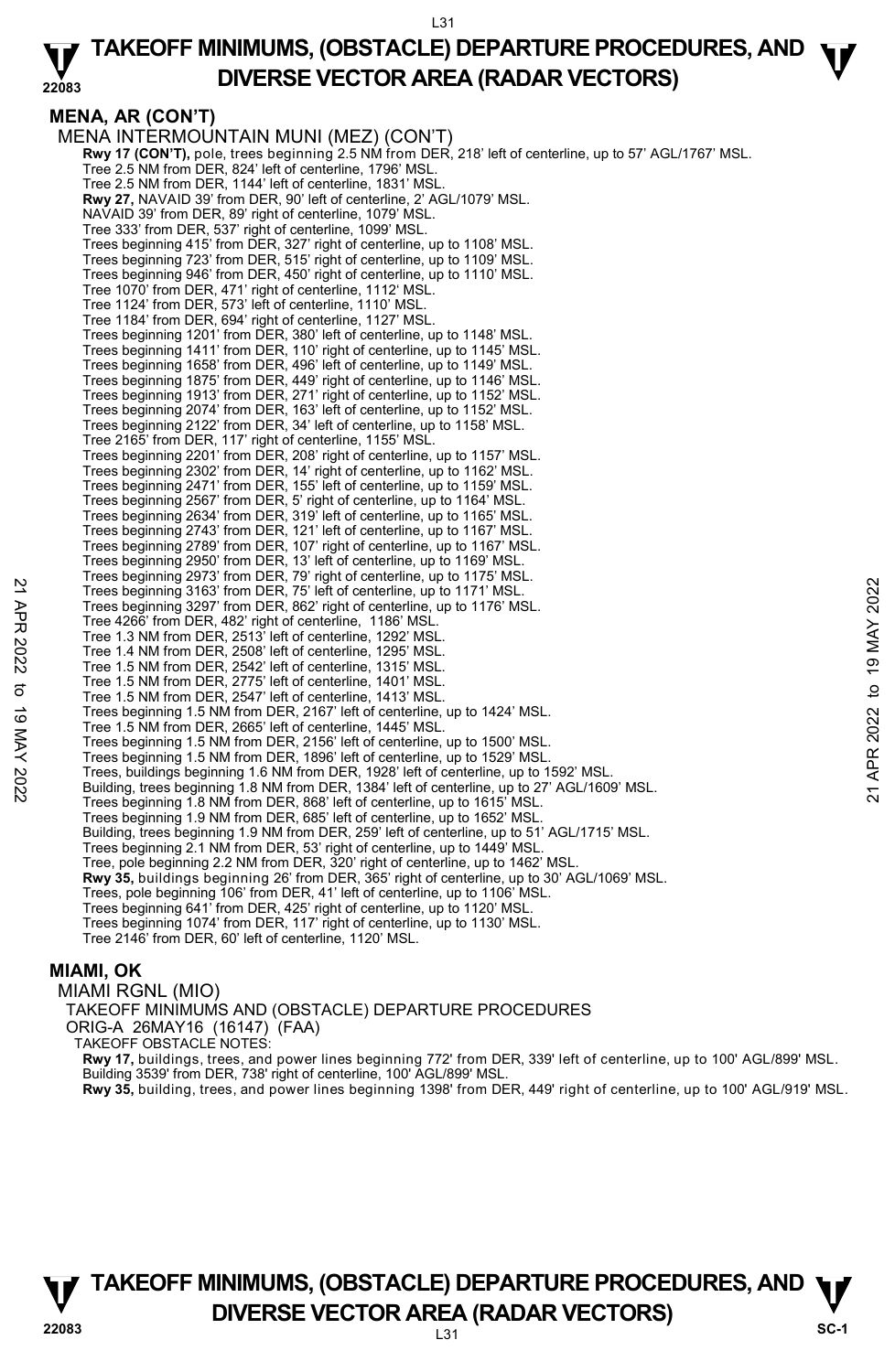### **MONTICELLO, AR**

MONTICELLO MUNI/ELLIS FLD (LLQ) TAKEOFF MINIMUMS AND (OBSTACLE) DEPARTURE PROCEDURES ORIG-A 23JUN16 (21280) (FAA) TAKEOFF MINIMUMS: **Rwy 21,** 300-1½ or std. w/min. climb of 436' per NM to 600. TAKEOFF OBSTACLE NOTES: **Rwy 3,** tree 278' from DER, 544' left of centerline, 100' AGL/349' MSL. Vehicle on road 625' from DER, 628' right of centerline, 15' AGL/264' MSL. **Rwy 21,** tree 3687' from DER, 819' left of centerline, 100' AGL/469' MSL. Vehicle on road 1000' from DER, 676' left of centerline, 15' AGL/294' MSL. Trees beginning 435' from DER, 607' right of centerline, up to 100' AGL/399' MSL. Power line 5621' from DER, 994' right of centerline, 79' AGL/458' MSL. Power line 4504' from DER, 1652' right of centerline, 79' AGL/388' MSL. Trees beginning 6722' from DER, 963' right of centerline, up to 110' AGL/470' MSL.

# **MOORELAND, OK**

MOORELAND MUNI (MDF) TAKEOFF MINIMUMS AND (OBSTACLE) DEPARTURE PROCEDURES ORIG 20OCT11 (11293) (FAA) TAKEOFF OBSTACLE NOTES: **Rwy 17,** trees beginning 191' from DER, 182' right of centerline, up to 50' AGL/2003' MSL. Trees beginning 421' from DER, 337' left of centerline, up to 50' AGL/2006' MSL. Power pole 498' from DER, 176' right of centerline, 35' AGL/1992' MSL. **Rwy 35,** power pole 1225' from DER, 43' left of centerline, 35' AGL/2004' MSL.

### **MORRILTON, AR**

MORRILTON MUNI (BDQ)

|          | MORRILTON MUNI (BDQ)                                                                                                                                                                       |                |
|----------|--------------------------------------------------------------------------------------------------------------------------------------------------------------------------------------------|----------------|
|          | TAKEOFF MINIMUMS AND (OBSTACLE) DEPARTURE PROCEDURES                                                                                                                                       |                |
| 21 APR   | ORIG-A 08MAY08 (08129) (FAA)                                                                                                                                                               | 2022           |
|          | <b>TAKEOFF MINIMUMS:</b>                                                                                                                                                                   |                |
|          | Rwy 27, Std. w/ min. climb of 211' per NM to 1600 or 900-21/2 for climb in visual conditions.                                                                                              | MAY            |
| 2022     | DEPARTURE PROCEDURE:<br>Rwy 27, For climb in visual conditions cross Morrilton Municipal Airport at or above 1100 MSL before proceeding on                                                 |                |
|          | course.                                                                                                                                                                                    | $\sigma$       |
| ಕ        | <b>TAKEOFF OBSTACLE NOTES:</b>                                                                                                                                                             | đ              |
|          | Rwy 9, trees beginning 321' from DER, 511' right of centerline up to 100' AGL/419' MSL.                                                                                                    |                |
| 6        | Trees beginning 3378' from DER, 346' left of centerline, up to 100' AGL/449' MSL.<br>Rwy 27, trees beginning 814' from DER, 317' left of centerline up to 100' AGL/399' MSL.               | 2022           |
|          | Trees beginning 1552' from DER, 6' right of centerline up to 100' AGL/429' MSL.                                                                                                            |                |
|          |                                                                                                                                                                                            | <b>APR</b>     |
| MAY 2022 | PETIT JEAN PARK (MPJ)                                                                                                                                                                      |                |
|          | TAKEOFF MINIMUMS AND (OBSTACLE) DEPARTURE PROCEDURES                                                                                                                                       | $\overline{c}$ |
|          | AMDT 2 24MAY18 (18144) (FAA)                                                                                                                                                               |                |
|          | <b>TAKEOFF MINIMUMS:</b>                                                                                                                                                                   |                |
|          | <b>Rwy 3, 300-1</b> % or std. w/min. climb of 326' per NM to 1300.<br>Rwy 21, 300-2 or std. w/min. climb of 366' per NM to 1300.                                                           |                |
|          | TAKEOFF OBSTACLE NOTES:                                                                                                                                                                    |                |
|          | Rwy 3, pole, traverse way beginning 47' from DER, 447' left of centerline, up to 28' AGL/968' MSL.                                                                                         |                |
|          | Tree, traverse way beginning 162' from DER, 243' left of centerline, up to 51' AGL/995' MSL.                                                                                               |                |
|          | Tree, pole, traverse way beginning 205' from DER, 1' right of centerline, up to 48' AGL/962' MSL.<br>Tree, pole beginning 359' from DER, 224' right of centerline, up to 53' AGL/972' MSL. |                |
|          | Tree, pole beginning 496' from DER, 173' right of centerline, up to 62' AGL/985' MSL.                                                                                                      |                |
|          | Tree, pole, building beginning 588' from DER, 160' right of centerline, up to 66' AGL/992' MSL.                                                                                            |                |
|          | Trees beginning 797' from DER, 91' left of centerline, up to 64' AGL/1008' MSL.                                                                                                            |                |
|          | Tree 1040' from DER, 356' left of centerline, 78' AGL/1009' MSL.<br>Trees beginning 1150' from DER, 92' left of centerline, up to 80' AGL/1020' MSL.                                       |                |
|          | Tree 1162' from DER, 6' right of centerline, 59' AGL/1003' MSL.                                                                                                                            |                |
|          | Tree 1236' from DER, 678' right of centerline, 73' AGL/1023' MSL.                                                                                                                          |                |
|          | Trees beginning 1430' from DER, 16' right of centerline, up to 73' AGL/1028' MSL.                                                                                                          |                |
|          | Trees beginning 1858' from DER, 101' left of centerline, up to 88' AGL/1030' MSL.                                                                                                          |                |
|          | Trees beginning 2520' from DER, 16' left of centerline, up to 55' AGL/1039' MSL.<br>Tree 2579' from DER, 233' right of centerline, 48' AGL/1035' MSL.                                      |                |
|          | Tree 2640' from DER, 440' left of centerline, 54' AGL/1042' MSL.                                                                                                                           |                |
|          | Trees beginning 2712' from DER, 11' right of centerline, up to 57' AGL/1051' MSL.                                                                                                          |                |
|          | Tree 2808' from DER, 53' left of centerline, 50' AGL/1049' MSL.                                                                                                                            |                |
|          | Trees beginning 2993' from DER, 55' left of centerline, up to 58' AGL/1053' MSL.<br>Tree 3594' from DER, 38' right of centerline, 56' AGL/1056' MSL.                                       |                |
|          | Tree 3733' from DER, 1385' right of centerline, 73' AGL/1064' MSL.                                                                                                                         |                |
|          | Tree 3748' from DER, 937' right of centerline, 79' AGL/1071' MSL.                                                                                                                          |                |
|          | Tree 5154' from DER, 654' right of centerline, 81' AGL/1133' MSL.                                                                                                                          |                |
|          | Tree 1 NM from DER, 958' left of centerline, 61' AGL/1157' MSL.                                                                                                                            |                |
|          | <b>CON'T</b>                                                                                                                                                                               |                |
|          | TAKEOFF MINIMUMS, (OBSTACLE) DEPARTURE PROCEDURES, AND                                                                                                                                     |                |
|          | DR/EDOE VEOTOD ADEA (DADAD VEOTODO)                                                                                                                                                        |                |

**P DIVERSE VECTOR AREA (RADAR VECTORS) P P SC-1**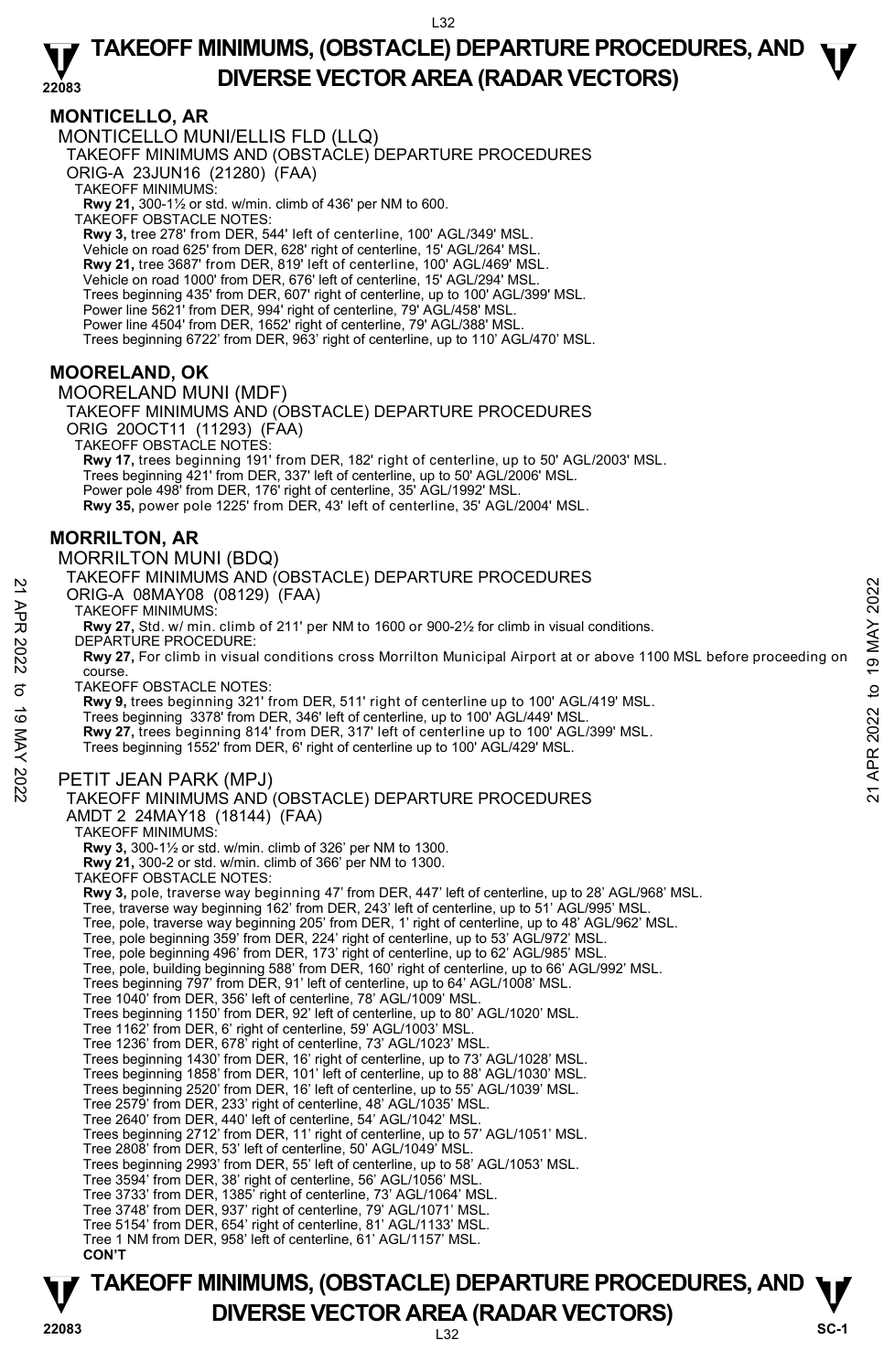#### **22083 TAKEOFF MINIMUMS, (OBSTACLE) DEPARTURE PROCEDURES, AND**  $\Psi$ **DIVERSE VECTOR AREA (RADAR VECTORS)**

# **MORRILTON, AR (CON'T)**

PETIT JEAN PARK (MPJ) (CON'T) **Rwy 21,** fence 2' from DER, 250' right of centerline, 12' AGL/896' MSL. Tree 116' from DER, 367' right of centerline, 60' AGL/944' MSL. Tree 1018' from DER, 420' left of centerline, 53' AGL/939' MSL. Tree 1134' from DER, 672' left of centerline, 69' AGL/962' MSL. Tree 1181' from DER, 478' left of centerline, 92' AGL/984' MSL. Trees beginning 1350' from DER, 60' left of centerline, up to 91' AGL/987' MSL. Tree 1390' from DER, 521' right of centerline, 81' AGL/964' MSL. Tree 1568' from DER, 663' right of centerline, 86' AGL/972' MSL. Tree, building beginning 1588' from DER, 314' right of centerline, up to 90' AGL/982' MSL. Tree 1638' from DER, 208' left of centerline, 93' AGL/996' MSL. Tree, traverse way beginning 1765' from DER, 52' left of centerline, up to 93' AGL/997' MSL. Tree 1909' from DER, 679' left of centerline, 88' AGL/1007' MSL. Trees beginning 2067' from DER, 36' left of centerline, up to 96' AGL/1015' MSL. Trees beginning 2101' from DER, 62' right of centerline, up to 84' AGL/997' MSL. Tree, building, pole beginning 2287' from DER, 247' left of centerline, up to 82' AGL/1016' MSL. Tree 2579' from DER, 1184' right of centerline, 90' AGL/1002' MSL. Tree, pole beginning 2909' from DER, 268' right of centerline, up to 83' AGL/1019' MSL. Trees beginning 3104' from DER, 40' right of centerline, up to 83' AGL/1029' MSL. Tree, pole beginning 3165' from DER, 44' left of centerline, up to 75' AGL/1037' MSL. Tree, pole beginning 3504' from DER, 14' left of centerline, up to 68' AGL/1049' MSL. Trees beginning 4070' from DER, 1187' right of centerline, up to 77' AGL/1031' MSL. Tree 4375' from DER, 419' right of centerline, 87' AGL/1033' MSL. Trees beginning 4405' from DER, 99' right of centerline, up to 90' AGL/1034' MSL. Tree 1.2 NM from DER, 2579' left of centerline, 64' AGL/1198' MSL. **MOUNTAIN HOME, AR**  BAXTER COUNTY (BPK) TAKEOFF MINIMUMS AND (OBSTACLE) DEPARTURE PROCEDURES AMDT 4 13SEP18 (18256) (FAA) TAKEOFF OBSTACLE NOTES: **Rwy 5,** tree 51' from DER, 304' right of centerline, 962' MSL. Tree 196' from DER, 400' right of centerline, 964' MSL. Tree 303' from DER, 438' left of centerline, 943' MSL. Tree 362' from DER, 464' right of centerline, 971' MSL. Tree, pole beginning 509' from DER, 37' right of centerline, up to 976' MSL. Tree, pole beginning 719' from DER, 53' left of centerline, up to 972' MSL. Transmission line 1231' from DER, 261' left of centerline, 61' AGL/975' MSL. Pole, transmission line beginning 1654' from DER, 257' right of centerline, up to 984' MSL. Tree 2120' from DER, 552' left of centerline, 1017' MSL. Pole 2713' from DER, 250' right of centerline, 49' AGL/1010' MSL. **Rwy 23,** trees beginning 197' from DER, 376' left of centerline, up to 979' MSL. Trees beginning 460' from DER, 463' right of centerline, up to 970' MSL. Tree 1437' from DER, 650' right of centerline, 989' MSL. Tree 1642' from DER, 579' left of centerline, 998' MSL. Tree 1726' from DER, 876' left of centerline, 1000' MSL. **MOUNTAIN VIEW, AR**  MOUNTAIN VIEW WILCOX MEMORIAL FIELD (7M2) TAKEOFF MINIMUMS AND (OBSTACLE) DEPARTURE PROCEDURES AMDT 2, 30MAR17 (17089) (FAA) TAKE-OFF MINIMUMS: **Rwy 9,** std. w/min. climb of 450' per NM to 2200, or 2200-2½ for VCOA. DEPARTURE PROCEDURE: AMDT 4 13SEP18 (18256) (FAA)<br>
TAKEOFF OBSTACLE NOTES:<br> **Rwy 5,** tree 51' from DER, 304' right of centerline, 962' MSL.<br>
Tree 303' from DER, 400' right of centerline, 943' MSL.<br>
Tree 303' from DER, 404' right of centerline

**Rwy 9,** climb heading 092° to 2100 before turning.

**Rwy 27,** climb heading 272° to 2800 before turning.

VCOA:

**Rwy 9,** obtain ATC approval for VCOA when requesting IFR clearance. Climb in visual conditions to cross Mountain View Wilcox Memorial field at or above 2100 before proceeding on course.

### **MULDROW AHP (KHMY)**

LEXINGTON, OK TAKEOFF MINIMUMS AND (OBSTACLE) DEPARTURE PROCEDURES AMDT 1 28JAN21 (21028) TAKEOFF OBSTACLE NOTES: **Rwy 17,** trees, poles, bldgs, fence 17' from DER, left and right of cntrln, up to 60' AGL/1149' MSL. **Rwy 35,** trees, pole left and right of cntrln, up to 70' AGL/1161' MSL.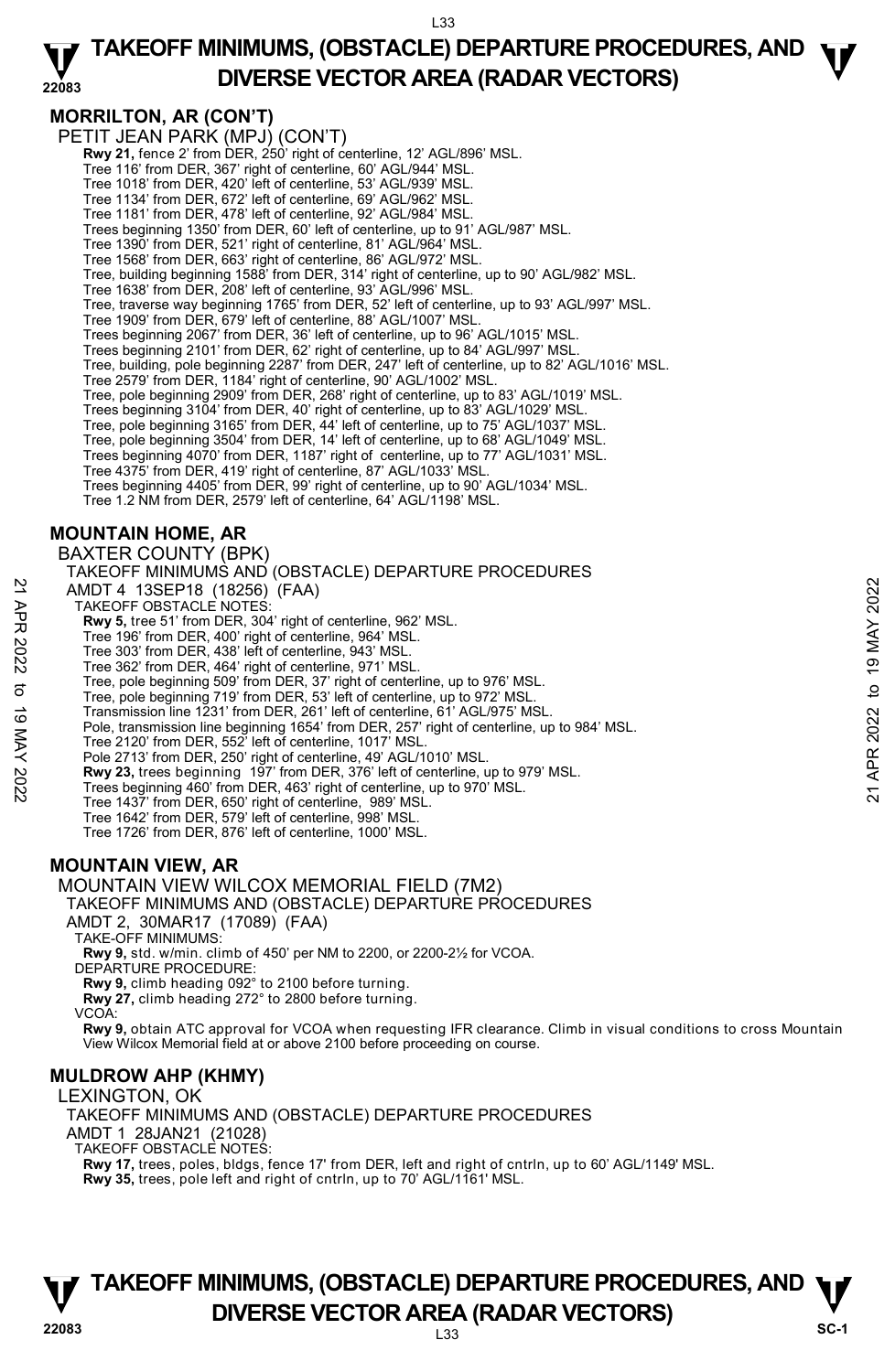### **MUSKOGEE, OK**

MUSKOGEE-DAVIS RGNL (MKO)

TAKEOFF MINIMUMS AND (OBSTACLE) DEPARTURE PROCEDURES

ORIG-A 01MAR18 (18060) (FAA)

TAKEOFF MINIMUMS:

**Rwys 18, 36,** NA-Environmental.<br>**Rwy 22,** 200-1½ or std. w/ min. climb of 436' per NM to 900.

**Rwy 31,** 300-1½ or std. w/ min. climb of 217' per NM to 900, or alternatively, with standard takeoff minimums and a normal 200'per NM climb gradient, takeoff must occur no later than 1700' prior to DER.

TAKEOFF OBSTACLE NOTES:

**Rwy 22,** tree 3637' from DER, 985' right of centerline, 100' AGL/809' MSL.

**Rwy 31,** tree 7679' from DER, 851' left of centerline, 100' AGL/819' MSL.

### **NASHVILLE, AR**

HOWARD COUNTY (M77)

TAKEOFF MINIMUMS AND (OBSTACLE) DEPARTURE PROCEDURES

ORIG 09FEB12 (12040) (FAA) TAKEOFF OBSTACLE NOTES:

**Rwy 1,** fence and trees beginning 16' from DER, 259' left of centerline, up to 70' AGL/613' MSL.<br>Trees beginning 49' from DER, 344' right of centerline, up to 76' AGL/601' MSL.

**Rwy 19,** trees, buildings, poles, antenna, catenary, and road beginning 12' from DER, 200' left of centerline, up to 97' AGL/592' MSL.

Trees and catenary beginning 85' from DER, 241' right of centerline, up to 92' AGL/591' MSL.

### **NEWPORT, AR**

NEWPORT RGNL (M19) TAKEOFF MINIMUMS AND (OBSTACLE) DEPARTURE PROCEDURES ORIG-A 01FEB18 (18032) (FAA) TAKEOFF OBSTACLE NOTES: **Rwy 22,** building beginning 1947' from DER, 452' right of centerline, 60' AGL/299' MSL. **Rwy 36,** trees 2163' from DER, 939' left of centerline, up to 100' AGL/339' MSL. **NORMAN, OK**  UNIVERSITY OF OKLAHOMA WESTHEIMER (OUN) TAKEOFF MINIMUMS AND (OBSTACLE) DEPARTURE PROCEDURES AMDT 1A 26MAY16 (16147) (FAA) TAKEOFF OBSTACLE NOTES: **EXECUTE ON THE 2022** TO THE 19 MATHEMET (DUN)<br> **EVALUATION 19 MAY 22, building beginning 1947' from DER, 452' right of centerline, 60' AGL/339' MSL.<br>
<b>EVALUATION AVENT CONTRANT CONTRANT CONTRANT CONTRANT CONTRANT OF OKLA** 

**Rwy 3,** tower and elevators beginning 1451' from DER, 359' right of centerline, up to 59' AGL/1236' MSL.

**Rwy 18,** tree 97' from DER, 449' right of centerline, 32' AGL/1208' MSL.

**Rwy 21,** tree 162' from DER, 461' right of centerline, 25' AGL/1201' MSL.

Trees beginning 874' from DER, 484' right of centerline, up to 27' AGL/1208' MSL. Trees beginning 1211' from DER, 463' left of centerline, up to 39' AGL/1210' MSL.

Light pole 1243' from DER, 745' right of centerline, 32' AGL/1213' MSL.

**Rwy 36,** poles beginning 700' from DER, 518' right of centerline, up to 44' AGL/1215' MSL.

### **NORTH LITTLE ROCK, AR**

NORTH LITTLE ROCK MUNI (ORK) TAKEOFF MINIMUMS AND (OBSTACLE) DEPARTURE PROCEDURES ORIG-A 15AUG19 (19227) (FAA) TAKEOFF OBSTACLE NOTES: **Rwy 5**, tree 166' from DER, 389' right of centerline, 553' MSL. Trees beginning 333' from DER, 495' right of centerline, up to 566' MSL. Tree 1298' from DER, 272' left of centerline, 553' MSL. Tree 1371' from DER, 796' left of centerline, 572' MSL. **Rwy 17,** pole and wind indicator beginning 52' from DER, 224' right of centerline, up to 9' AGL/547' MSL. Tree 618' from DER, 628' left of centerline, 558' MSL. Trees beginning 1102' from DER, 83' right of centerline, up to 579' MSL. Tree 1106' from DER, 11' left of centerline, 574' MSL. Tree 1213' from DER, 8' left of centerline, 580' MSL. Trees beginning 1230' from DER, 132' right of centerline, up to 583' MSL. Trees beginning 1356' from DER, 95' left of centerline, up to 583' MSL. Tree 1592' from DER, 109' left of centerline, 596' MSL. Tree 1791' from DER, 91' right of centerline, 587' MSL. **Rwy 23,** tree 285' from DER, 518' left of centerline, 579' MSL. Pole 722' from DER, 481' right of centerline, 36' AGL/565' MSL. Tree 902' from DER, 673' right of centerline, 568' MSL. **Rwy 35,** trees beginning 164' from DER, 205' right of centerline, up to 581' MSL. Terrain 178' from DER, 486' left of centerline, 560' MSL. Fence and vehicles on road beginning 892' from DER, crossing extended runway centerline, up to 11' AGL/575' MSL. Tree 986' from DER, 189' left of centerline, 573' MSL. Pole 1081' from DER, 584' left of centerline, 41' AGL/608' MSL. **CON'T**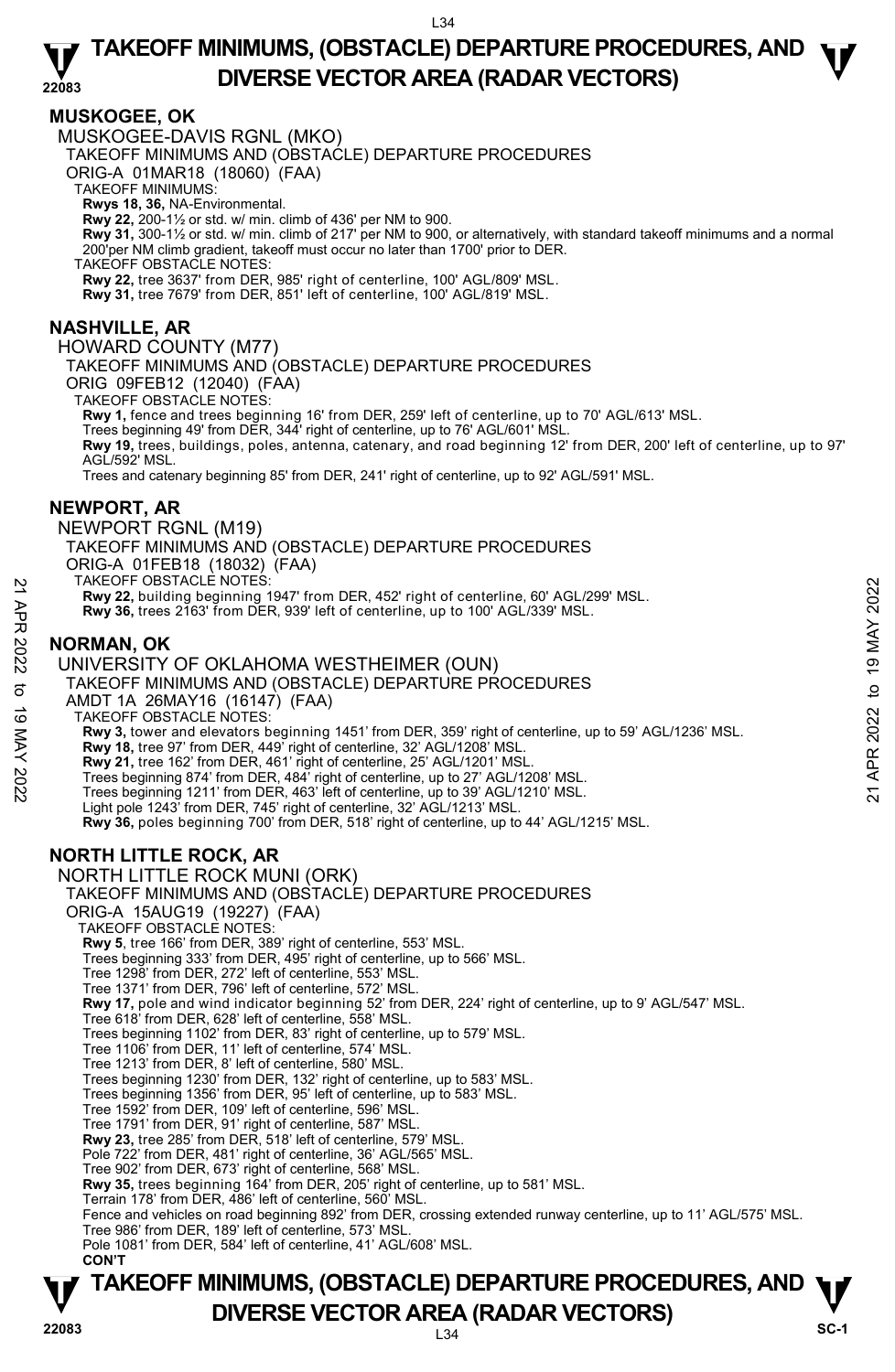

**Rwy 18,** multiple trees beginning 1303' from DER, 69' left of centerline, up to 100' AGL/779' MSL.<br>Multiple trees beginning 1699' from DER, 12' right of centerline, up to 100' AGL 779' MSL.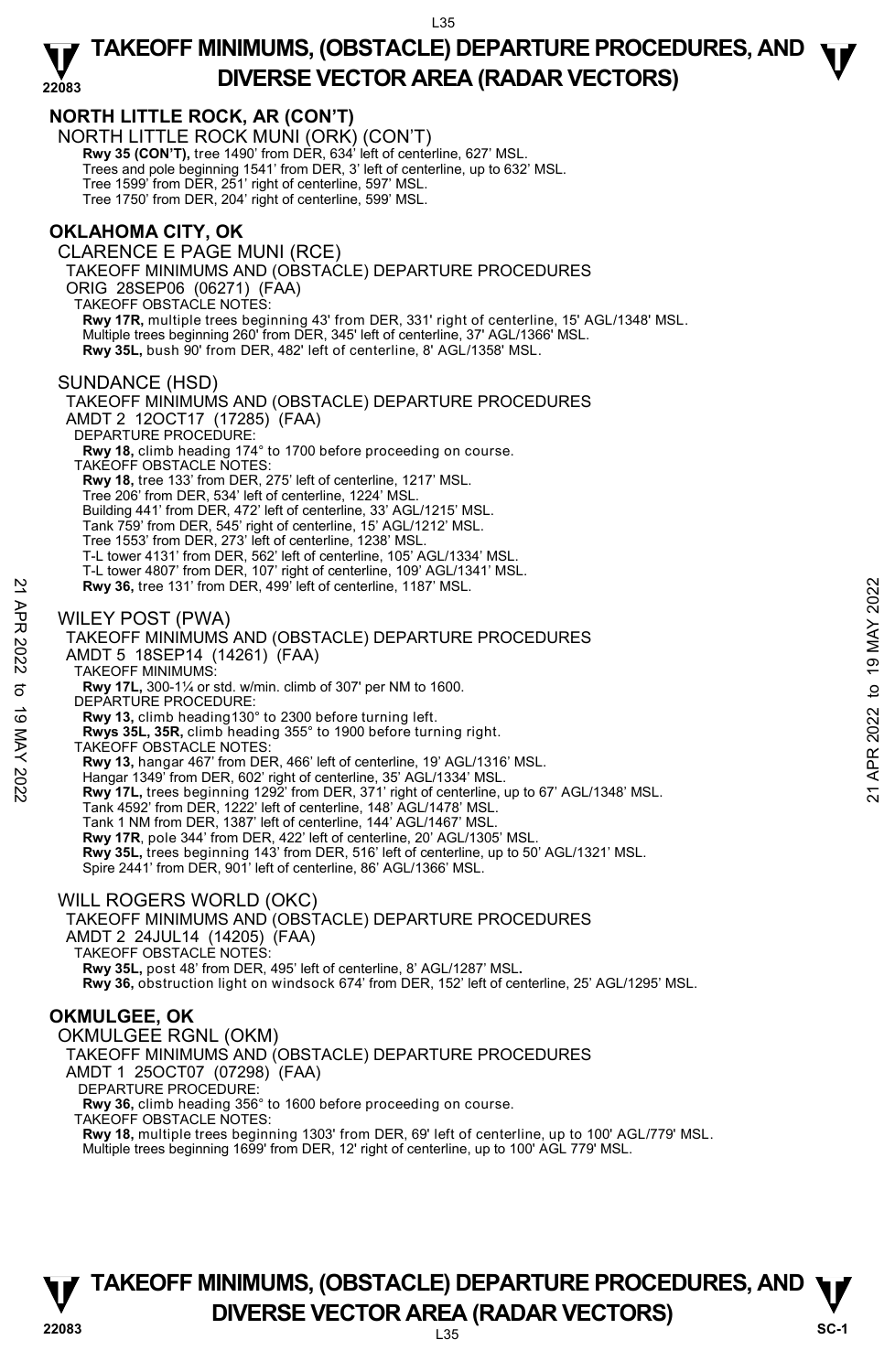### **OSCEOLA, AR**

OSCEOLA MUNI (7M4)

TAKEOFF MINIMUMS AND (OBSTACLE) DEPARTURE PROCEDURES

AMDT 1 05NOV98 (98309) (FAA)

TAKEOFF MINIMUMS:

**Rwy 1,** 300-1. TAKEOFF OBSTACLE NOTES:

**Rwy 1,** 180' AGL antenna 3003' from DER, 20' right of centerline.

### **OZARK, AR**

OZARK/FRANKLIN COUNTY (7M5)

TAKEOFF MINIMUMS AND (OBSTACLE) DEPARTURE PROCEDURES

AMDT 2 03JUN10 (21336) (FAA)

TAKEOFF MINIMUMS:

**Rwy 4,** 400-1½ or std. w/min. climb of 492' per NM to 1200.

**Rwy 22,** std. w/min. climb of 245' per NM to 1400, or 900-2½ for climb in visual conditions.

DEPARTURE PROCEDURE:

**Rwy 4,** climbing right turn to 3000 via FSM R-064 to FSM VORTAC before proceeding on course.

**Rwy 22,** climbing right turn to 3000 via FSM R-064 to FSM VORTAC before proceeding on course, or for climb in visual<br>conditions cross Ozark/Franklin County airport southwest bound at or above 1400 then climb to 3000 via F VORTAC before proceeding on course.

TAKEOFF OBSTACLE NOTES:

**Rwy 4,** tower 6713' from DER, 470' left of centerline, 995' MSL/205' AGL. Multiple trees and terrain beginning 27' from DER, 5' right of centerline, up to 50' AGL/849' MSL.

Multiple trees and terrain beginning 42' from DER, 87' left of centerline, up to 50' AGL/909' MSL.

Tank 582' from DER, 521' left of centerline, 13' AGL/678' MSL.

Tower 57' from DER, 404'right of centerline, 34' AGL/687' MSL.

**Rwy 22,** multiple trees beginning 159' from DER, 59' right of centerline, up to 50' AGL/949' MSL.

Multiple trees beginning 154' from DER, 59' left of centerline, up to 50' AGL/909' MSL.

### **PARAGOULD, AR**

KIRK FLD (PGR)



PERRY MUNI (F22) TAKEOFF MINIMUMS AND (OBSTACLE) DEPARTURE PROCEDURES ORIG 18NOV10 (10322) (FAA) TAKEOFF OBSTACLE NOTES: **Rwy 17,** vehicle on road 735' from DER, 680' right of centerline, up to 15' AGL/1023' MSL.<br>Vehicle on road 721' from DER, 4' left of centerline, up to 15' AGL/1023' MSL. Trees beginning 243' from DER, 180' right of centerline, up to 100' AGL/1149' MSL. Trees beginning 786' from DER, 201' left of centerline, up to 100' AGL/1149' MSL.

**Rwy 35,** trees beginning 101' from DER, 297' left of centerline, up to 26' AGL/996' MSL.

### **PINE BLUFF, AR**

PINE BLUFF RGNL/GRIDER FLD (PBF)

TAKEOFF MINIMUMS AND (OBSTACLE) DEPARTURE PROCEDURES

ORIG-A 01FEB18 (21252) (FAA)

TAKEOFF OBSTACLE NOTES:

**Rwy 18,** trees beginning 145' from DER, 259' left of centerline, up to 27' AGL/224' MSL. Trees beginning 223' from DER, 503' right of centerline, up to 92' AGL/289' MSL. **Rwy 36,** trees beginning 2187' from DER, 323' left of centerline, up to 92' AGL/289' MSL.<br>Tree 2333' from DER, 252' right of centerline, 66' AGL/263' MSL.

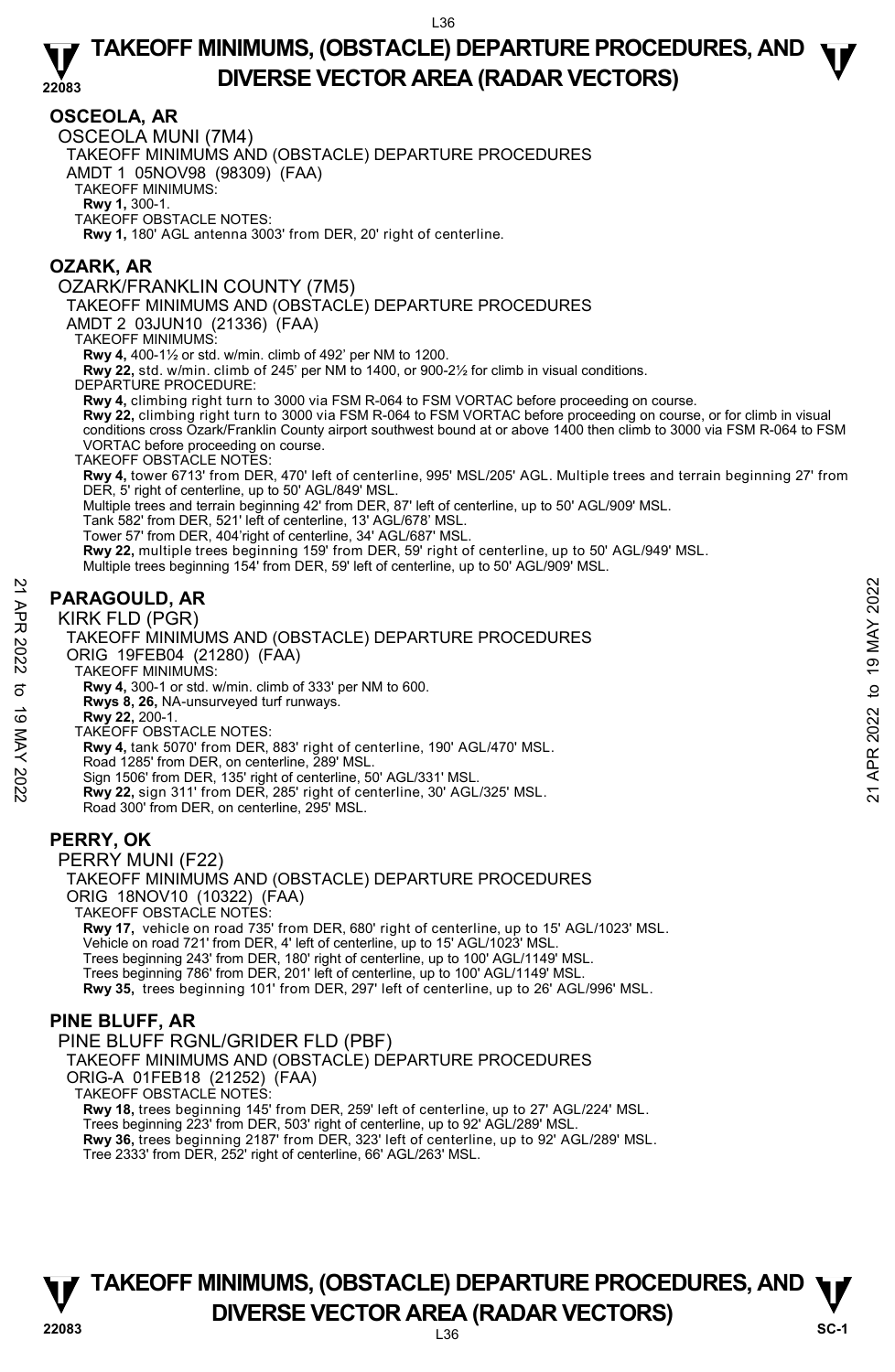#### **22083 TAKEOFF MINIMUMS, (OBSTACLE) DEPARTURE PROCEDURES, AND**  $\Psi$ **DIVERSE VECTOR AREA (RADAR VECTORS)**

### **POCAHONTAS, AR**

POCAHONTAS MUNI (M70)

TAKEOFF MINIMUMS AND (OBSTACLE) DEPARTURE PROCEDURES

AMDT 1 13SEP18 (18256) (FAA)

DEPARTURE PROCEDURE:

**Rwy 36,** climb heading 002° to 1000 before turning left. TAKEOFF OBSTACLE NOTES:

**Rwy 18,** tree, building and vehicles on road beginning 78' from DER, 272' left of centerline, up to 20' AGL/288' MSL. Pole 265' from DER, 538' left of centerline, 36' AGL/303' MSL.

Tree and pole beginning 288' from DER, 312' left of centerline, up to 40' AGL/308' MSL. Tree and poles beginning 364' from DER, 306' left of centerline, up to 46' AGL/314' MSL.

Pole 438' from DER, 432' right of centerline, 31' AGL/301' MSL.

Poles beginning 440' from DER, 313' right of centerline, up to 33' AGL/303' MSL. Building 707' from DER, 480' left of centerline, 55' AGL/321' MSL.

Trees and poles beginning 1082' from DER, 324' right of centerline, up to 58' AGL/327' MSL.

Tree 1323' from DER, 610' left of centerline, 64' AGL/329' MSL.

**Rwy 36,** vehicle on road 2' from DER, 435' left of centerline, 284' MSL.

Pole 157' from DER, 501' left of centerline, 26' AGL/297' MSL.

Poles, vehicle on road and tree beginning 179' from DER, 444' left of centerline, up to 31' AGL/301' MSL.

Vehicle on road 203' from DER, 444' right of centerline, 285' MSL.<br>Poles beginning 204' from DER, 515' right of centerline, up to 23' AGL/298' MSL.<br>Trees beginning 449' from DER, 295' left of centerline, up to 57' AGL/319'

Tree 1065' from DER, 749' left of centerline, 85' AGL/342' MSL. Tree 2007' from DER, 832' right of centerline, 75' AGL/340' MSL.

Tree 2523' from DER, 1172' right of centerline, 88' AGL/347' MSL.

Tree 2997' from DER, 40' right of centerline, 98' AGL/356' MSL.

Tree 3356' from DER, 1147' right of centerline, 101' AGL/360' MSL.

# **PONCA CITY, OK**

PONCA CITY RGNL (PNC)

TAKEOFF MINIMUMS AND (OBSTACLE) DEPARTURE PROCEDURES

ORIG 20DEC07 (07354) (FAA)

TAKEOFF OBSTACLE NOTES:

**Rwy 17,** multiple buildings, poles, and antenna beginning 195' from DER, 303' right of centerline, up to 81' AGL/1071' MSL.

Trees and pole 1304' from DER, from 400' left of centerline, 70' AGL/1061' MSL. **Rwy 35,** antenna on building 10' from DER, 437' right of centerline, 13' AGL/1013' MSL. Trees 1475' from DER, 350' right of centerline 50' AGL/1030' MSL.

# **POTEAU, OK**

ROBERT S KERR (RKR) TAKEOFF MINIMUMS AND (OBSTACLE) DEPARTURE PROCEDURES AMDT 4A 20JUN19 (21112) (FAA) TAKEOFF MINIMUMS: NOTE: Rwy 36 cross DER at or above 16' AGL/461' MSL. DEPARTURE PROCEDURE: **Rwy 18,** climb runway heading to 2500 before turning on course. **Rwy 36,** climb runway heading to 2800 before turning on course. TAKEOFF OBSTACLE NOTES: **Rwy 18,** lighting beginning 2' from DER, 17' left of centerline, up to 4' AGL/452' MSL. Lighting beginning 3' from DER, 17' right of centerline, up to 3' AGL/452' MSL. Trees beginning 4' from DER, 281' right of centerline, up to 33' AGL/479' MSL. Tree 82' from DER, 497' right of centerline, 45' AGL/492' MSL. Tree, vehicles on road beginning 101' from DER, 298' left of centerline, up to 27' AGL/473' MSL. Trees, vehicles on road beginning 155' from DER, 409' right of centerline, up to 58' AGL/503' MSL. Trees, vehicles on road beginning 192' from DER, 285' left of centerline, up to 60' AGL/506' MSL. Trees, vehicles on road beginning 316' from DER, 414' right of centerline, up to 59' AGL/510' MSL. **Rwy 36,** terrain abeam DER, 22' left of centerline, 448' MSL. Fence 2' from DER, 396' right of centerline, 5' AGL/449' MSL. Vehicles on road, lighting, tree beginning 2' from DER, 12' right of centerline, up to 16' AGL/462' MSL. Trees beginning 3' from DER, 263' left of centerline, up to 40' AGL/482' MSL. Tree, vehicles on road 4A. beginning 23' from DER, 154' right of centerline, up to 61' AGL/506' MSL. Trees, vehicles on road, terrain beginning 78' from DER, 273' left of centerline, up to 46' AGL/492' MSL. Trees, vehicles on road beginning 204' from DER, 443' left of centerline, up to 50' AGL/493' MSL. Trees, vehicles on road beginning 300' from DER, 437' left of centerline, up to 52' AGL/499' MSL. Trees, vehicles on road beginning 308' from DER, 292' right of centerline, up to 65' AGL/508' MSL. Trees, vehicles on road beginning 611' from DER, 396' left of centerline, up to 66' AGL/509' MSL. Tree 1944' from DER, 457' right of centerline, 71' AGL/511' MSL. Trees beginning 2049' from DER, 493' right of centerline, up to 77' AGL/517' MSL. Trees beginning 2131' from DER, 593' left of centerline, up to 69' AGL/536' MSL. Trees beginning 2432' from DER, 960' left of centerline, up to 54' AGL/538' MSL. Tree 2720' from DER, 1042' left of centerline, 39' AGL/539' MSL. 21 TAKEOFF MINIMUMS AND (OBSTACLE) DEPARTURE PROCEDURES<br>
22 ORIG 20DEC07 (07354) (FAA)<br>
23 TAKEOFF MINIMUMS AND (OBSTACLE) DEPARTURE PROCEDURES<br>
22 TAKEOFF OBSTACLE NOTES:<br>
22 MM TAKEOFF OBSTACLE NOTES:<br>
22 MSL.<br>
23 MSL.<br>

Trees beginning 2721' from DER, 985' left of centerline, up to 33' AGL/558' MSL. Tower 1 NM from DER, 1273' right of centerline, 75' AGL/612' MSL.

L37 **TAKEOFF MINIMUMS, (OBSTACLE) DEPARTURE PROCEDURES, AND**  $\Psi$ **P DIVERSE VECTOR AREA (RADAR VECTORS) P P SC-1 SC-1**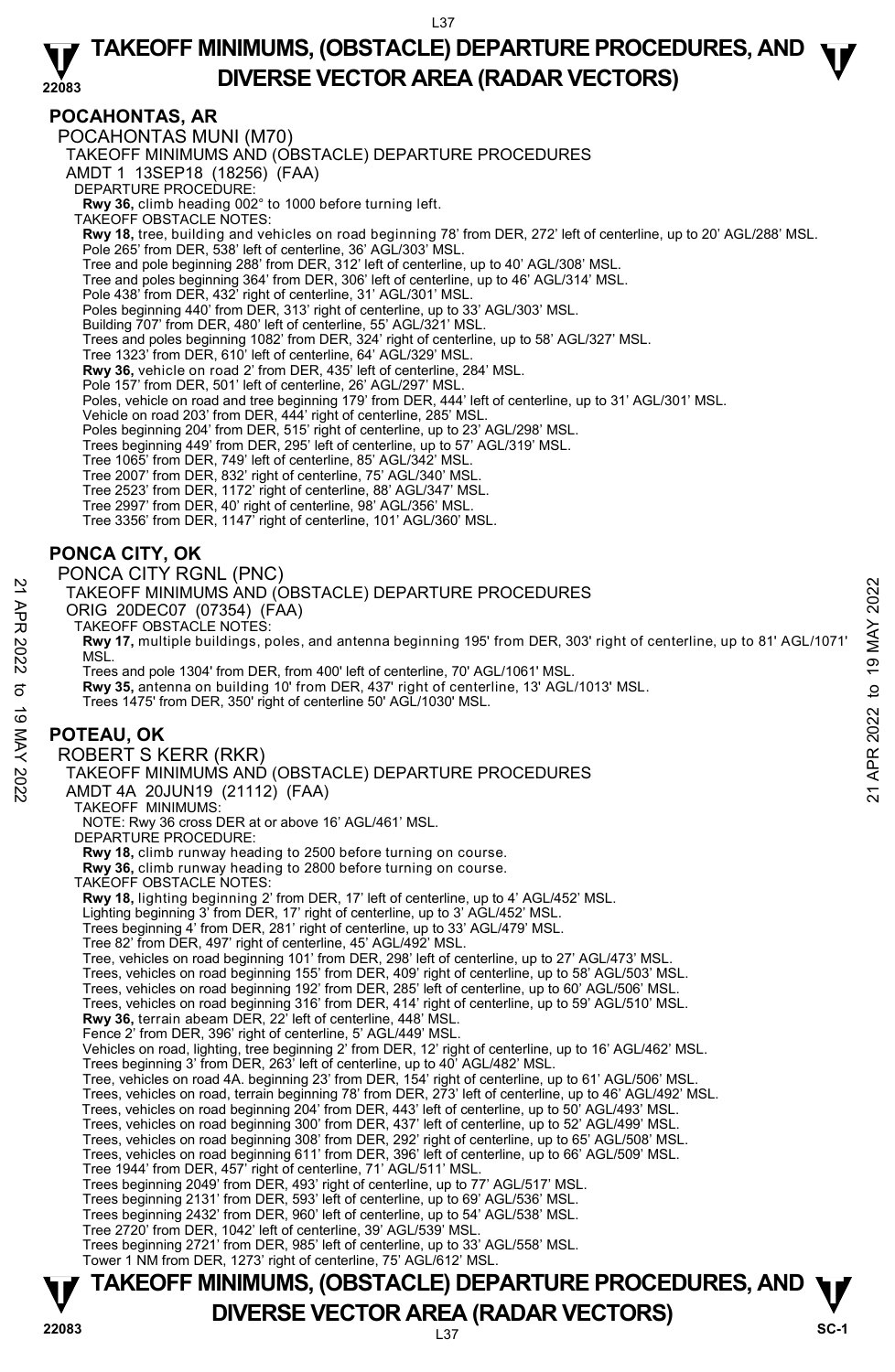### **PRAGUE, OK**

PRAGUE MUNI (O47) TAKEOFF MINIMUMS AND (OBSTACLE) DEPARTURE PROCEDURES ORIG 29MAY14 (14149) (FAA) DEPARTURE PROCEDURE: **Rwy 17,** climb heading 177° to 1500 before turning left. TAKEOFF OBSTACLE NOTES: **Rwy 17,** vehicles on road beginning 129' from DER, 198' left of course, 15' AGL/1016' MSL. Tree 2028' from DER, 411' left of centerline, up to 84' AGL/1063' MSL. Vehicles on road beginning 124' from DER, 383' right of centerline, up to 15' AGL/1014' MSL. Tree 212' from DER, 415' right of centerline, 50' AGL/1048' MSL. Trees beginning 360' from DER, 104' right of centerline, up to 66' AGL/1055' MSL. **Rwy 35,** trees, poles and vehicles on road, beginning 13' from DER, 155' left of centerline, up to 57' AGL/1089' MSL. Terrain beginning 15' from DER, 241' right of centerline, up to 1047' MSL.<br>Trees, poles, fence, and vehicles on road, beginning 54' from DER, 164' right of centerline, up to 31' AGL/1074' MSL.<br>Trees, poles, and vehicles on Trees, poles, buildings, and vehicles on road, beginning 780' from DER, left and right of centerline, up to 59' AGL/1095' MSL.

### **PRYOR, OK**

MID-AMERICA INDUSTRIAL (H71) TAKEOFF MINIMUMS AND (OBSTACLE) DEPARTURE PROCEDURES ORIG 22JUN95 (95173) (FAA) DEPARTURE PROCEDURE: **Rwys 18, 36,** climb to 1400 before turning on course.

### **ROGERS, AR**

ROGERS EXEC - CARTER FLD (ROG) TAKEOFF MINIMUMS AND (OBSTACLE) DEPARTURE PROCEDURES AMDT 1 24MAY18 (21112) (FAA) TAKEOFF OBSTACLE NOTES: **Rwy 2,** tree 33' from DER, 394' right of centerline, 1382' MSL. Trees beginning 100' from DER, 431' left of centerline, up to 1385' MSL. **Rwy 20,** tree 392' from DER, 504' right of centerline, 1380' MSL. Pole 554' from DER, 613' left of centerline, 33' AGL/1392' MSL. Trees, poles beginning 802' from DER, 80' left of centerline, up to 1423' MSL. Tree 1114' from DER, 659' right of centerline, 1396' MSL. Tree 2307' from DER, 733' right of centerline, 1418' MSL. Tree 2576' from DER, 240' left of centerline, 1428' MSL. Tower, transmission-line beginning 3085' from DER, 187' right of centerline, up to 122' AGL/1462' MSL. Transmission-line 3513' from DER, 419' left of centerline, 95' AGL/1455' MSL. Transmission-line 3573' from DER, 993' left of centerline, 103' AGL/1469' MSL. **RUSSELLVILLE, AR**  RUSSELLVILLE RGNL (RUE) 22 TAKEOFF MINIMUMS AND (OBSTACLE) DEPARTURE PROCEDURES<br>
22 TAKEOFF MINIMUMS AND (OBSTACLE) DEPARTURE PROCEDURES<br>
22 TAKEOFF MINIMUMS AND (OBSTACLE) (FAA)<br>
22 TAKEOFF MINIMUMS AND (Part 39<sup>22</sup> trip) and 2022 to 19 MBL.<br>
2

TAKEOFF MINIMUMS AND (OBSTACLE) DEPARTURE PROCEDURES

AMDT 2 05DEC19 (19339) (FAA)

TAKEOFF MINIMUMS:

**Rwy 7,** std. w/min. climb of 310' per NM to 1200 or 1200-3 for VCOA.

**Rwy 25,** std. w/min. climb of 280' per NM to 2400 or 1200-3 for VCOA. DEPARTURE PROCEDURE:

**Rwy 7,** climb on heading 085° to 1200 before proceeding on course.

VCOA:

**Rwys 7, 25,** obtain ATC approval for VCOA when requesting IFR clearance. Climb in visual conditions to cross Russellville Regional Airport at or above 1500 before proceeding on course.

TAKEOFF OBSTACLE NOTES:

**Rwy 7,** building, 2416' from DER, 250' left of centerline 50' AGL/520 MSL.

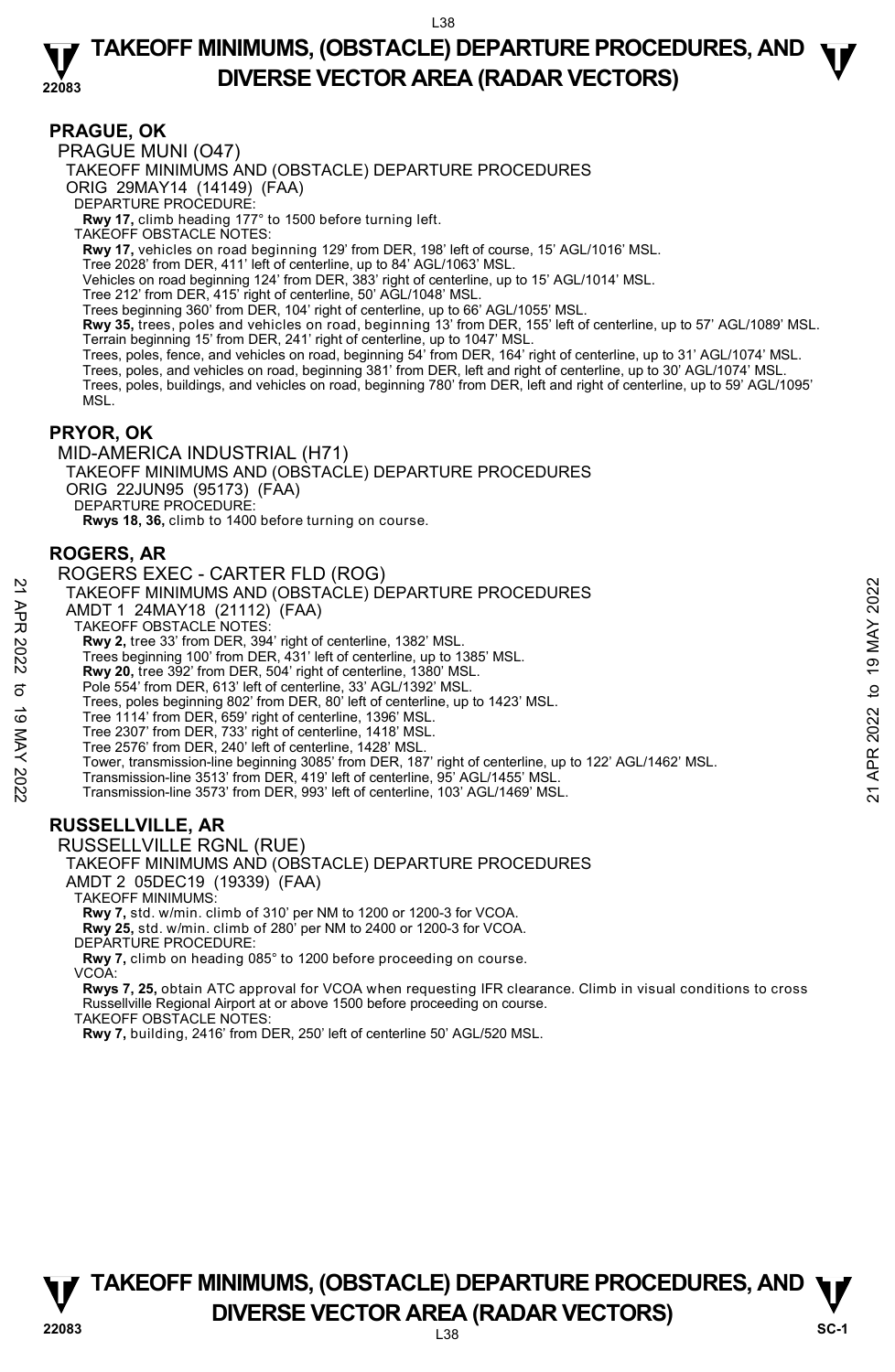# **SALLISAW, OK**

SALLISAW MUNI (JSV)

TAKEOFF MINIMUMS AND (OBSTACLE) DEPARTURE PROCEDURES

AMDT 2 10MAR11 (11069) (FAA)

TAKEOFF MINIMUMS:

**Rwy 17,** 400-2¾ or std. w/min. climb of 229' per NM to 1100. **Rwy 35,** 700-2¼ or std. w/min. climb of 450' per NM to 1400.

DEPARTURE PROCEDURE:

**Rwy 17,** climb heading 175° to 1100 before turning left.

TAKEOFF OBSTACLE NOTES: **Rwy 17,** multiple trees beginning 197' from DER, 300' left of centerline, up to 89' AGL/598' MSL. Multiple trees beginning 508' from DER. 178' right of centerline, 65' AGL/574' MSL. Tree 2214' from DER,180' right of centerline, 63' AGL/ 573' MSL. **Rwy 35,** tower 2874' from DER, 719' left of centerline, 90' AGL/647' MSL. Tower 3278' from DER, 1051' left of centerline, 80' AGL/649' MSL. Tower 1.9 NM from DER, 331' right of centerline, 495' AGL/1161' MSL.

# **SAND SPRINGS, OK**

WILLIAM R POGUE MUNI (OWP)

TAKEOFF MINIMUMS AND (OBSTACLE) DEPARTURE PROCEDURES AMDT 3 10MAR11 (11069) (FAA) TAKEOFF MINIMUMS: **Rwy 35,** 300-1½ or std. w/ min. climb of 253' per NM to 1300. DEPARTURE PROCEDURE: **Rwy 17,** climb heading 169° to 1900 before turning left. **Rwy 35,** climb heading 349° to 2300 before turning right. TAKEOFF OBSTACLE NOTES:

**Rwy 17,** trees beginning 76' from DER, 235' left of centerline, up to 59' AGL/969' MSL. Trees beginning 231' from DER, 346' right of centerline, up to 59' AGL/939' MSL.

# **SEARCY, AR**

SEARCY MUNI (SRC)

TAKEOFF MINIMUMS AND (OBSTACLE) DEPARTURE PROCEDURES ORIG 20OCT11 (11293) (FAA) TAKEOFF OBSTACLE NOTES: **Rwy 1,** trees beginning 984' from DER, 327' left of centerline, up to 62' AGL/322' MSL. Trees beginning 1202' from DER, 576' right of centerline, up to 53' AGL/303' MSL. **Rwy 19,** trees beginning 1521' from DER, 629' left of centerline, up to 56' AGL/283' MSL. Trees beginning 2638' from DER, 816' right of centerline, up to 98' AGL/331' MSL. **SEARCY, AR**<br> **21 SEARCY MUNI (SRC)**<br>
TAKEOFF MINIMUMS AND (OBSTACLE) DEPARTURE PROCEDURES<br>
ORIG 200CT11 (11293) (FAA)<br>
TAKEOFF MINIMUMS AND (OBSTACLE) DEPARTURE PROCEDURES<br>
TAKEOFF OBSTACE NOTES.<br> **32** These beginning 18

# **SEMINOLE, OK**

SEMINOLE MUNI (SRE) TAKEOFF MINIMUMS AND (OBSTACLE) DEPARTURE PROCEDURES ORIG 15MAR07 (07074) (FAA) TAKEOFF OBSTACLE NOTES: **Rwy 16,** power line 419' from DER, 403' left of centerline, 46' AGL/1025' MSL.

### **SHAWNEE, OK**

SHAWNEE RGNL (SNL) TAKEOFF MINIMUMS AND (OBSTACLE) DEPARTURE PROCEDURES ORIG 29JUL10 (10210) (FAA) TAKEOFF OBSTACLE NOTES: **Rwy 17,** multiple trees 620' from DER, 176' left of centerline, up to 41' AGL/1111' MSL. <br>Multiple light poles 1408' from DER, 650' left of centerline, up to 39' AGL/1109' MSL. Multiple trees 165' from DER, 85' right of centerline, up to 43' AGL/1103' MSL. **Rwy 35,** tree 93' from DER, 499' left of centerline, 15' AGL/1075' MSL.

### **SHERIDAN, AR**

SHERIDAN-GRANT COUNTY RGNL (9M8) TAKEOFF MINIMUMS AND (OBSTACLE) DEPARTURE PROCEDURES ORIG 10DEC15 (22083) (FAA) DEPARTURE PROCEDURE **Rwy 1,** Climb heading 012° to 2400 before turning east. **Rwy 19,** Climb heading 192° to 800 before turning north. TAKEOFF OBSTACLE NOTES: **Rwy 1,** trees left and right of centerline beginning 9' from DER, up to 112' AGL/354' MSL.<br>Vehicle on road crossing right to left beginning 113' from DER, 15' AGL/251 MSL. **Rwy 19,** trees left and right of centerline beginning 2' from DER, 5' right of centerline, up to 109' AGL/332' MSL. Ground beginning 42' from DER, 248' left of centerline, up to 232' MSL. Building 126' from DER, 424' left of centerline, 18' AGL/250' MSL. **CON'T**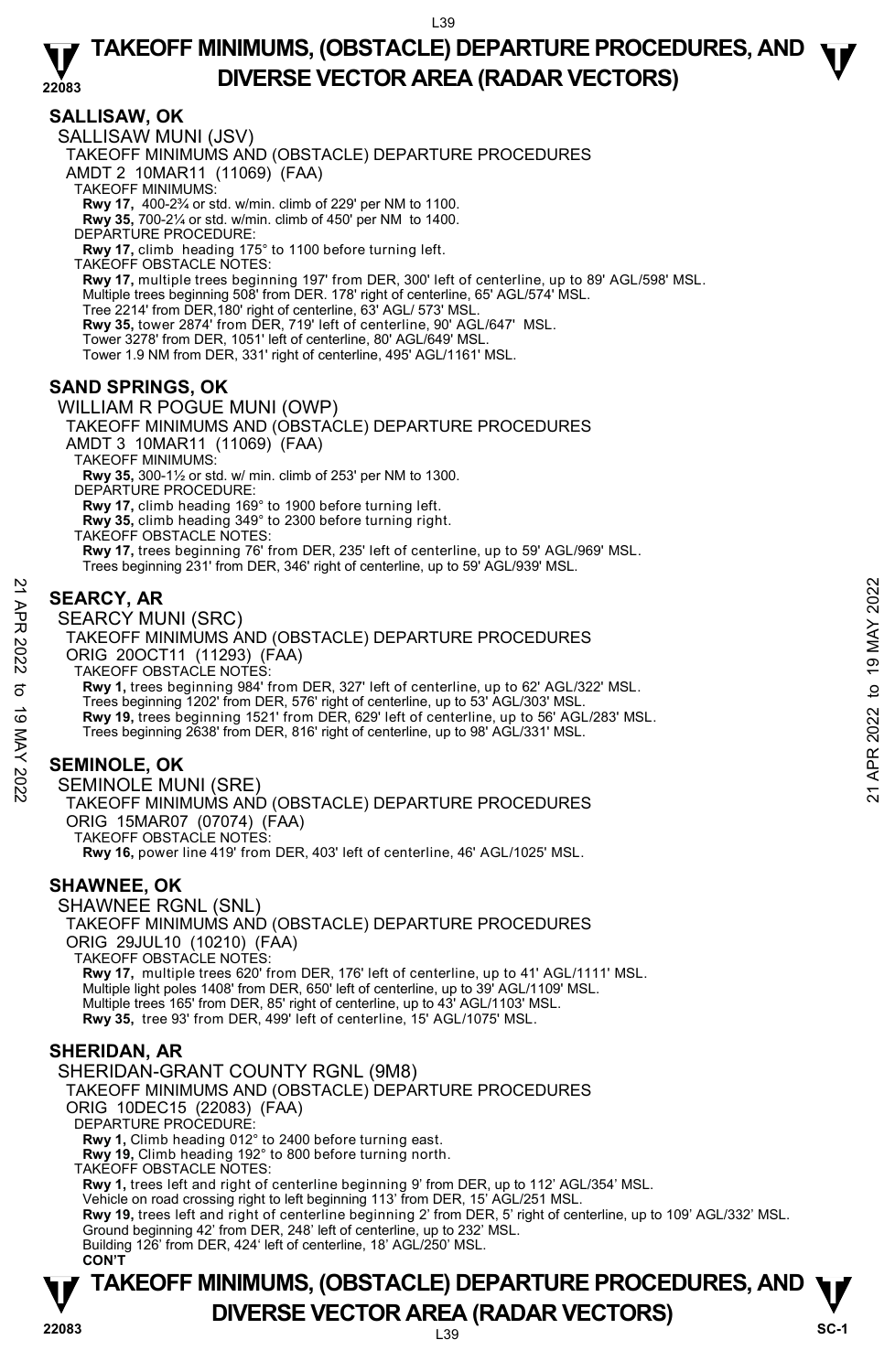# **SHERIDAN, AR (CON'T)**

SHERIDAN-GRANT COUNTY RGNL (9M8) (CON'T) **Rwy 19 (CON'T),** poles beginning 261' from DER, 218' left of centerline, up to 35' AGL/266' MSL.<br>Tower 695' from DER, 375' left of centerline, 21' AGL/251' MSL. Transmission lines beginning 1318' from DER, 182' left of centerline, up to 32' AGL/264' MSL.

# **SILOAM SPRINGS, AR**

SMITH FIELD (SLG) TAKEOFF MINIMUMS AND (OBSTACLE) DEPARTURE PROCEDURES ORIG 25OCT07 (07298) (FAA) TAKEOFF OBSTACLE NOTES: **Rwy 18,** light pole 1320' from DER, 358' right of centerline, 31' AGL/ 1209' MSL.<br>Trees 795' from DER, 354' left of centerline, up to 25' AGL/ 1197' MSL. Trees 1272' from DER, 340' right of centerline, up to 34' AGL/1212' MSL. **Rwy 36,** power pole 1185' from DER, 567' right of centerline, 31' AGL/1223' MSL. Trees 528' from DER, 424' left of centerline, up to 54' AGL/1241' MSL. Trees 532' from DER, 354' right of centerline, up to 39' AGL/1232' MSL.

# **SPRINGDALE, AR**

### SPRINGDALE MUNI (ASG)

TAKEOFF MINIMUMS AND (OBSTACLE) DEPARTURE PROCEDURES

AMDT 5 18NOV10 (10322) (FAA)

TAKEOFF MINIMUMS:

**Rwy 36**, 400-2½ or std. w /min. climb of 332' per NM to 1900.

DEPARTURE PROCEDURE

**Rwy 36,** Climb heading 003° to 2000 before turning.

TAKEOFF OBSTACLE NOTES:

**Rwy 18,** trees and poles beginning 166' from DER, 242' left of centerline, up to 56' AGL/1395' MSL.

- Trees beginning 42' from DER, 374' right of centerline, up to 69' AGL/1408' MSL.<br>**Rwy 36,** trees, tower, fence, and road beginning 296' from DER, 191' left of centerline, up to 44' AGL/1404' MSL. Poles, Reduces and building beginning 296 from DER, 191 left of centerline, up to 44' AGL/1404' MSL. Poles,<br>
The ces, and building beginning 354' from DER, 324' right of centerline, up to 59' AGL/1418' MSL.<br> **STIGLER, OK**<br>
STIGLE
	- trees, and building beginning 354' from DER, 324' right of centerline, up to 59' AGL/1418' MSL.

# **STIGLER, OK**

STIGLER RGNL (GZL)

TAKEOFF MINIMUMS AND (OBSTACLE) DEPARTURE PROCEDURES

AMDT 1 24JUL14 (14205) (FAA)

TAKEOFF MINIMUMS:

**Rwy 17,** 400-2½ or std. w/min. climb of 210' per NM to 1100.

**Rwy 35,** NA - Obstacles.

TAKEOFF OBSTACLE NOTES:

**Rwy 17,** trees beginning 189' from DER, 229' right of centerline, up to 52' AGL/651' MSL. Tower 2 NM from centerline, 2399' right of centerline, 296' AGL/913' MSL.

# **STILLWATER, OK**

STILLWATER RGNL (SWO) TAKEOFF MINIMUMS AND (OBSTACLE) DEPARTURE PROCEDURES ORIG 20OCT11 (21112) (FAA) DEPARTURE PROCEDURE: **Rwy 17,** climb heading 174° to 1600 before turning right. **Rwy 22,** climb heading 220° to 2500 before turning right. TAKEOFF OBSTACLE NOTES: **Rwy 4,** fence 191' from DER, 271' left of centerline, 11' AGL/991' MSL. Tree 857' from DER, 545' left of centerline, 30' AGL/1 020' MSL. Tree 498' from DER, 331' right of centerline, 26' AGL/1 006' MSL.

**Rwy 17,** building and trees beginning 1075' from DER, from 540' left of centerline, up to 60' AGL/1019' MSL.

**Rwy 22,** trees beginning 1158' from DER, 770' left of centerline, up to 60' AGL/1029' MSL.

**Rwy 35,** trees beginning 94' from DER, 229' left of centerline, up to 60' AGL/1059' MSL.

Trees beginning 782' from DER, 669' right of centerline, up to 60' AGL/1039' MSL.

Plant 1688' from DER, 729' right of centerline, 79' AGL/1059' MSL.

### **STUTTGART, AR**

STUTTGART MUNI CARL HUMPHREY FIELD (SGT)

TAKEOFF MINIMUMS AND (OBSTACLE) DEPARTURE PROCEDURES

ORIG-A 22JUN17 (17173) (FAA)

TAKEOFF OBSTACLE NOTES:

**Rwy 18,** tree 108' from DER, 286' right of centerline, up to 9' AGL/227' MSL. **Rwy 27,** tree 188' from DER, 152' left of centerline, 7' AGL/227' MSL.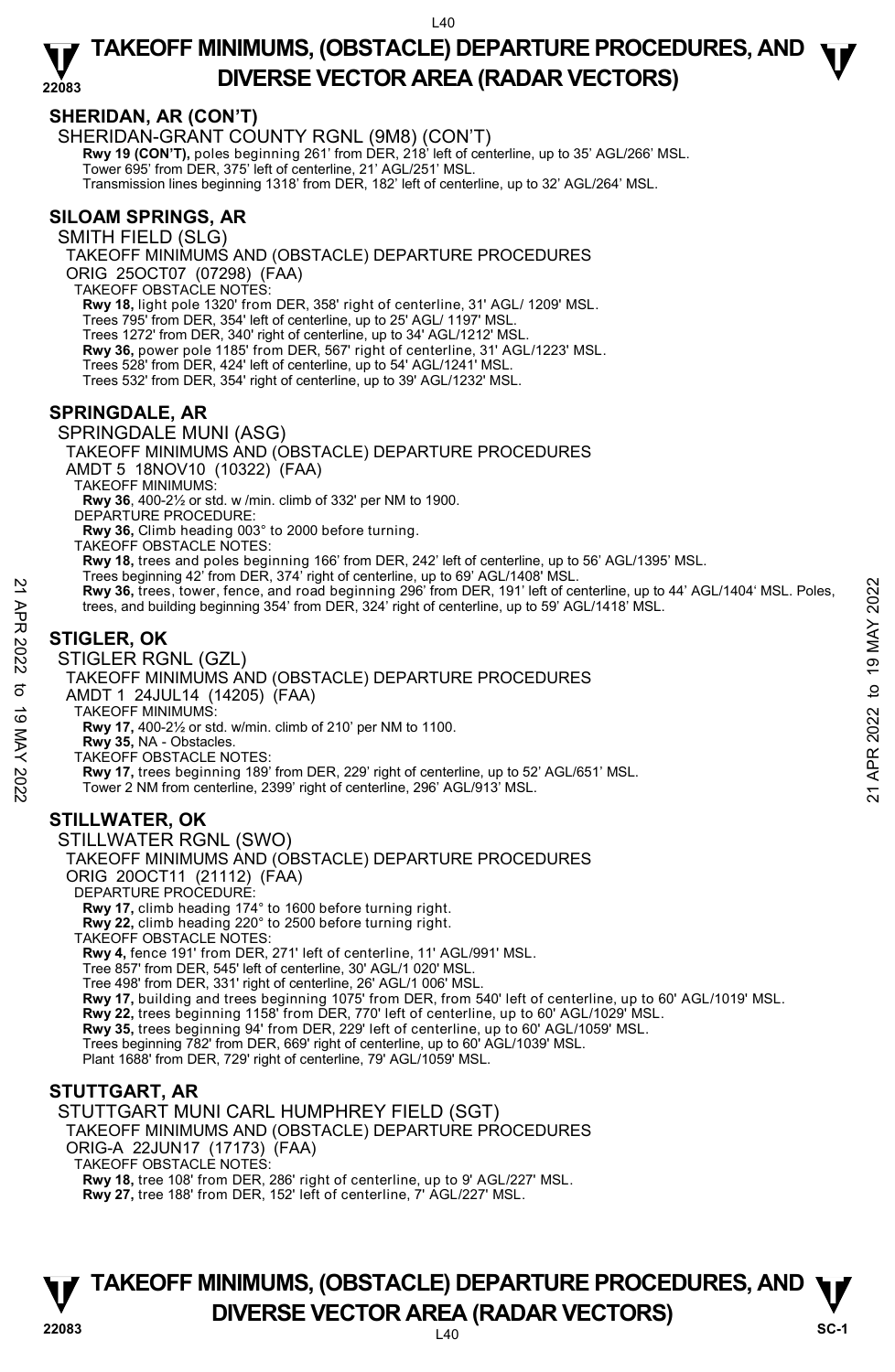# **TAHLEQUAH, OK**

TAHLEQUAH MUNI (TQH)

TAKEOFF MINIMUMS AND (OBSTACLE) DEPARTURE PROCEDURES

AMDT 1 05JUN08 (08157) (FAA)

TAKEOFF MINIMUMS:

**Rwy 35,** 300-1½ or std. w/ min. climb of 345' per NM to 1200. TAKEOFF OBSTACLE NOTES:

**Rwy 17,** trees beginning 80' from DER, 16' right of centerline, up to 60' AGL/911' MSL. Trees and poles beginning 139' from DER, 337' left of centerline, up to 34' AGL/855' MSL.

Light 1042' from DER, 403' left of centerline, 29' AGL/878' MSL.

**Rwy 35,** poles and trees beginning 23' from DER, 42' left of centerline, up to 56' AGL/1075' MSL. Poles and trees beginning 1334' from DER, 29' right of centerline, up to 40' AGL/1058' MSL.

Building 4492' from DER, 889' left centerline, 24' AGL/1024' MSL.

# **TEXARKANA, AR**

TEXARKANA RGNL-WEBB FLD (TXK) TAKEOFF MINIMUMS AND (OBSTACLE) DEPARTURE PROCEDURES AMDT 4 20DEC07 (21112) (FAA) TAKEOFF OBSTACLE NOTES: **Rwy 4,** multiple trees 881' from DER, 677' left of centerline, 60' AGL/419' MSL. Multiple trees 767' from DER, 621' right of centerline, 75' AGL/434' MSL. **Rwy 13,** multiple trees 21' from DER, 372' left of centerline, 75' AGL/424' MSL. Multiple trees 1819' from DER, 133' left of centerline, 99' AGL/438' MSL. Multiple trees beginning 237' from DER, 344' right of centerline, 98' AGL/457' MSL. **Rwy 22,** multiple trees beginning 122' from DER, 276' left of centerline, 47' AGL/406' MSL. Multiple trees beginning 132' from DER, 348' right of centerline, 71' AGL/400' MSL. **Rwy 31,** vehicle on road 346' from DER, on centerline, 15' AGL/391' MSL. Multiple trees 535' from departure end of runway, 124' left of centerline, 60' AGL/391' MSL. Multiple trees beginning 454' from DER, 349' right of centerline, 70' AGL/429' MSL. Multiple trees 1962' from DER, 195' left of centerline, 60' AGL/429' MSL.

# **THOMAS, OK**

THOMAS MUNI (1O4)



TAKEOFF MINIMUMS:

**Rwy 35,** 400-1¾ or std. w/min. climb of 335' per NM to 2300.

- DEPARTURE PROCEDURE:
	- **Rwy 35,** climb heading 355° to 2300 before turning left.
- TAKEOFF OBSTACLE NOTES:

**Rwy 17,** vehicles on roadway beginning 12' from DER, 470' right of centerline, up to 15' AGL/1757' MSL.

Rwy 35, vehicles on roadway beginning 28' from DER, 458' left of centerline, up to 15' AGL/1747' MSL.

Building, pole, and signs beginning 15' from DER, 404 left of centerline, up to 34' AGL/1765' MSL.<br>Vehicles on roadway beginning 337' from DER, left and right of centerline, up to 15' AGL/1750' MSL.

Tree 2044' from DER, 950' left of centerline, 62' AGL/1794' MSL.

# **TINKER AFB (KTIK),**

OKLAHOMA CITY, OK

TAKEOFF MINIMUMS AND (OBSTACLE) DEPARTURE PROCEDURES

21AUG14 (14233)

TAKEOFF MINIMUMS:

**Rwy 31,** 1600-3, or standard with a minimum climb of 240 ft/NM to 4000', then standard climb rate. Climb on track 306° to 4000' MSL prior to executing a right turn, left turns may be initiated at 3300' MSL.

**Rwy 36,** 1600-3, or standard with a minimum climb of 220 ft/NM to 4000', then standard climb rate. Intercept TIK R-354 climbing to 4000' MSL prior to executing left turn.

TAKEOFF OBSTACLE NOTES:

**Rwy 31,** Trees 47' AGL/1267' MSL, 1778' from DER, 927' right of centerline.

Monument 41' AGL/1264' MSL, 1473' from DER,1337' right of centerline.

Trees 28' AGL/1245' MSL, 2862' from DER, 1641' right of centerline.

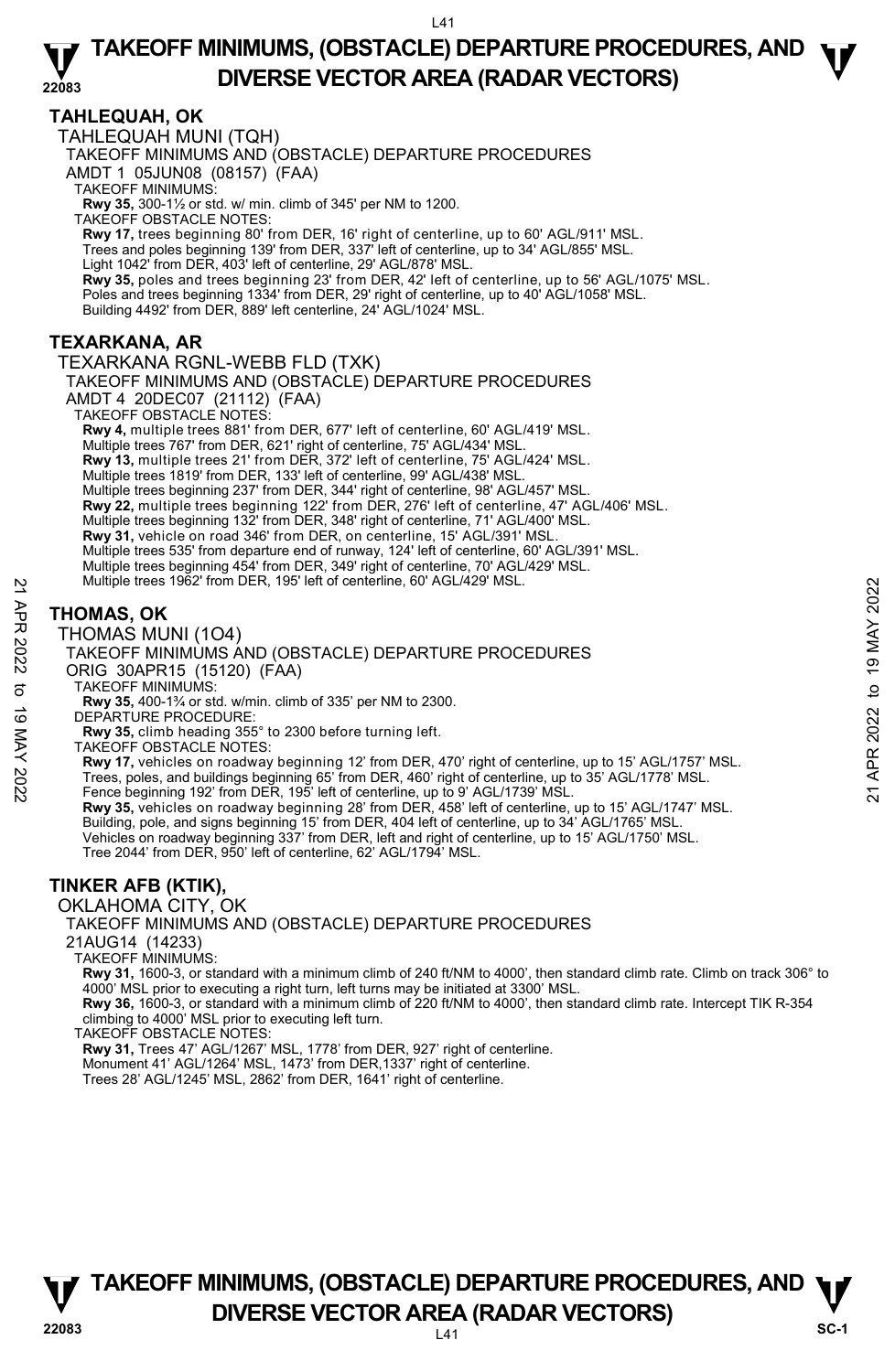**TULSA, OK**  TULSA INTL (TUL) TAKEOFF MINIMUMS AND (OBSTACLE) DEPARTURE PROCEDURES AMDT 1B 07NOV19 (19311) (FAA) DEPARTURE PROCEDURE: **Rwy 26,** climb on a heading between 292° CW to 086° from DER, or min. climb of 222' per NM to 2900 for headings<br>087° through 291°. TAKEOFF OBSTACLE NOTES: **Rwy 8,** sign 131' from DER, 466' right of centerline, 8' AGL/637' MSL. Tree 825' from DER, 713' left of centerline, 660' MSL. Building, pole beginning 1030' from DER, 690' right of centerline, up to 48' AGL/677' MSL. Transmission lines beginning 1608' from DER, crossing left and right of centerline, up to 679' MSL. **Rwy 18L,** tree 1880' from DER, 905' left of centerline, 74' AGL/693' MSL. **Rwy 18R,** vehicle on road 200' from DER, 419' right of centerline, 15' AGL/687' MSL. Ant on building 549' from DER, 447' left of centerline, 22' AGL/692' MSL. Building 411' from DER, 574' right of centerline, 39' AGL/699' MSL. Sign 1151' from DER, 757' right of centerline, 46' AGL/720' MSL. Building 2847' from DER, 690' right of centerline, 118' AGL/788' MSL. **Rwy 26,** antenna and buildings beginning 1031' from DER, 745' left of centerline, up to 51' AGL/707' MSL. Tree 1544' from DER, 425' left of centerline, 53' AGL/713' MSL. **Rwy 36L,** trees 726' from DER, 608' right of centerline, 69' AGL/659' MSL. Trees 822' from DER, 596' left of centerline, 82' AGL/672' MSL. **Rwy 36R,** lights and NAVAID 2' from DER, on centerline, 1' AGL/627' MSL. Trees beginning 1630' from DER, 470' left of centerline, up to 84' AGL/674' MSL. TULSA RIVERSIDE (RVS) TAKEOFF MINIMUMS AND (OBSTACLE) DEPARTURE PROCEDURES AMDT 8 20JUN19 (22027) (FAA) TAKEOFF MINIMUMS: **Rwy 13,** 300-3 or std. w/min. climb of 330' per NM to 1000.<br>**Rwy 31,** 400-2¼, or 300-1 w/min. climb of 315' per NM to 1100, or std. w/min. climb of 610' per NM to 900, or 1100-3 for **VCOA** DEPARTURE PROCEDURE: **Rwys 1L, 1R,** climb heading 010° to 1500, before proceeding on course. **Rwy 13,** climb heading 130° to 1500, before proceeding on course. **Rwys 19L, 19R,** climb heading 190° to 1500, before proceeding on course. **Rwy 31,** climb heading 295° to 1500, before proceeding on course. VCOA: **Rwy 31,** obtain ATC approval for VCOA when requesting IFR clearance. Climb in visual conditions to cross Tulsa Riverside airport at or above 1600 before proceeding on course. TAKEOFF OBSTACLE NOTES: **Rwy 1L,** railroad 397' from DER, 594' right of centerline, 23' AGL/652' MSL. Tree 1492' from DER, 626' right of centerline, 80' AGL/700' MSL. **Rwy 1R,** railroad 162' from DER, 226' right of centerline, 646' MSL. Tree 249' from DER, 236' right of centerline, 669' MSL. Pole and vehicle on road beginning 521' from DER, 116' right of centerline, up to 53' AGL/673' MSL. Tree 1843' from DER, 73' left of centerline, 700' MSL. **Rwy 13,** trees and building beginning 63' from DER, 101' right of centerline, up to 100' AGL/724' MSL. Tree 1960' from DER, 91' left of centerline, 679' MSL. Tree 2437' from DER, 31' left of centerline, 699' MSL. Pole 5849' from DER, 1921' left of centerline, up to 144' AGL/765' MSL. Pole 5909' from DER, 1901' left of centerline, up to 150' AGL/771' MSL. Tree and poles beginning 5961' from DER, 1786' left of centerline, up to 168' AGL/788' MSL. **Rwy 19L,** vehicle on road 516' from DER, 282' left of centerline, 15' AGL/644' MSL. Tree 790' from DER, 310' left of centerline, 665' MSL. Tree 1378' from DER, 457' left of centerline, 683' MSL. **Rwy 19R,** vehicle on road 333' from DER, 563' left of centerline, 15' AGL/644' MSL. Tree 2247' from DER, 1020' left of centerline, 685' MSL. **Rwy 31,** building 507' from DER, 344' right of centerline, 19' AGL/640' MSL. Tree 1372' from DER, 264' left of centerline, 679' MSL. Tree 1598' from DER, 117' right of centerline, 682' MSL. Tree 1614' from DER, 76' left of centerline, 683' MSL. Tree 1745' from DER, 186' right of centerline, 688' MSL. Tree 2160' from DER, 74' left of centerline, 721' MSL. Tree and transmission lines beginning 2728' from DER, 310' left centerline, up to 786' MSL. Transmission line 2732' from DER, 27' right of centerline, 92' AGL/728' MSL. Transmission line 4655' from DER, 1747' left of centerline, 117' AGL/792' MSL. Tree 1.3 NM from DER, 1223' right of centerline, 872' MSL. Tank 1.3 NM from DER, 1768' left of centerline,' AGL/918' MSL. Tower, sign, tree beginning 1.4 NM from DER, 120' right of centerline, up to 84' AGL/914' MSL. 22<br>
22 ARW 34, 400-2%, or 300-1 w/min. climb of 315' per NM to 1100, or std. w/min. climb of 610' per NM to 900, or 1100-3 for<br>
22 VCOA.<br>
22 DEPARTURE PROCEDURE:<br>
22 RW 14, R, climb heading 130° to 1500, before proceeding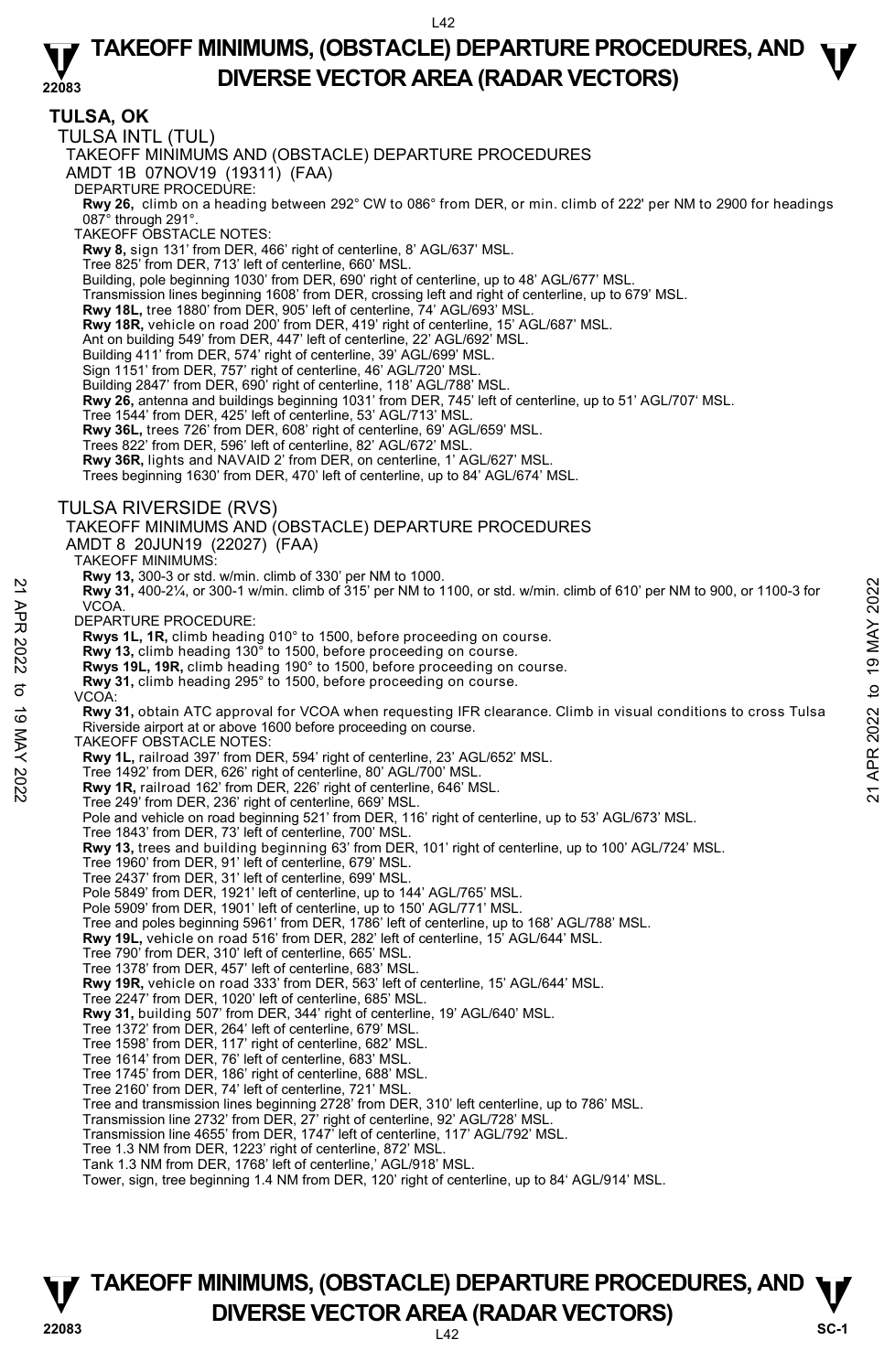#### **22083 TAKEOFF MINIMUMS, (OBSTACLE) DEPARTURE PROCEDURES, AND**  $\Psi$ **DIVERSE VECTOR AREA (RADAR VECTORS)**

# **VANCE AFB (KEND)**

ENID, OK TAKEOFF MINIMUMS AND (OBSTACLE) DEPARTURE PROCEDURES AMDT 2 24MAR22 (22083) (USAF) TAKEOFF OBSTACLE NOTES: **Rwy 17C,** barrier (when raised) 146' into overrun, on centerline, 24' AGL/1321' MSL.<br>**Rwy 17L,** terrain 25' from DER, 500' right of centerline, 1286' MSL. Terrain 31' from DER, 7' left of centerline, 1285' MSL. T-1 aircraft on taxiway 204' from DER, 185' right of centerline, 14' AGL/1298' MSL. T-1 aircraft on taxiway 383' from DER, 575' left of centerline, 14' AGL/1303' MSL. Trees 2479' from DER, 1137' left of centerline, 70' AGL/1349' MSL. **Rwy 17R,** barrier (when raised) 145' into overrun, on centerline, 24' AGL/1336' MSL. Terrain abeam thld 500' left of centerline, 1308' MSL. **Rwy 35C,** barrier (when raised) 140' into overrun, on centerline, 24' AGL/1301' MSL. **Rwy 35L,** barrier (when raised) 142' into overrun, on centerline, 24' AGL/1303' MSL. Vehicle on road 735' from DER, 603' right of centerline, 10' AGL/1273' MSL. **Rwy 35R,** wind sensor 1885' from DER, 576' left of centerline, 33' AGL/1299' MSL. Vehicle on road 145' from DER, 291' left of centerline, 10' AGL/1284' MSL. T-1 aircraft on taxiway 212' from DER, 575' right of centerline, 14' AGL/1280' MSL. **WAGONER, OK**  HEFNER-EASLEY (H68) TAKEOFF MINIMUMS AND (OBSTACLE) DEPARTURE PROCEDURES AMDT 1 03JAN19 (19003) (FAA) TAKEOFF OBSTACLE NOTES: **Rwy 18,** tree, terrain beginning 25' from DER, 131' right of centerline, up to 622' MSL.<br>Tree, vehicles on road, beginning 39' from DER, 186' left of centerline, up to 44' AGL/641' MSL. Pole, terrain beginning 108' from DER, 146' right of centerline, up to 627' MSL. Tree 187' from DER, 544' right of centerline, 62' AGL/657' MSL.

Tree, wind indicator, pole, terrain, vehicles on road, building beginning 260' from DER, 150' right of centerline, up to 60' AGL/659' MSL. 22 Free, wind indicator, pole, terrain, venicles on road, building beginning 260' from DER, 150' right of centerline, up to 861' MSL.<br>
22 Tree, pole beginning 645' from DER, 1232' right of centerline, up to 661' MSL.<br>
22

Tree, pole beginning 545' from DER, 232' right of centerline, up to 661' MSL. Pole, tree beginning 691' from DER, 11' left of centerline, up to 647' MSL.

Tree, building beginning 874' from DER, 272' left of centerline, up to 651' MSL.

Trees beginning 922' from DER, 365' right of centerline, up to 79' AGL/672' MSL.

Tree, pole beginning 949' from DER, on centerline, up to 80' AGL/674' MSL. Trees beginning 953' from DER, 2' left of centerline, up to 652' MSL.

Trees beginning 1315' from DER, 1' left of centerline, up to 653' MSL.

Trees beginning 2193' from DER, 139' left of centerline, up to 83' AGL/680' MSL. **Rwy 36,** trees beginning 28' from DER, 248' right of centerline, up to 620' MSL.

Trees beginning 63' from DER, 363' left of centerline, up to 599' MSL.

Trees beginning 69' from DER, 221' right of centerline, up to 36' AGL/630' MSL.

Trees beginning 284' from DER, 1' right of centerline, up to 634' MSL. Trees beginning 288' from DER, 260' left of centerline, up to 602' MSL.

Trees beginning 449' from DER, 230' left of centerline, up to 603' MSL**.** 

# **WALNUT RIDGE, AR**

WALNUT RIDGE RGNL (ARG)

TAKEOFF MINIMUMS AND (OBSTACLE) DEPARTURE PROCEDURES

ORIG 20OCT11 (11293) (FAA)

TAKEOFF OBSTACLE NOTES:

**Rwy 4,** tree 2675' from DER, 756' left of centerline, 78' AGL/349' MSL.

**Rwy 18,** vehicles on roadway 66' from DER, 487' left of centerline, up to 15' AGL/284' MSL.

Rwy 31, vehicles on roadway beginning 56' from DER, left and right of centerline, up to 15' AGL/291' MSL.

**Rwy 36,** trees beginning 123' from DER, left and right of centerline, up to 87' AGL/319' MSL. Pole 192' from DER, 410' right of centerline, 50' AGL/321' MSL.

Vehicles on roadway beginning 460' from DER, left and right of centerline, up to 17' AGL/291' MSL.

# **WARREN, AR**

WARREN MUNI (3M9)

TAKEOFF MINIMUMS AND (OBSTACLE) DEPARTURE PROCEDURES

ORIG 22SEP11 (11265) (FAA)

TAKEOFF OBSTACLE NOTES:

**Rwy 3,** trees beginning at DER, 190' left and right of centerline, up to 100' AGL/335' MSL.

Vehicle on road, building, and hangar beginning 2' from DER, 192' right of centerline, up to 22' AGL/257' MSL.<br>**Rwy 21,** trees beginning at DER, 172' left and right of centerline, up to 100' AGL/297' MSL.

Terrain rising 115' from DER, 13' left and right of centerline, up to 210' MSL.